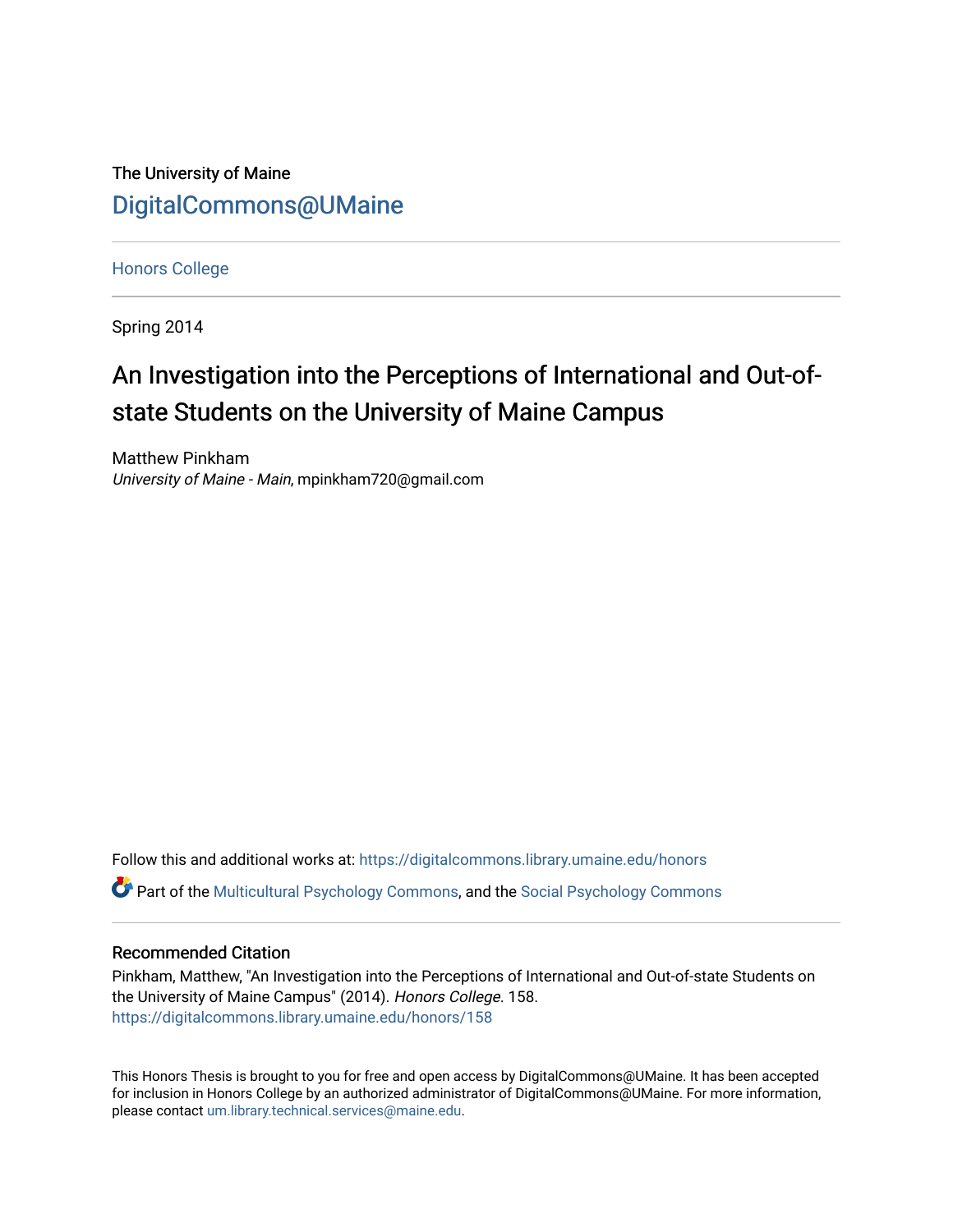# AN INVESTIGATION INTO THE PERCEPTIONS OF INTERNATIONAL AND OUT-OF-STATE STUDENTS ON THE UNIVERISTY OF MAINE CAMPUS

by

Matthew M. Pinkham

A Thesis Submitted in Partial Fulfillment of the Requirements for a Degree with Honors (Psychology)

The Honors College

University of Maine

May 2014

Advisory Committee:

Ryan Pickering, Doctoral Candidate, Advisor Shannon McCoy, Assistant Professor of Psychology Jordan P. LaBouff, Honors Preceptor of Psychology David S. Gross, Adjunct Associate Professor, Honors College C.K. Kwai, Director of International Programs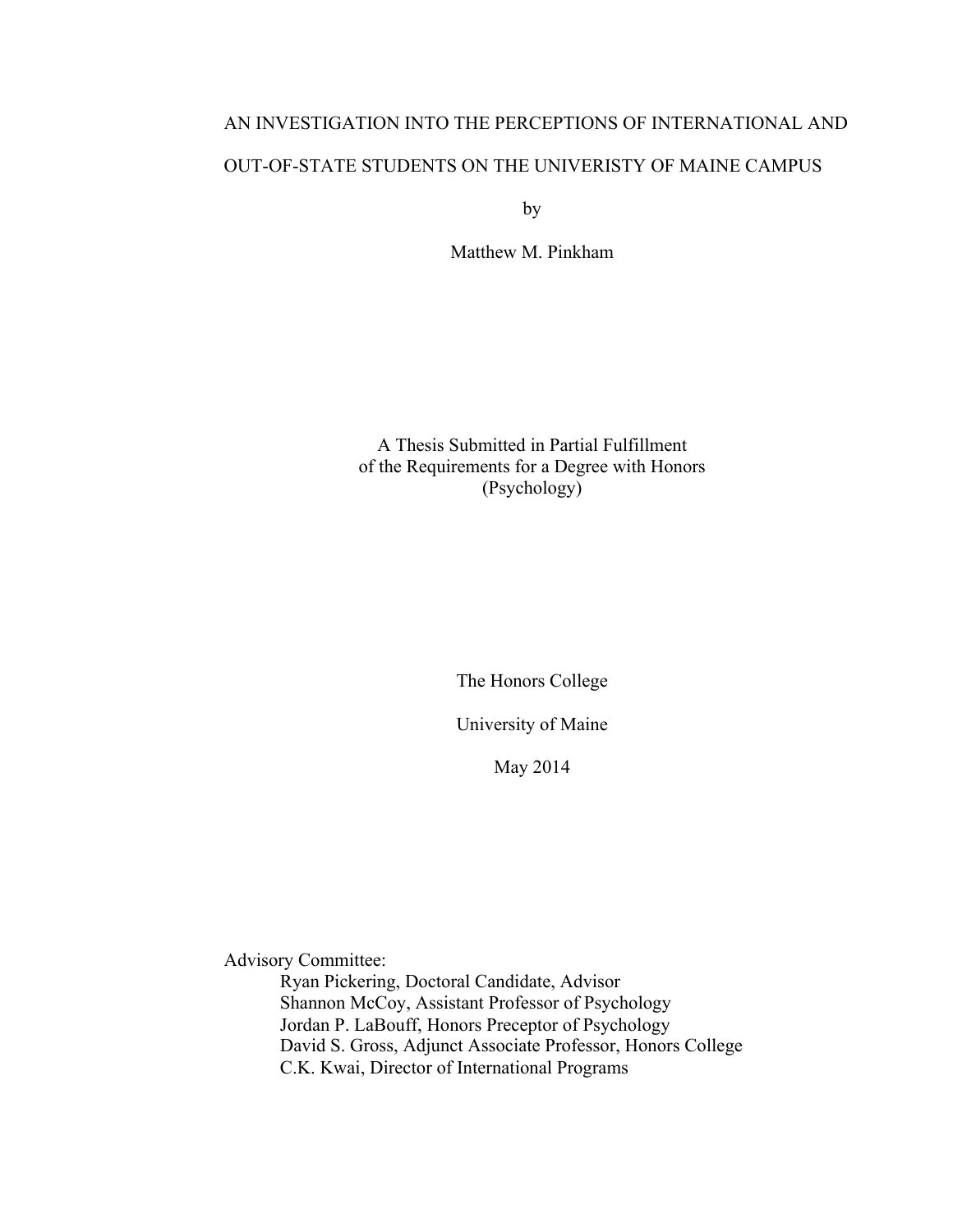Copyright 2014 Matthew M. Pinkham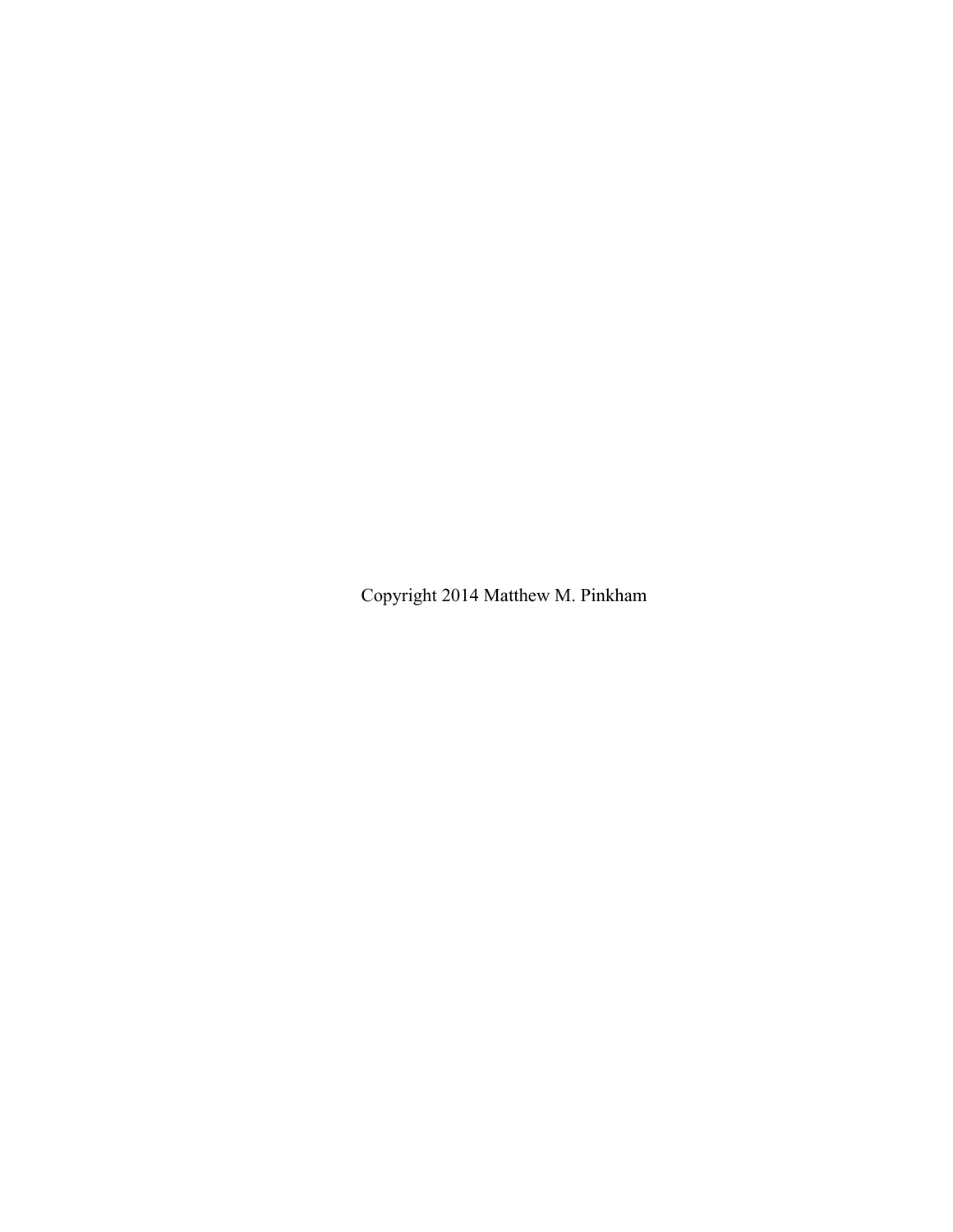## ABSTRACT

The present study was designed to investigate in-state students' perceptions of two out-groups on the University of Maine campus: out-of-state students and international students and the experiences of international students. Two separate surveys were administered online over two semesters: the first's goal was to evaluate perceptions host students might have of their peers and if these peers were perceived to be from distinct out-groups, while the second survey was an exploratory survey allowing international students to describe their experiences while studying at UMaine. Two hundred and fifty seven in-state students responded to the first survey. Results from this survey showed in-state students rated individuals from another state or country as members of distinct out-groups with different beliefs and worldviews than both each other and individuals from Maine. Participants also indicated they would experience anxiety, uncertainty, and other negative emotions if interacting with either out-group. Seventeen international students participated in a second, exploratory study. These student responses contained several common themes: a lack of transportation off campus, a desire to see more of the host culture, desire to befriend students from the United States, and positive encounters with host students. The results of the study may be connected: host students (those from Maine) may be hesitant to befriend international and out-of-state students because they perceive them as being different. Overall, the findings of this study suggest that the interactions between these out-groups on the University of Maine campus warrants further study.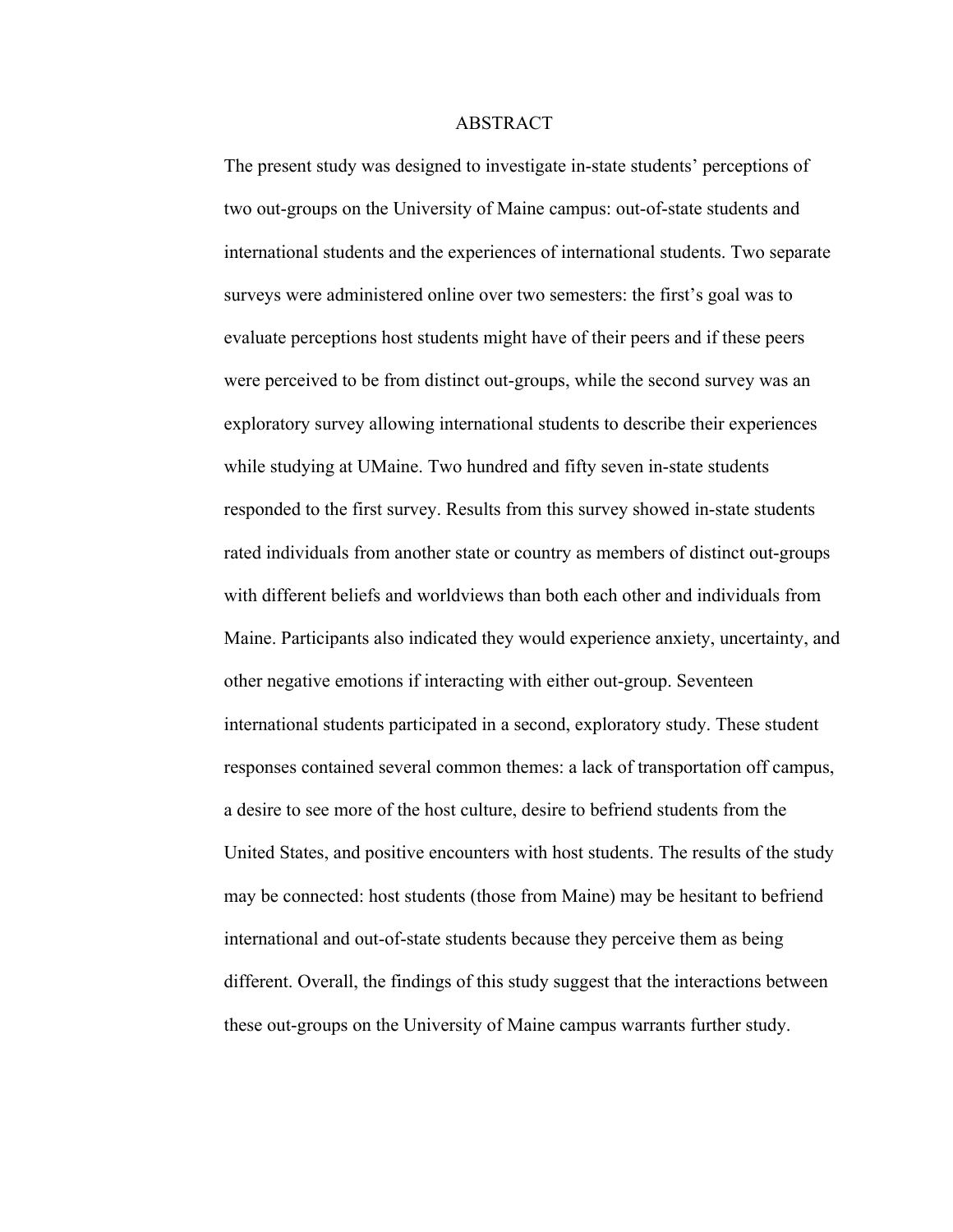# TABLE OF CONTENTS

| Introduction           |                                           | $\mathbf{1}$   |
|------------------------|-------------------------------------------|----------------|
| Study 1 Methods        |                                           | 7              |
| Participants           |                                           | $\overline{7}$ |
| Procedure              |                                           | $\tau$         |
| Measures               |                                           | 8              |
|                        | <b>First Impressions Vignette</b>         | 8              |
|                        | <b>First Impressions Questions</b>        | 9              |
|                        | <b>Belief Similarity Scale</b>            | 10             |
|                        | <b>Group Anxiety Scale</b>                | 11             |
|                        | <b>Intergroup Attitude Scale</b>          | 11             |
|                        | <b>Intergroup Understanding Scale</b>     | 11             |
|                        | <b>Trait Scale</b>                        | 12             |
| <b>Study 1 Results</b> |                                           | 12             |
| Study 2 Methods        |                                           | 15             |
| Participants           |                                           | 15             |
| Procedure              |                                           | 15             |
| Measures               |                                           | 16             |
|                        | <b>Campus Access Likert Questions</b>     | 16             |
|                        | <b>Campus Access Likert Short Answers</b> | 16             |
|                        | Perceived Prejudice Scales                | 17             |
|                        | <b>Belief Similarity Scale</b>            | 17             |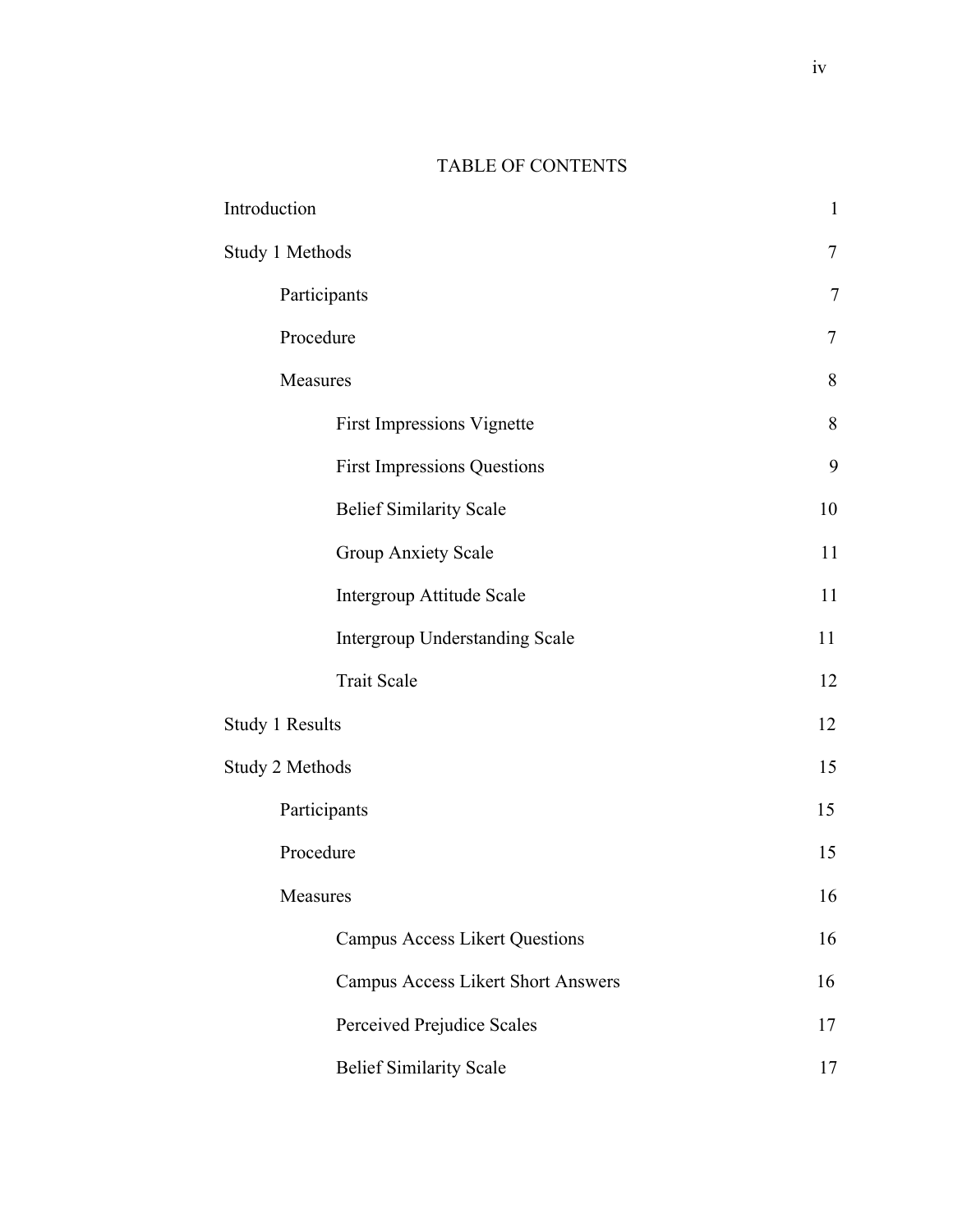| <b>Group Anxiety Scale</b>                      | 18 |
|-------------------------------------------------|----|
| Intergroup Attitude Scale                       | 18 |
| <b>Intergroup Understanding Scale</b>           | 18 |
| <b>Study 2 Results</b>                          | 19 |
| Discussion                                      | 22 |
| Limitations                                     | 25 |
| Conclusion                                      | 26 |
| References                                      | 28 |
| Appendices                                      |    |
| First Impressions Vignette and Questions        | 33 |
| <b>Group Similarity Questions</b>               | 38 |
| Campus Access Likert and Short Answer Questions | 42 |
| Perceived Prejudice Scales                      | 43 |
| Group Similarity Questions (Study 2)            | 46 |
| Study 1 Informed Consent                        | 49 |
| <b>Study 2 Informed Consent</b>                 | 51 |
| Author's Biography                              | 54 |

v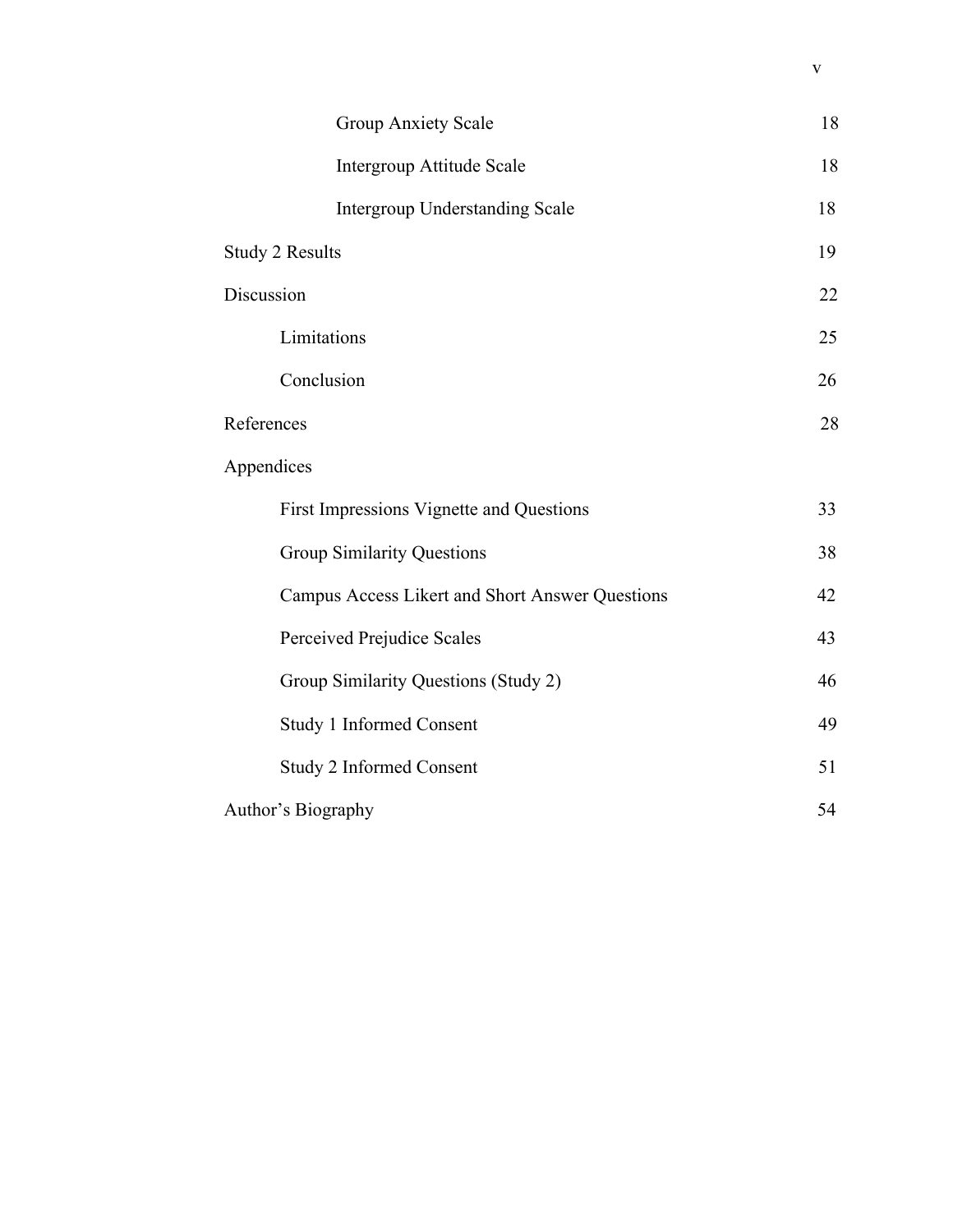#### **Introduction**

Universities in the United States are bastions of cultural diversity formed by the inclusion of students from a wide range of backgrounds, in which students from the surrounding areas study alongside peers from other states and foreign countries. The United States attracts a large number of international college students annually. In the 2012-13 academic year, a total of 819,644 international students studied at U.S. colleges and universities. This number of enrolled students is a 7% increase from the previous year's figure. International students currently make up about 4% of the population of US's higher education, with the majority enrolled at the undergraduate level (Institute of International Education, 2013). Similarly, many American students also choose to study away from their home state, with 13.7 of higher education students studying out-of-state in 2012 (Department of Education, 2012).

The University of Maine campus has approximately 300 international students enrolled for undergraduate classes and almost 200 enrolled in graduate courses (University of Maine Office of Institutional Research, 2013). A total of 2,189 out-of-state students were enrolled at the University of Maine in the Fall 2012 semester (University of Maine Office of Institutional Research, 2012). The university's Blue Sky Plan calls for promoting student success through various factors, one of which is cross-cultural enrichment (University of Maine Strategic Planning Leadership Team, 2013). Exposure to out-groups and unique populations helps decrease bias, and increase understanding among the host population (Dovidio et. al, 2008; Pettigrew & Tropp, 2008).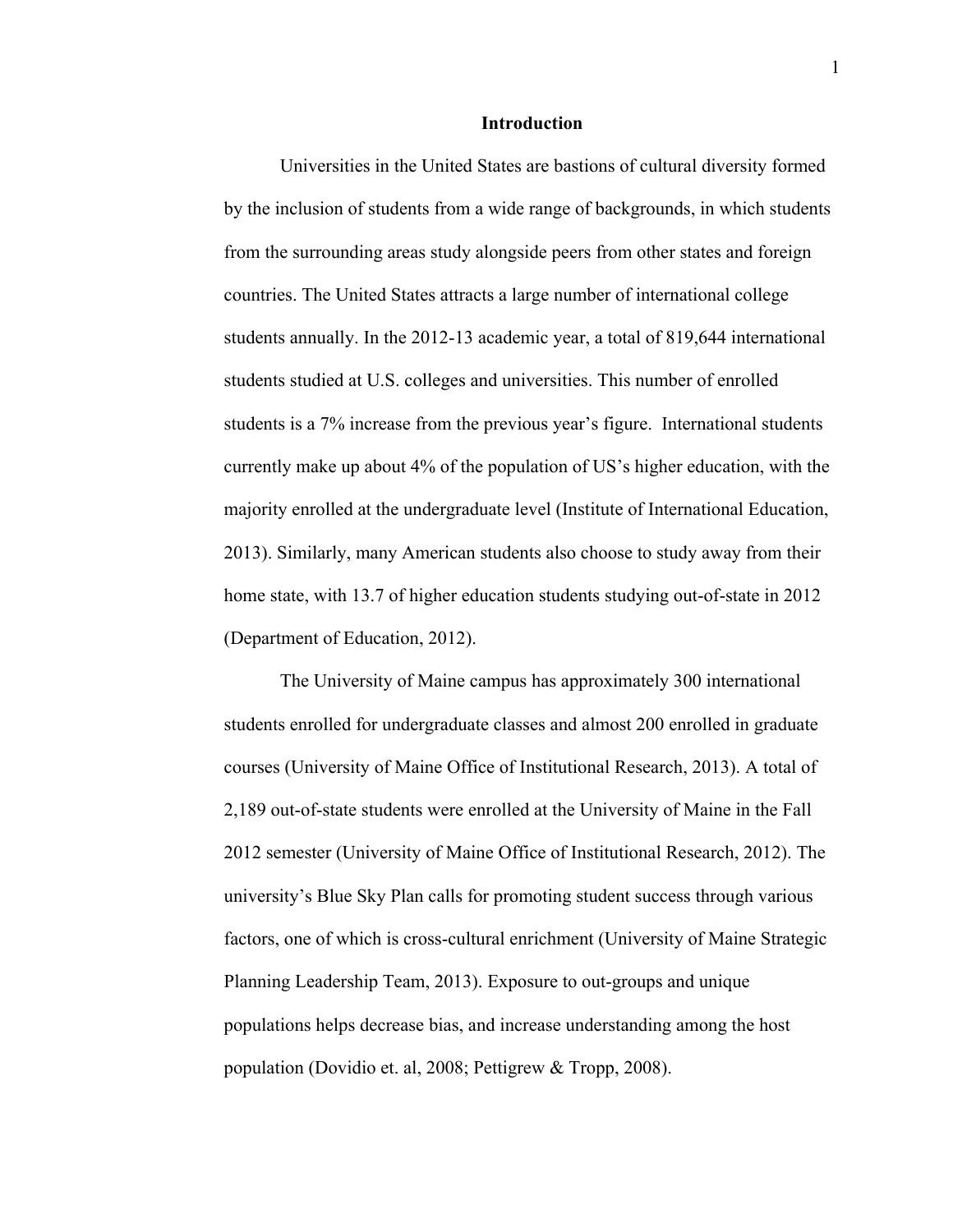Institutions benefit from both the international student population and outof-state student population, as they bring unique skills, knowledge, and worldviews to their host university (Lee & Rice, 2007). Universities also benefit from the tuition and financial revenue generated by accepting both of these student groups into their programs (Lee, Lee  $&$  Rice 2007). On average, college tuition is significantly higher for out-of-state students compared to their in-state counterparts (CollegeBoard Advocacy & Policy Center, 2014). It is no surprise, then, that increasing enrollment of both international and out-of-state students is a major goal for many colleges and universities, including the University of Maine (University of Maine Strategic Planning Leadership Team, 2013).

Both international and out-of-state students represent distinct out-groups on college campuses (Pettigrew, 1998). Out-groups consist of individuals who are identified as being distinctly different from another, separate group (Malloy, 2013). Out-groups are typically subjected to various forms of prejudices from a dominant in-group, even on university campuses (Pettigrew, 1998). On college campuses, out-of-state American students and international student out-groups have similar emotional distress and difficulty adjusting to their college experience (Hadeed, 2007).

Research shows international students report higher levels of perceived discrimination and prejudice than their American counterparts when studying abroad (Poyrazli & Lopez, 2007). The longer international students study abroad, the higher the levels of perceived discrimination (Dion, 2002). Individuals who experience discrimination may even strengthen their association with an existing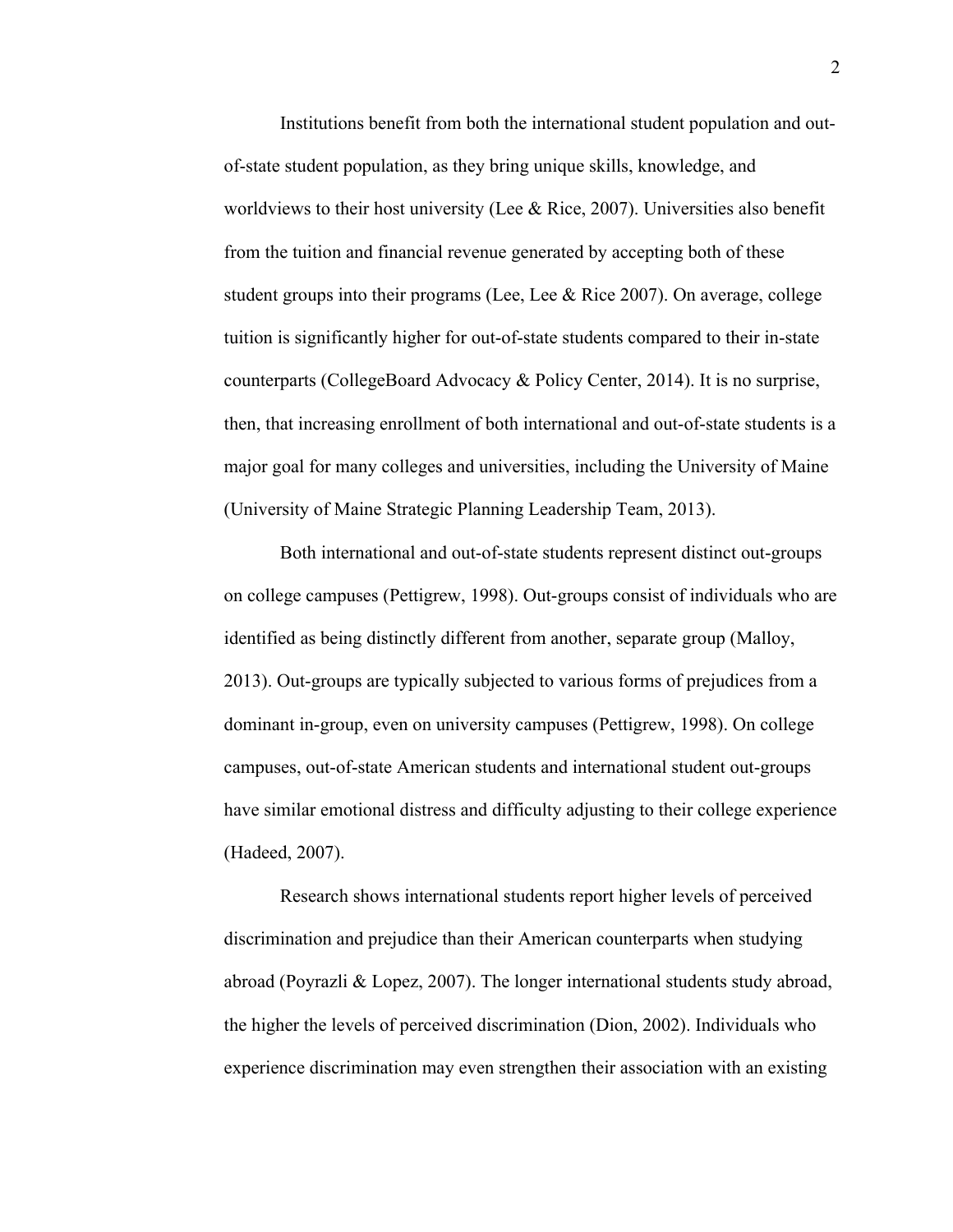group identity (Schmitt, Spears, & Branscombe, 2003). Researching how specific out-groups recognize or perceive prejudice and discrimination towards themselves is crucial to understanding its influence (Dion, 2002).

Other research highlights other concerns, such as culture shock, academic expectations and changes in social and economic status as potential stressors for international students (Oropeza, Fitzgibbon, & Barón, 1991). "Prejudice" is commonly described as negative attitudes towards a particular group, while "discrimination" is characterized by behaviour and treatment towards another person or persons based on particular attributes or association with a specific outgroup (Dion, 2002).

Research done by Charles-Toussaint & Crowson (2010) investigated if two attitudes held by American students could correlate to dislike of international students studying in the United States. Their research involved surveying American higher education students to determine if participant's scoring on the Right-Wing Authoritarian Scale (a measure of authoritarian aggression, authoritarian submission, and conventionalism; Altemeyer, 1996) and Social Dominance Orientation Scale (a measure of individual's society view in hierarchical terms and desire for a social group to dominate over others; Sidanius & Pratto, 1999) correlated with a negative perception of international students. Their results indicated found students who scored higher on the two measures also reported greater dislike of international students. This link between stronger rightwing authoritarian and social dominance beliefs and out-group prejudice may be connected to particular goals, such as seeking group conformity and the influence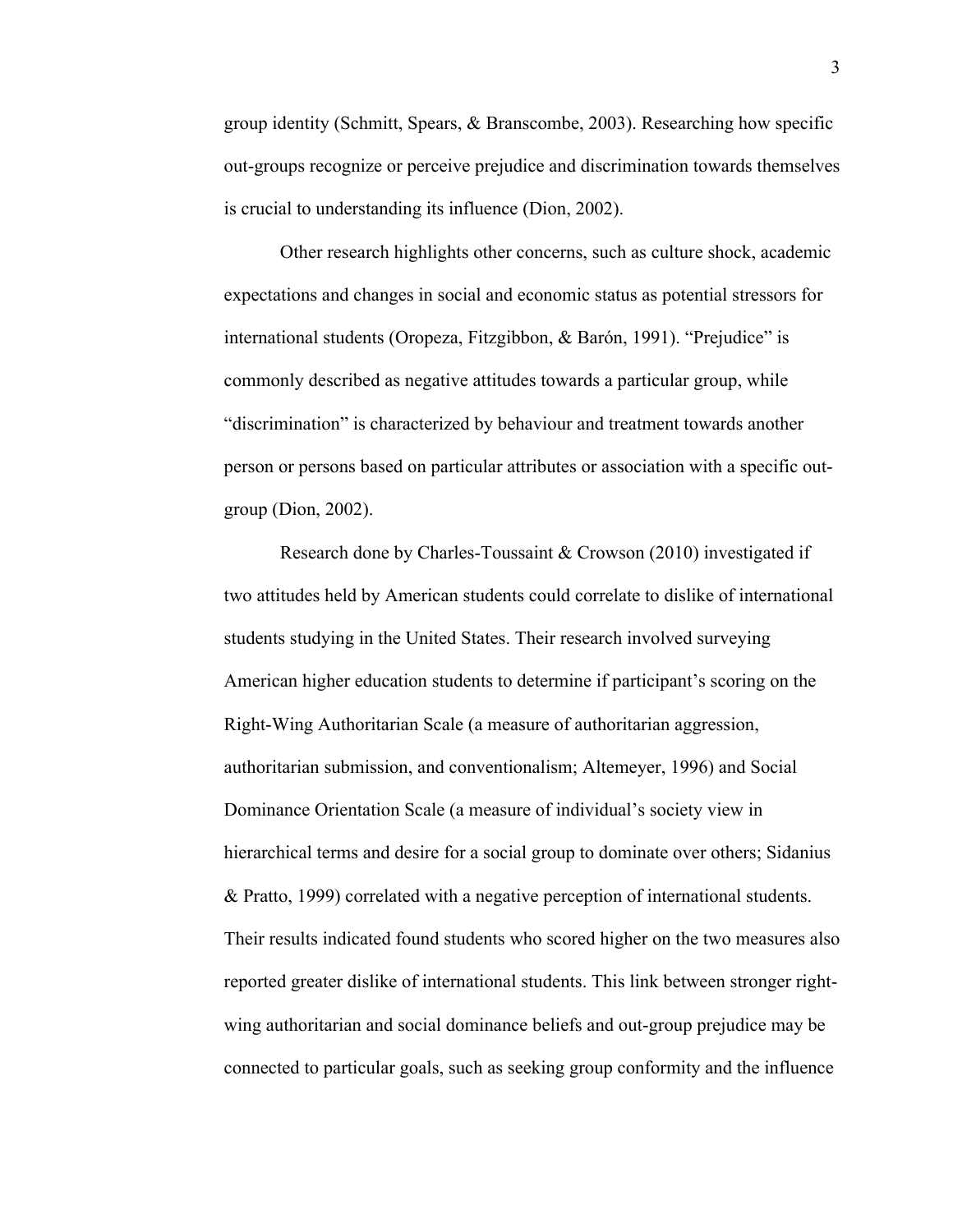of tradition. This may reinforce the concept of international students (and by extension out-of-state students) as an out-group that is fundamentally different than their host students (Charles-Toussaint & Crowson, 2010).

Social support is also an influencing factor in international student's distress (Yeh & Inose, 2003; Chavajay, 2013). Research indicates that international students find more social support among their international peers, family, and friends still in their home country than they do host students, staff and faculty (Chavajay, 2013). Host students and staff provide limited support, such as access to transportation and information. Social and emotional support for international students may come from the other international students studying with them, and their family and friends back home. These findings indicate that international students may perceive themselves as an out-group while studying abroad, and therefore not part of the university's local student in-group (Chavajay, 2013).

Brown & Holloway (2008) conducted a study focusing on international postgraduate students in the South of England. Their study used an ethnographic approach, with participant observation and interviews, to report a sample of international student's experiences early in their time abroad. Their study focused on international students within the first year of study. During the study, the students reported experiencing negative psychological phenomenon, such as anxiety, stress, loneliness and other negative moods. The study's participants reported positive experiences as well, such as feeling excited about their education and living in their host culture, but these experiences were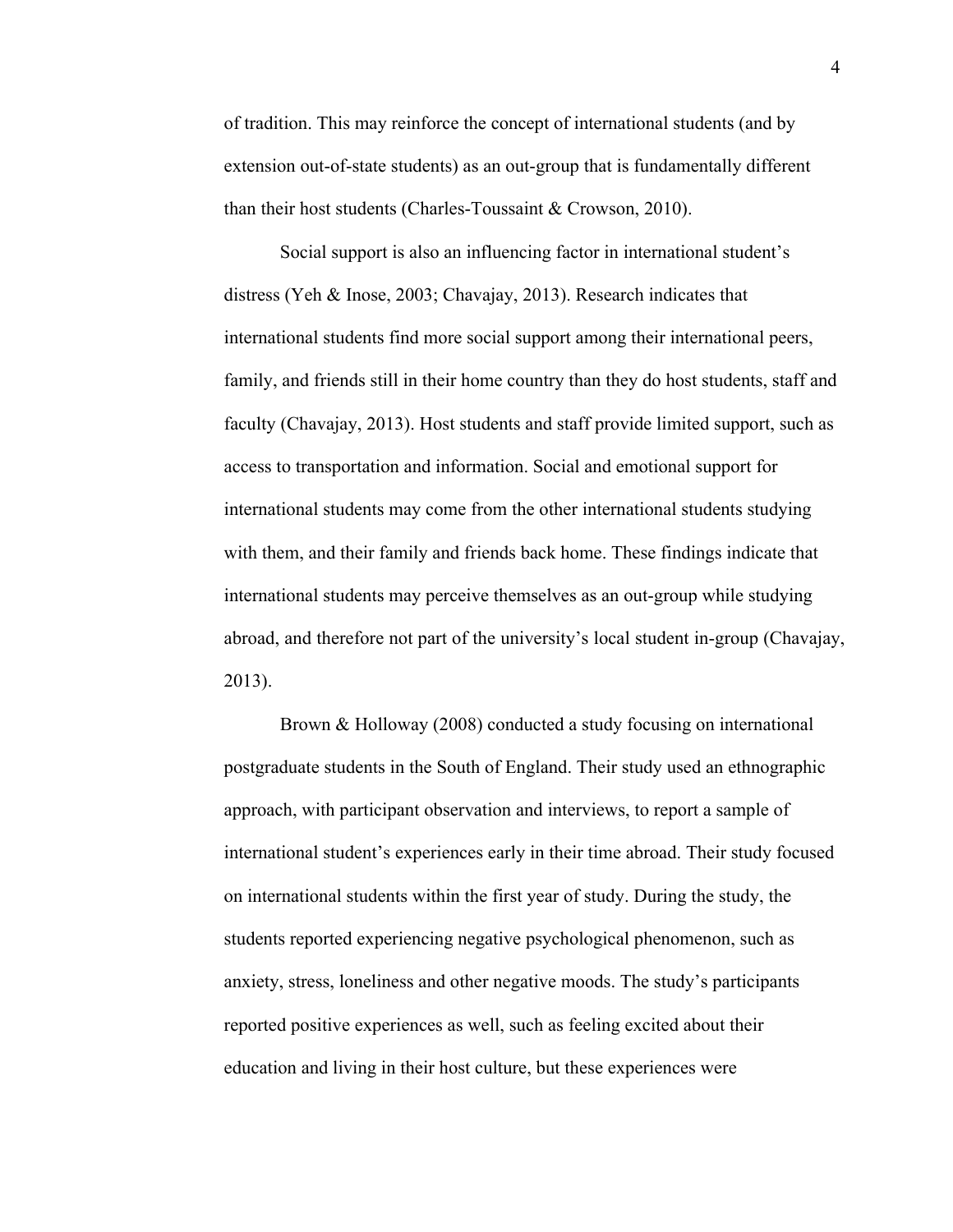overwhelmingly overshadowed by anxiety, depressive symptoms, and uneasiness at interacting with the host population. Several participants reported events when they faced prejudice and discrimination, and the perception that they were different and dissimilar to their peers. Participants reported that their first year studying abroad was defined by being part of an out-group, and a lack of integration with the host environment (Brown & Holloway, 2008).

In summary, the literature suggests that international students and out-ofstate American students are two significant out-groups on U.S. campuses. Being motivated by prior research, such as Brown & Holloway's (2008) findings, I wish to examine in-state host student perceptions of these two groups. The focus of this study is whether in-state students will report both out-of-state and international students as distinct and different out-groups. This research is also interested in the possibility that international students may face difficulty accessing various resources during their stay. The research by Chavajay (2013) suggests this may be an area of concern for further research.

Universities generate substantial revenue through the tuition of these two out-groups, and their satisfaction or dissatisfaction could have an effect on enrollment (and therefore campus finances). Student opinion acts as free advertisement for universities, especially with out-of-state and international student groups who return home and share their experiences with others. Therefore, studying in-state student perceptions of out-of-state and international students is a crucial element to understanding student interactions. Furthermore,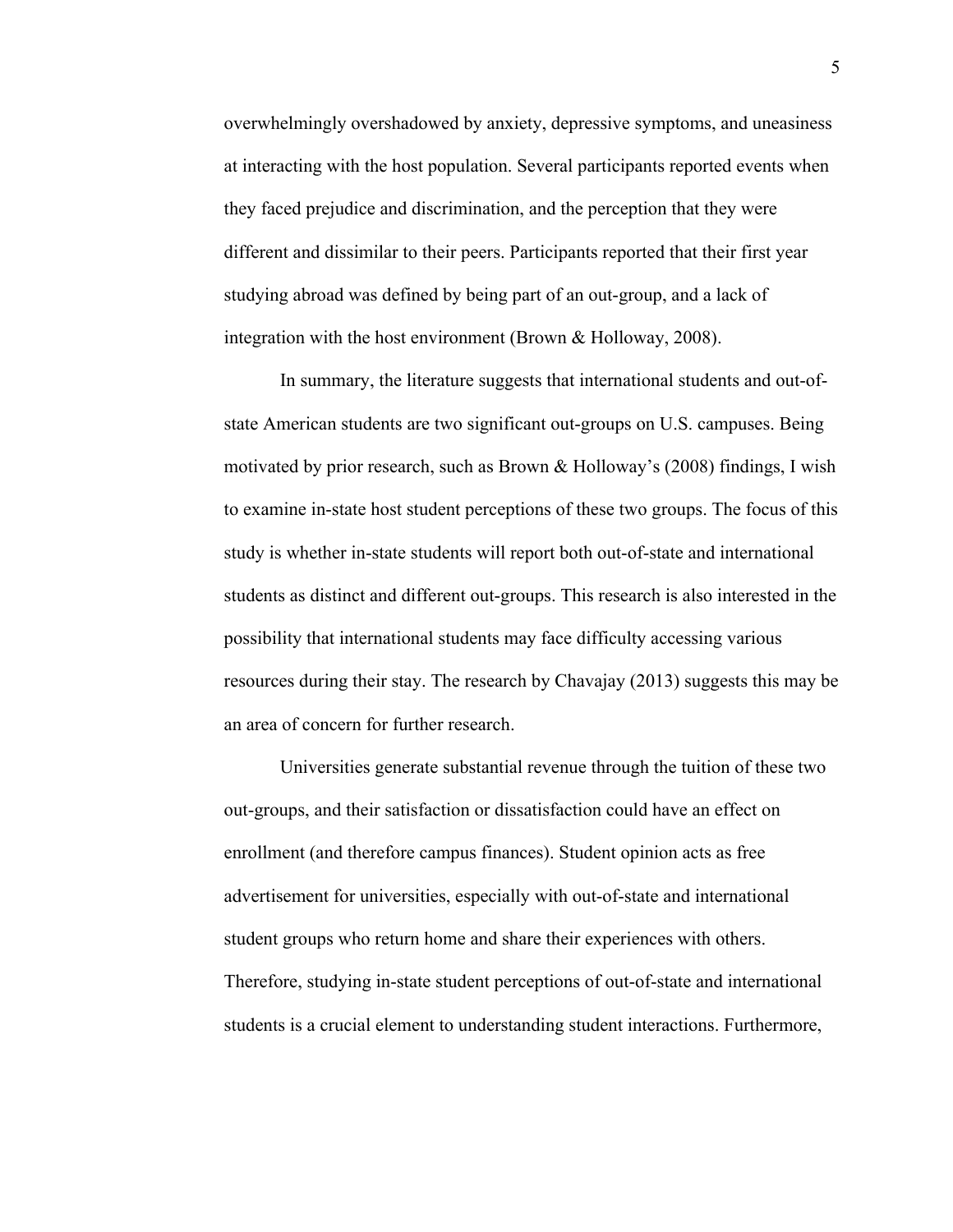inquiring into the international student's experiences through self-report is a direct method to evaluate the group's satisfaction.

With these points in mind, two studies were conducted. The first study sought to evaluate in-state student's perceptions of out-of-state and international students both through a vignette about a student on campus, and through questions about in state, out-of-state, and international students. A second study asked international students to evaluate their communication with others, access to various resources, and any elements of perceived prejudice. For the first study, I hypothesized that in-state students would respond negatively towards a fictional peer described in a vignette if the fictional peer was labeled as out-of-state, or international-born  $(H_1)$ . I also hypothesized that in-state students would negatively rate out-of-state and international students along several measures, including the Belief Similarity Scale, Group Anxiety Scale, Intergroup Understanding Scale, Intergroup Attitude Scale, and Trait Scale (described below)  $(H_2)$ .

A second, independent study was also administered. This study was an exploratory investigation about how international students access resources on the University of Maine campus. The study gave international students the opportunity to report what resources they lack while studying at the University of Maine. Through these studies, I aim to increase current understanding of the host student population's perception of students outside of Maine, and to determine if these students evaluate the other students as distinct out-groups. I also aim to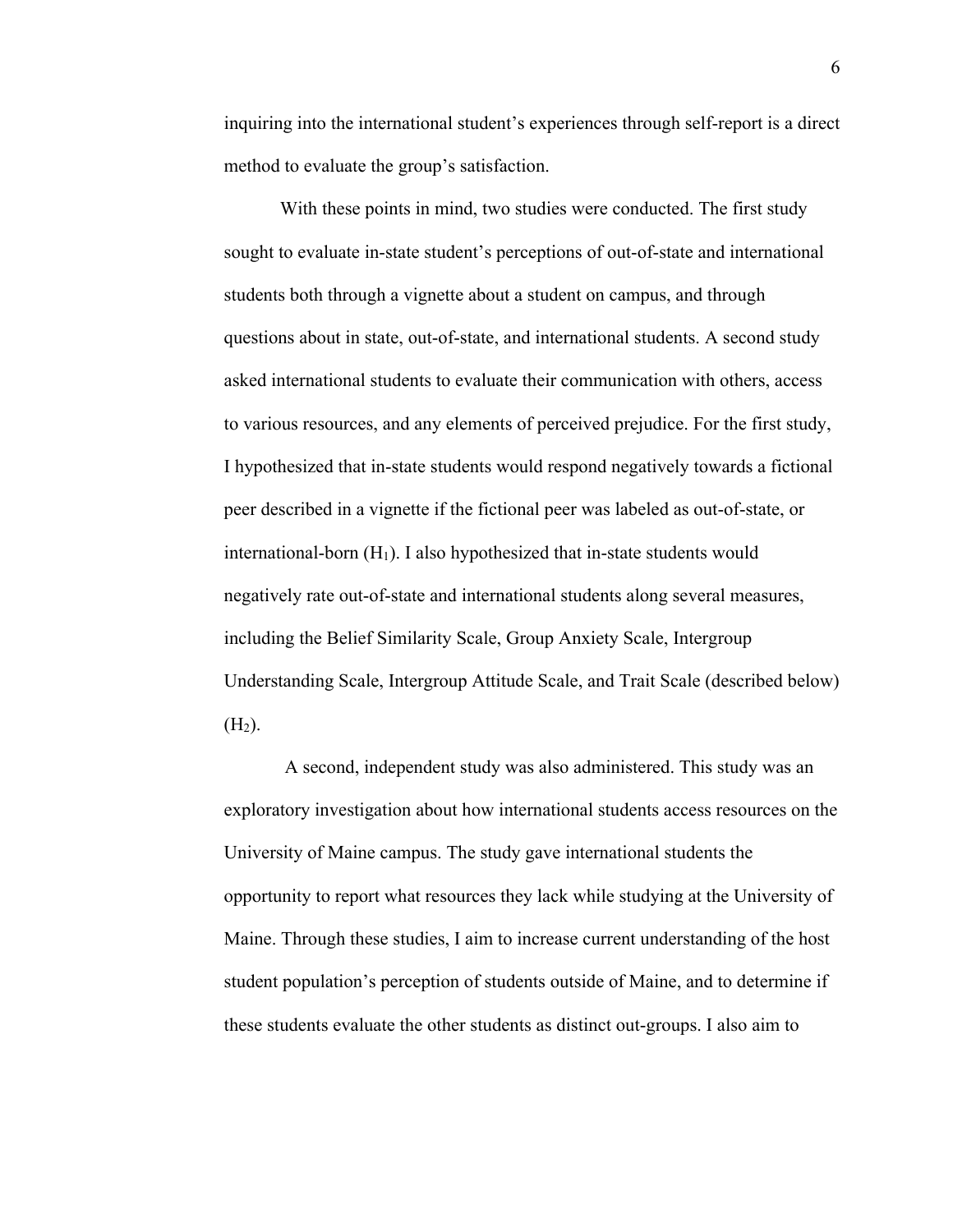explore possible deficiencies in international student's access to resources during their period of study at this university.

## **Study 1 Methods**

The first of two studies was conducted at the end of the Fall 2013 semester and beginning of the Spring 2014 semester. This study consisted of a single online survey.

#### *Participants*

Participants included 411 students who were enrolled in psychology courses at the University of Maine. These students participated in the study through the university's SONA cloud-based participant pool. Participants' ages ranged from 18 to 46 ( $M = 19.24$ ,  $SD = 2.45$ ). Participants self-reported their geographic background as follows:

- From Maine  $(71\% (n = 257))$
- From another State within the United States  $(23\% (n = 85))$
- From another country other than the United States  $(6\% (n = 21))$ Participants who reported a background other than from Maine were excluded from analysis.

## *Procedure*

Participants were connected to the survey through use of the University of Maine's SONA system. The survey itself was hosted online through the Qualtrics website. Once directed to Qualtrics, participants were randomly assigned to one of three versions of the study. Participants received one research credit for participating in this study through use of the SONA system. They were also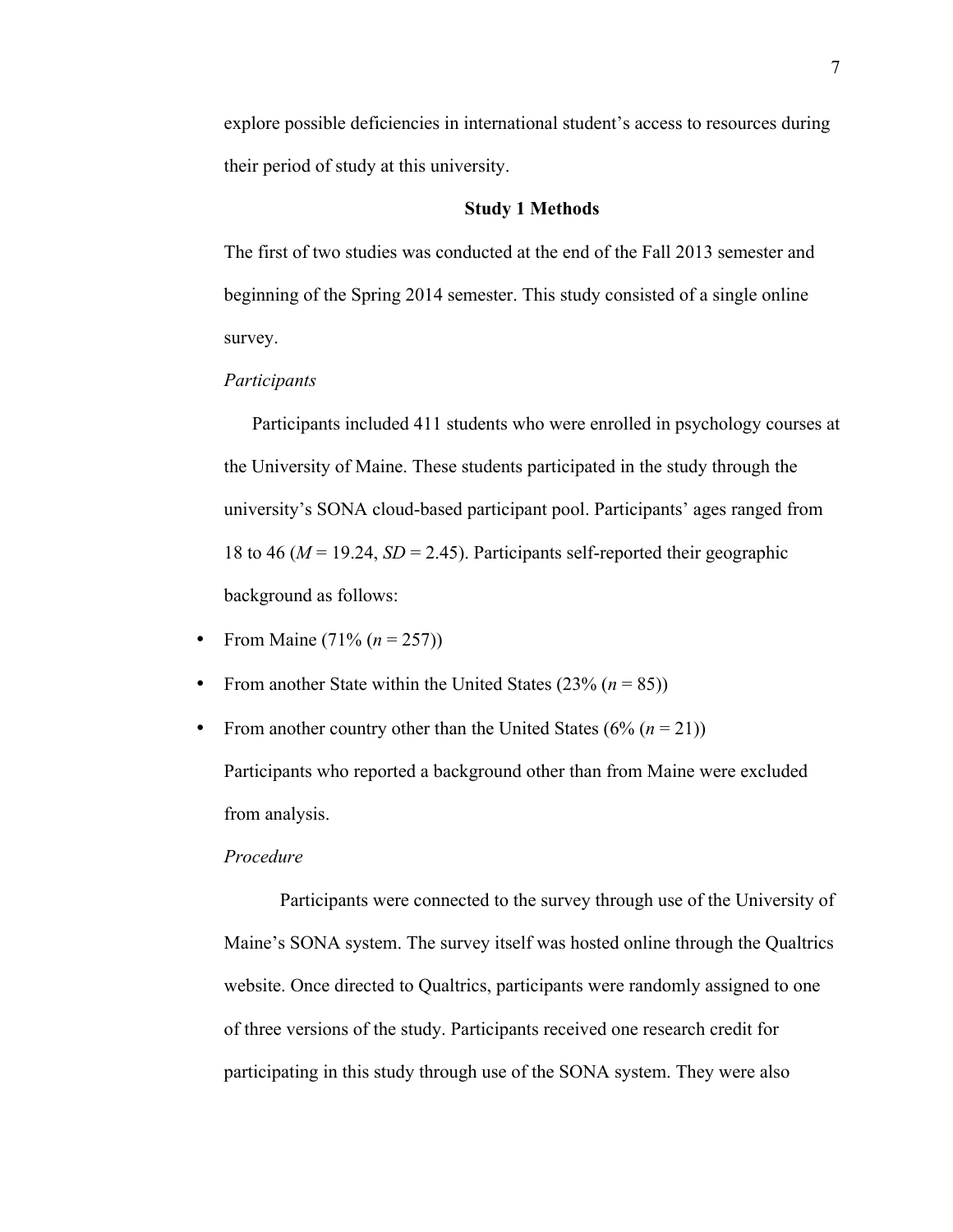informed that participation was voluntary and they could leave the study at any time and still receive their research credit.

## *Measures*

After completing the informed consent page, participants began the first section of the study. This section consisted of the First Impressions Vignette and Questions, and participants were randomly assigned to one of three conditions (described below). These conditions only applied to this first section.

After completing these questions, participants began the second section of the study, which consisted of the Belief Similarity Scale, Group Anxiety Scale, Intergroup Attitude Scale, Intergroup Understanding Scale, and Trait Scale. These measures were not part of the previous section's conditions.

**First Impressions Vignette.** Participants began by reading a short vignette about "Sam," a new student to the University of Maine (written for use in this study). The name "Sam" was chosen to be gender-neutral to balance potential gender effects. A description of Sam's interests and goals for college were described and did not differ across the three versions. In condition 1 (C1), Sam was from Maine, in condition 2 (C2), Sam was from another state within the United States, and in condition 3 (C3), Sam was an international student.

Participants were excluded based on their incorrect response to a question in the survey. After the vignette with the fictional character Sam, participants were asked to correctly identify the character's geographical background (which was either "from Maine," "Out-of-State," or "International," depending on condition). Seventy-nine percent of (in-state) individuals answered the question.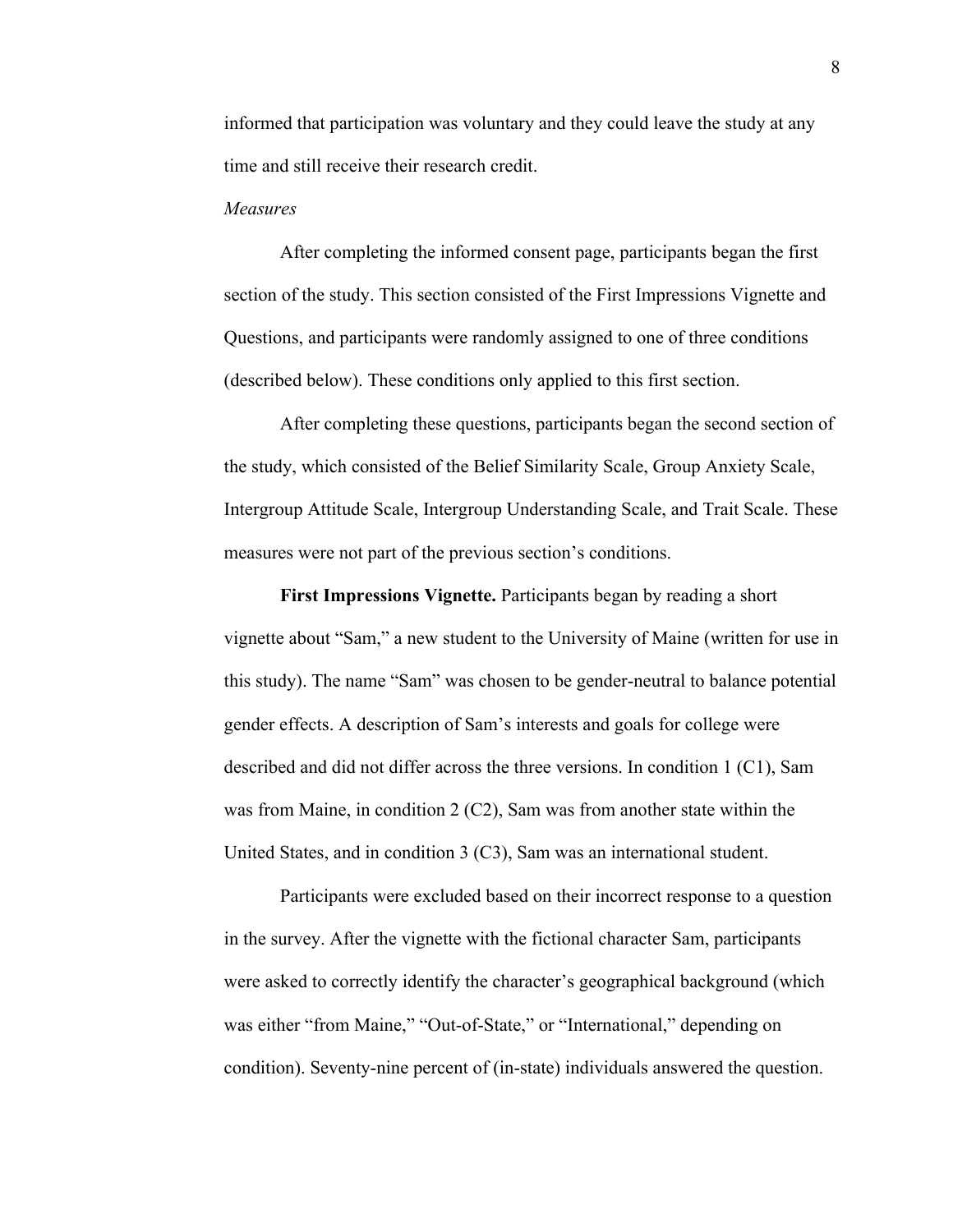Of that 79%, Sam's geographical origin was correctly identified 86% of the time. Those who incorrectly identified Sam's geographical origin were removed from the analysis of the First Impressions Questions. This left  $N = 175$  ( $n_{C1} = 71$ ,  $n_{C2} =$ 55,  $n_{\text{C3}} = 49$ ).

**First Impressions Questions.** After reading the short story, the participants were asked to judge various aspects of Sam's character, including overall impressions and individual characteristics. They then rated Sam in terms of how interested they would be to engage in various levels of social contact. The questions consisted of the following:

**Socioeconomic Status of Sam's Family:** We asked participants to indicate which income bracket they thought Sam's family was in when Sam was growing up. The options ranged on a 1 to 13 scale from \$5,000 or less to \$150,000 or more.

**Overall Impression of Sam:** We asked participants to rate their overall impression of Sam on a 1 (Very Negative) to 6 (Very Positive) Likert scale.

**Positive Attribute Scale**: A seven-item composite ( $\alpha$  = .86) of positive attributes (kind, helpful, good, moral, warm, friendly, and happy) rated on a 0 (Not at all) to 6 (Very much) scale adapted from the PANAS (Watson & Clark, 1994).

**Negative Attribute Scale:** A seven-item composite ( $\alpha$  = .90) of negative attributes (bad, cold, self-centered, selfish, arrogant, irritated, angry) rated on a 0 (Not at all) to 6 (Very much) scale adapted from the PANAS (Watson  $& Clark$ , 1994).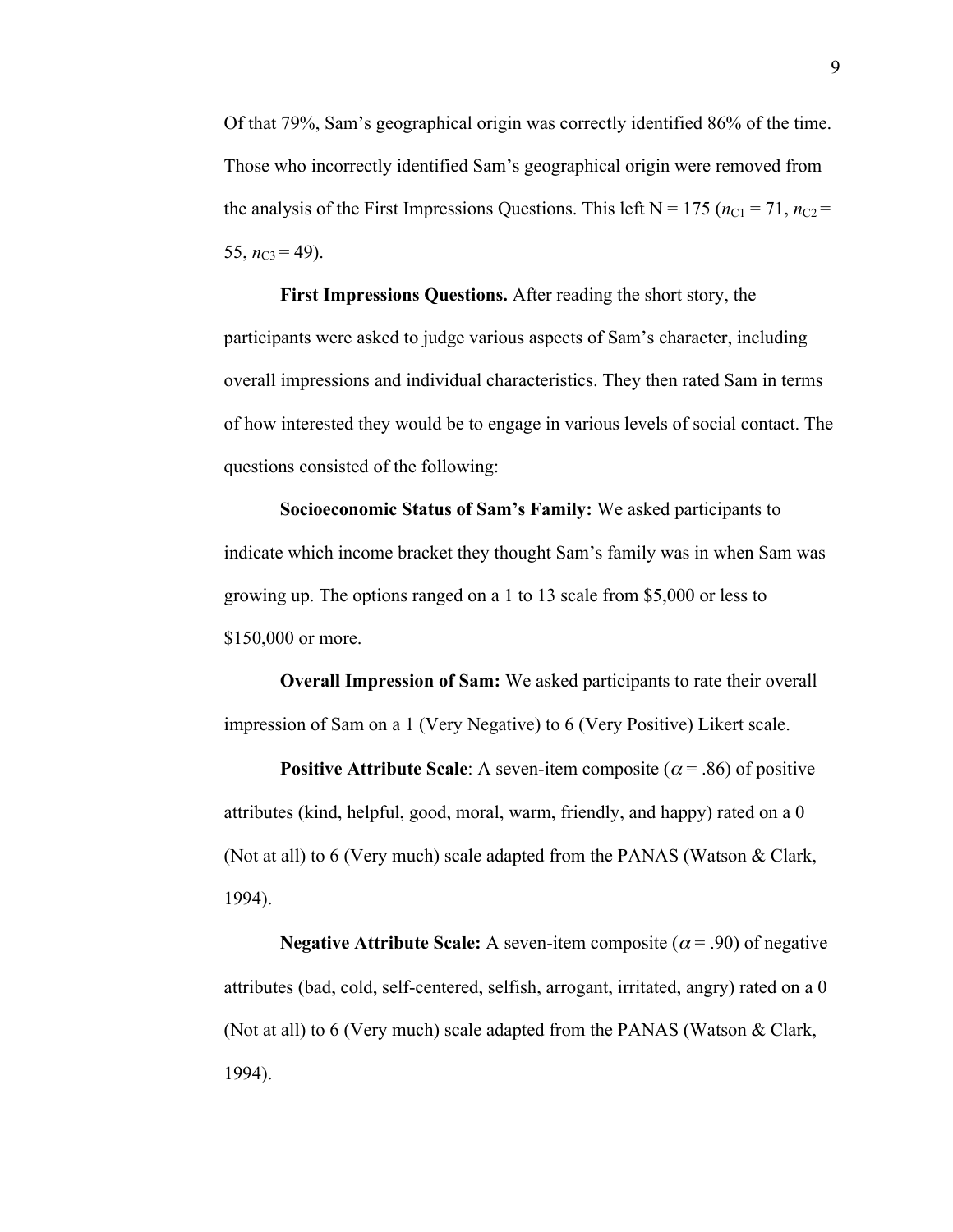**Intellectual Attribute Scale:** A four-item composite ( $\alpha$  = .82) of intellectual attributes (intelligent, logical, competent, capable) rated on a 0 (Not at all) to 6 (Very much) scale adapted from the PANAS (Watson  $\&$  Clark, 1994).

**Contact with Sam:** Participants were asked, on a 0 (Strongly Disagree) to 6 (Strongly Agree) scale, how much they would like to 1.) be at the same university as Sam, 2.) be in the same class as Sam, 3.) be in the same residence hall as Sam, 4.) have Sam as a friend, 5.) get to know Sam better, and 6.) hang out with and do an activity with Sam.

The following measures were separate from the previous vignette and questions. For the following questionnaires, participants were asked to evaluate three different groups of people: individuals who were from the same state as the participant (SS), individuals who were from another state in the United States (OS), and individuals who were from another country (OC). Each participant answered each question about the previous three groups of people.

**Belief Similarity Scale:** The Belief Similarity Scale (Stephan & Stephan, 1985) was designed to measure if participants rate their beliefs as inherently different than those from the specific out groups ( $\alpha_{SS}$  = .86,  $\alpha_{OS}$  = .91,  $\alpha_{OC}$  = .93). The scale consists of six questions, each using a ten-point Likert scale  $(0 =$ Strongly Disagree to  $9 =$  Strongly Agree). The six items address the importance of education, family values, work ethic, moral values, hopes and aspirations, and basic values. An example question would be "The values of most people from [the same state as I, a different state than I, or from a different country than I] regarding work are very similar to my own," followed by the Likert scale.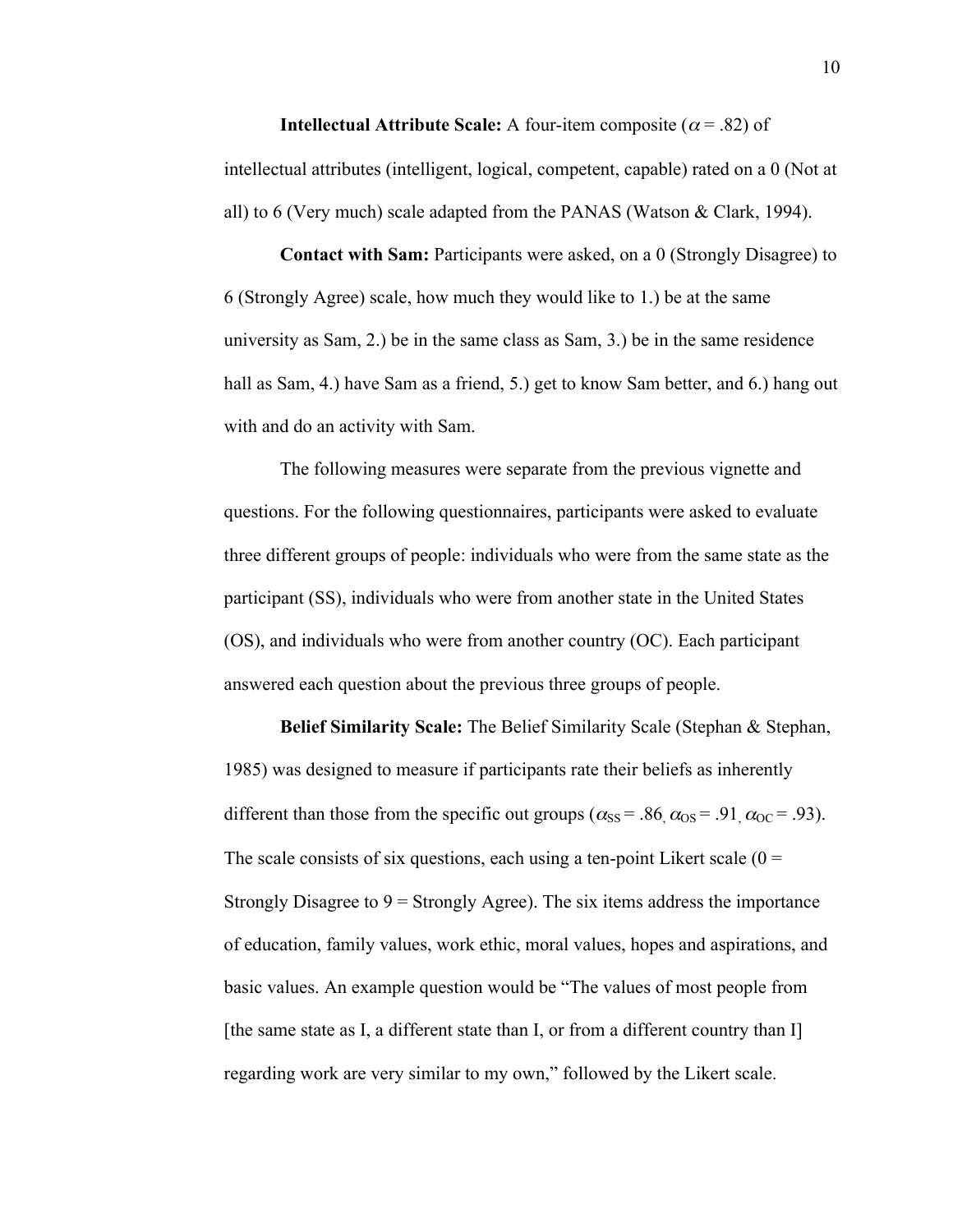**Group Anxiety Scale:** The Group Anxiety Scale (Stephan, Ageyev, Coates-Shrider, Stephan, & Abalakina, 1994) is a six-item, ten-point Likert scale  $(0 = Not at all to 9 = Extremely) focused on interactions with a member from a$ specific out-group ( $\alpha_{SS}$  = .84,  $\alpha_{OS}$  = .82,  $\alpha_{OC}$  = .81). The six items ask how comfortable, uncertain, confident, awkward, anxious, and at ease around individuals from specific groups. An example question would be "I would feel comfortable," followed by the rating scale.

**Intergroup Attitude Scale:** The Intergroup Attitude Scale (Stephan, Ybarra, Martinez, Schwarzwald, & Tur-kaspa, 1998) was designed to evaluate participant's reported attitude towards specific out groups ( $\alpha_{SS}$  = .96,  $\alpha_{OS}$  = .96,  $\alpha_{\text{OC}}$  = .97). The scale is a five-item, ten-point Likert scale. Participants are asked to evaluate their respect, liking, approval, warmth, and openness towards the outgroup for their condition. An example question would be, "My attitude toward people from [the same state as I, a different state than I, or from another country than I] is one of respect," followed by the Likert scale.

**Intergroup Understanding Scale:** The Intergroup Understanding Scale (Esses, Haddock, & Zanna, 1993) was designed to measure participants understanding of selected out group's worldview ( $\alpha_{SS}$  = .87,  $\alpha_{OS}$  = .79,  $\alpha_{OC}$  = .81). The measure is a five-item, ten-point Likert scale  $(0 =$  Strongly Disagree to  $9 =$ Strongly Agree). An example question would be "I believe that I have a good understanding of how individuals from [the same state as I, a different state than I, or another country than I] view the world," followed by the Likert scale.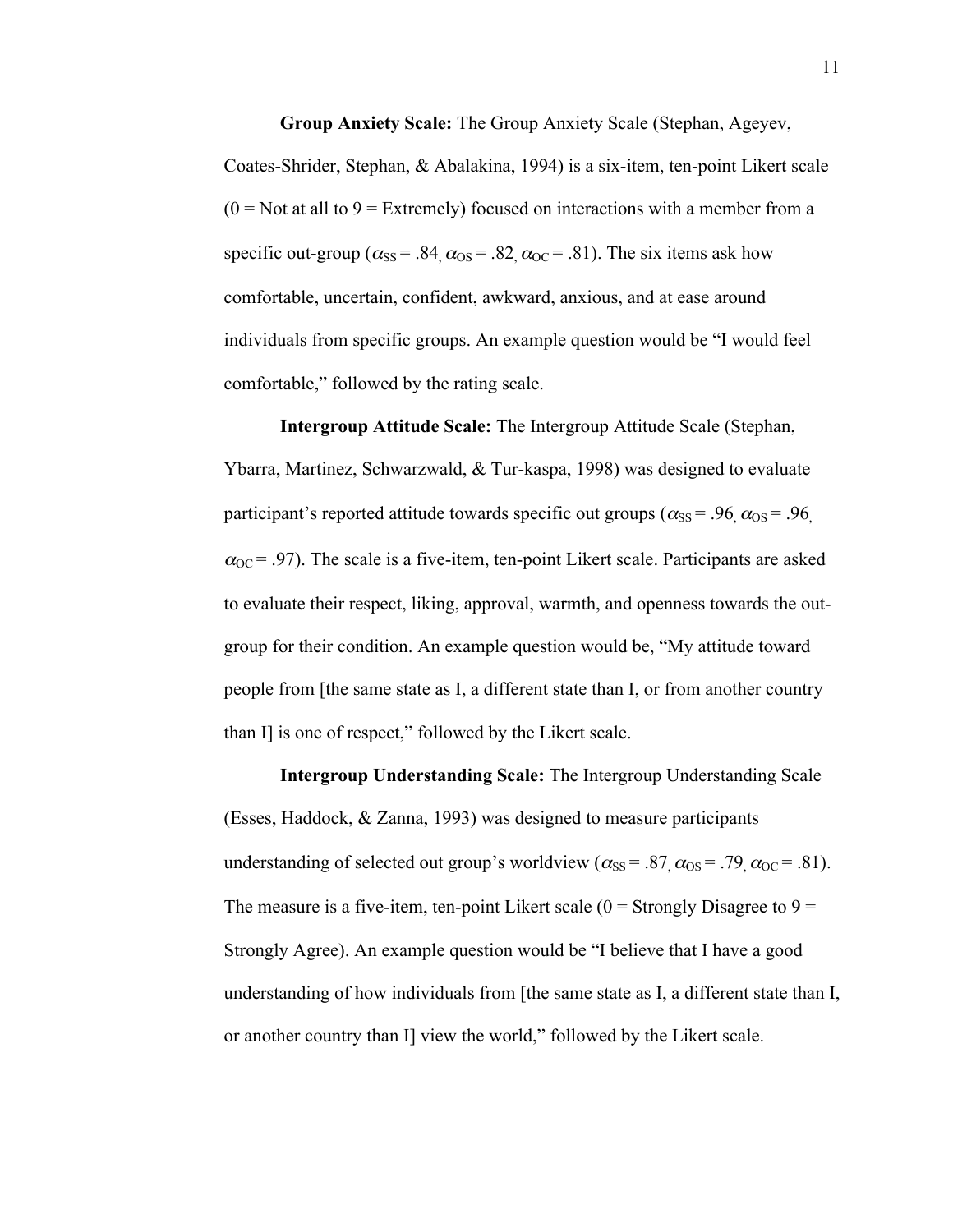**Trait Scale:** The Trait Scale asked participants to indicate what percentage of people from a specific out-group possessed particular traits ( $\alpha_{\rm SS}$ ) = .94,  $\alpha_{\text{OS}}$  = .96,  $\alpha_{\text{OC}}$  = .95). The Trait Scale was presented as a fix-item, ten-point Likert scale. The six items participants rated were: hard working, intelligent, friendly, honest, open, and sincere. The ten points which participants used to rate each item  $(0 = 0.10\%$  to  $9 = 91-100\%)$  were the percentages of the out-group's population possessing each given trait.

## **Study 1 Results**

The vignette questions were analyzed with between-subjects one-way ANOVAs (with each item by condition).

**Socioeconomic Status of Sam's Family:** Analysis revealed no significant difference in reported income bracket of Sam's family by condition, *F*(2, 171)  $= .56, p = .57.$ 

**Overall Impression of Sam:** Analysis revealed no significant difference in overall impression of Sam by condition,  $F(2, 166) = .74$ ,  $p = .48$ .

**Positive Attribute Scale:** Analysis revealed a marginal effect of positive attributes of Sam by condition,  $F(2, 172) = 2.45$ ,  $p = .09$ ,  $\eta_p^2 = .03$ . Pairwise significantly lower positive attributes  $(M = 4.93, SE = .11)$  than if he/she was an comparisons reveal that if Sam was from out-of-state, he/she was rated as having international student ( $M = 5.27$ ,  $SE = .12$ ,  $p = .04$ ) and marginally lower in positive attributes than if he/she was an in-state student  $(M = 5.19, SE = .10, p$ = .09). There was no difference in positive attributes between in-state and international student conditions ( $p = .58$ ).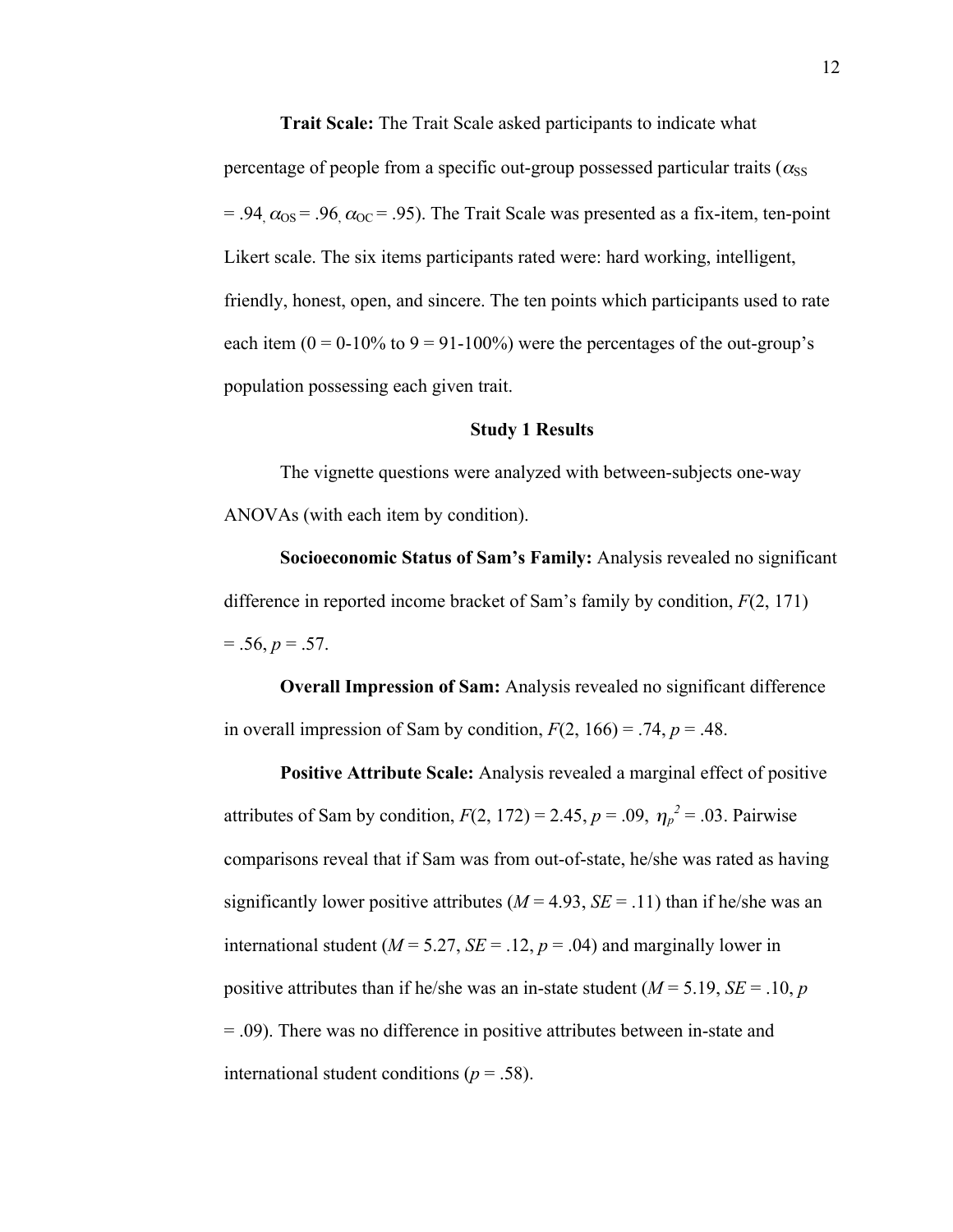**Negative Attribute Scale:** Analysis revealed no difference in negative attributes of Sam by condition,  $F(2, 174) = .30$ ,  $p = .74$ .

**Intellectual Attribute Scale:** Analysis revealed no difference in intellectual attributes of Sam by condition,  $F(2, 174) = .74$ ,  $p = .48$ .

**Contact with Sam:** Analysis revealed no difference in any of the six questions about contact with Sam by condition (all *F*s < .88, all *p*s > .42). Analysis on the second part of the survey consisted of within-subjects repeated measures one-way ANOVAs with each item by three geographical locations (instate, out-of-state, international).

**Gender Neutrality of Sam's Name:** The name "Sam" was not an effective gender-neutral name, with 293 participants responding they thought Sam was male, and 73 indicating they thought Sam was female.

**Belief Similarity Scale:** As predicted, results indicate a significant main effect of belief similarity by geographical location,  $F(2, 512) = 64.40, p < .001, \eta$ same state had significantly higher belief similarity ( $M = 7.64$ ,  $SE = .09$ ) than both  $p^2 = 0.20$ . Pairwise comparisons reveal that participants thought those from the those from another state ( $M = 7.37$ ,  $SE = .09$ ,  $p < .001$ ) and those from another country ( $M = 6.66$ ,  $SE = .09$ ,  $p < .001$ ). Also, belief similarity was rated significantly higher for those from another state compared to those from another country  $(p < .001)$ .

**Group Anxiety Scale:** As predicted, results reveal a significant main effect of group anxiety by geographical location,  $F(2, 510) = 145.94$ ,  $p < .001$ ,  $\eta$  $p^2 = 0.36$ . Pairwise comparisons reveal that participants reported they would feel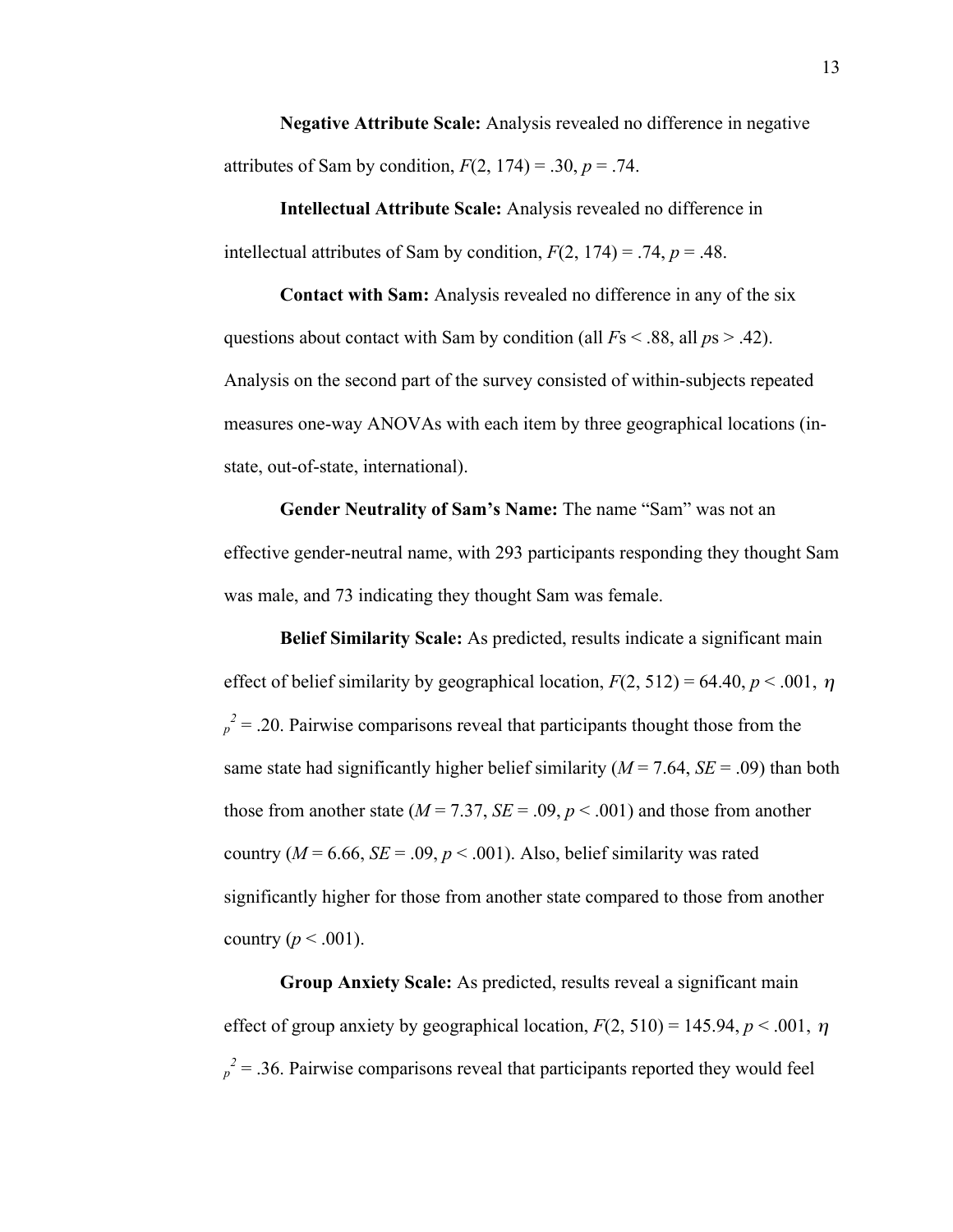significantly more comfortable with individuals from the same state  $(M = 8.14)$ , *SE* = .10) than with both those from another state ( $M = 7.69$ ,  $SE = .10$ ,  $p < .001$ ) and those from another country  $(M = 6.77, SE = .10, p < .001)$ . Also, participants rated feeling significantly more comfortable with those from another state compared to those from another country ( $p < .001$ ).

**Intergroup Attitude Scale:** As predicted, analyses reveal a significant main effect of intergroup attitudes by geographical location,  $F(2, 496) = 12.24$ , p  $< .001$ ,  $\eta_p^2 = .05$ . Pairwise comparison showed that participants reported significantly higher intergroup attitudes toward individuals from the same state  $(M = 8.54, SE = .09)$  compared to both individuals from another state  $(M = 8.18,$  $SE = .10$ ,  $p < .001$ ) and individuals from another country ( $M = 8.15$ ,  $SE = .10$ , *p* < .001). There was not a significant difference of ratings of intergroup attitudes of those from another state and those from another country  $(p = .69)$ .

**Intergroup Understanding Scale:** As hypothesized, analyses reveal a significant main effect of intergroup understanding by geographical location, *F*(2, 510) = 213.87,  $p < .001$ ,  $\eta_p^2 = .46$ . Pairwise comparisons reveal that participants viewed the world  $(M = 7.71, SE = .10)$  compared to both those from another state thought they had a significantly better understanding of how same-state peers  $(M = 7.24, SE = .09, p < .001)$  and those from another country  $(M = 5.55, SE)$ = .11). Also, intergroup understanding was significantly higher for students from another state compared to students from another country  $(p < .001)$ .

**Trait Similarity Scale:** As predicted, analyses reveal a significant main effect of trait similarity by geographical location,  $F(2, 508) = 31.33$ , p < .001,  $\eta_p^2$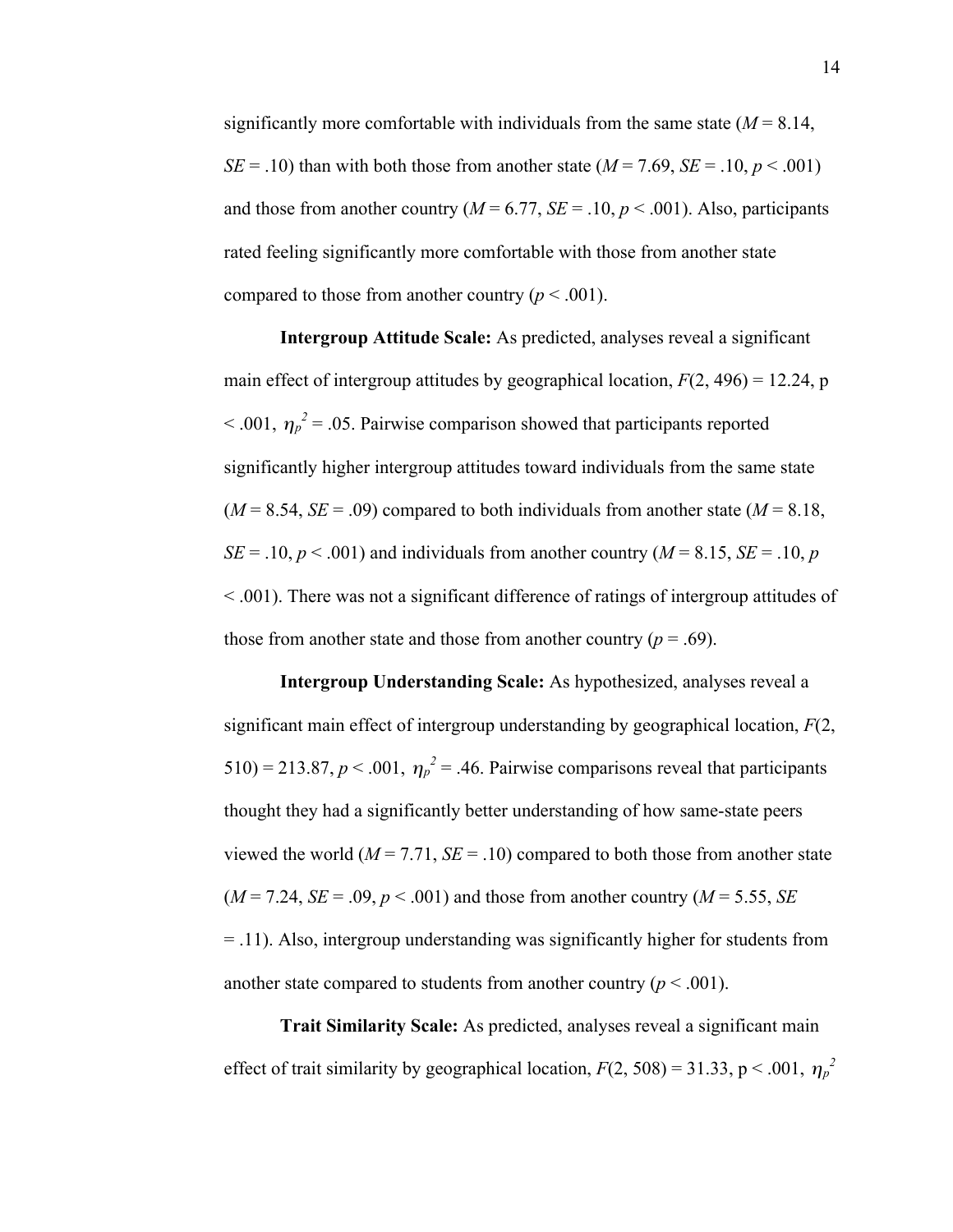= .11. Pairwise comparisons reveal that participants rated individuals from the same state as significantly more similar  $(M = 7.80, SE = .09)$  than both individuals from another state ( $M = 7.23$ ,  $SE = .10$ ,  $p < .001$ ) and individuals from another country ( $M = 7.20$ ,  $SE = .10$ ,  $p < .001$ ). There was no statistically significant difference between the same-state and out-of-state conditions ( $p = .41$ ).

#### **Study 2 Methods**

A second study was conducted during the spring semester of 2014. This study consisted of a survey, which asked international students to answer questions about access and communication on campus and perceived prejudice.

#### *Participants*

The number of participants ( $n = 17$ ) was too low to run analyses. Selfreported age of participants ranged from 19 to 24. The mean age was  $21.79$  (SD = 1.53). Eight respondents reported their gender as male (57%) and five respondents reported their gender as female (36%). One (1) respondent reported their gender as "Other." Nine (9) participants indicated they were part of a Study-Abroad program, and five (5) reported they were permanently enrolled at the university. Participants reported the following ethnicities: African/Black (7% (*n* = 1)), Asian (21%  $(n = 3)$ ), Caucasian, Non-Hispanic (57%  $(n = 8)$ ), and Hispanic/Latino (14%)  $(n=2)$ ).

*Procedure*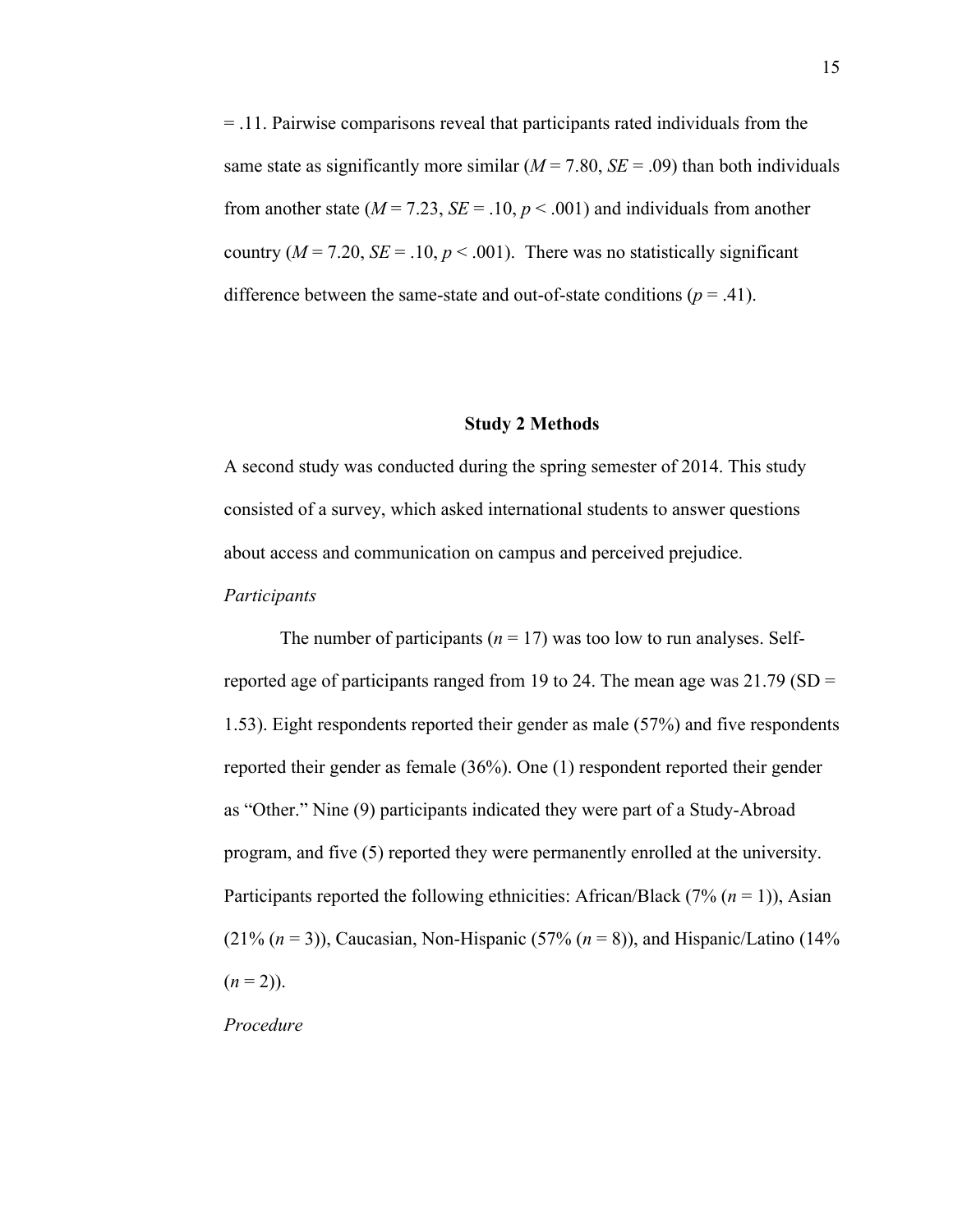Potential participants were identified with assistance from the University of Maine Multicultural Department. An email containing an appeal for participation was sent to potential participants. The email included a link to the study, which was hosted on the Qualtrics website. Once directed to Qualtrics, participants completed an informed consent, which instructed participants that no compensation could be given for completing the survey, and that participation was voluntary. A total of 155 emails were sent. From the emails, there were 27 responses. Ten responses were excluded from analysis for being incomplete, leaving a final sample size of 17.

### *Measures*

Participants were asked to complete a set of Campus Access Questions, two perceived prejudice scales, Belief Similarity Scale, Group Anxiety Scale, Intergroup Attitude Scale, and Intergroup Understanding Scale.

**Campus Access Likert Questions:** Participants were first instructed to complete a set of Campus Access Questions (written for this survey). The questions consisted of five items, using a seven-point Likert scale  $(0 = \text{Very})$ Difficult to  $6 = \text{Very Easy}$ , which asked students about their communication with faculty, students, their access to transport off campus, and any services (if any) they utilize when off-campus ( $\alpha$  = .72). An example question would be "How easy or difficult is it for you to communicate with your professors at the University of Maine," followed by the Likert scale.

**Campus Access Short Answer Questions:** Participants were asked three short answer questions about their stay at the University of Maine. The questions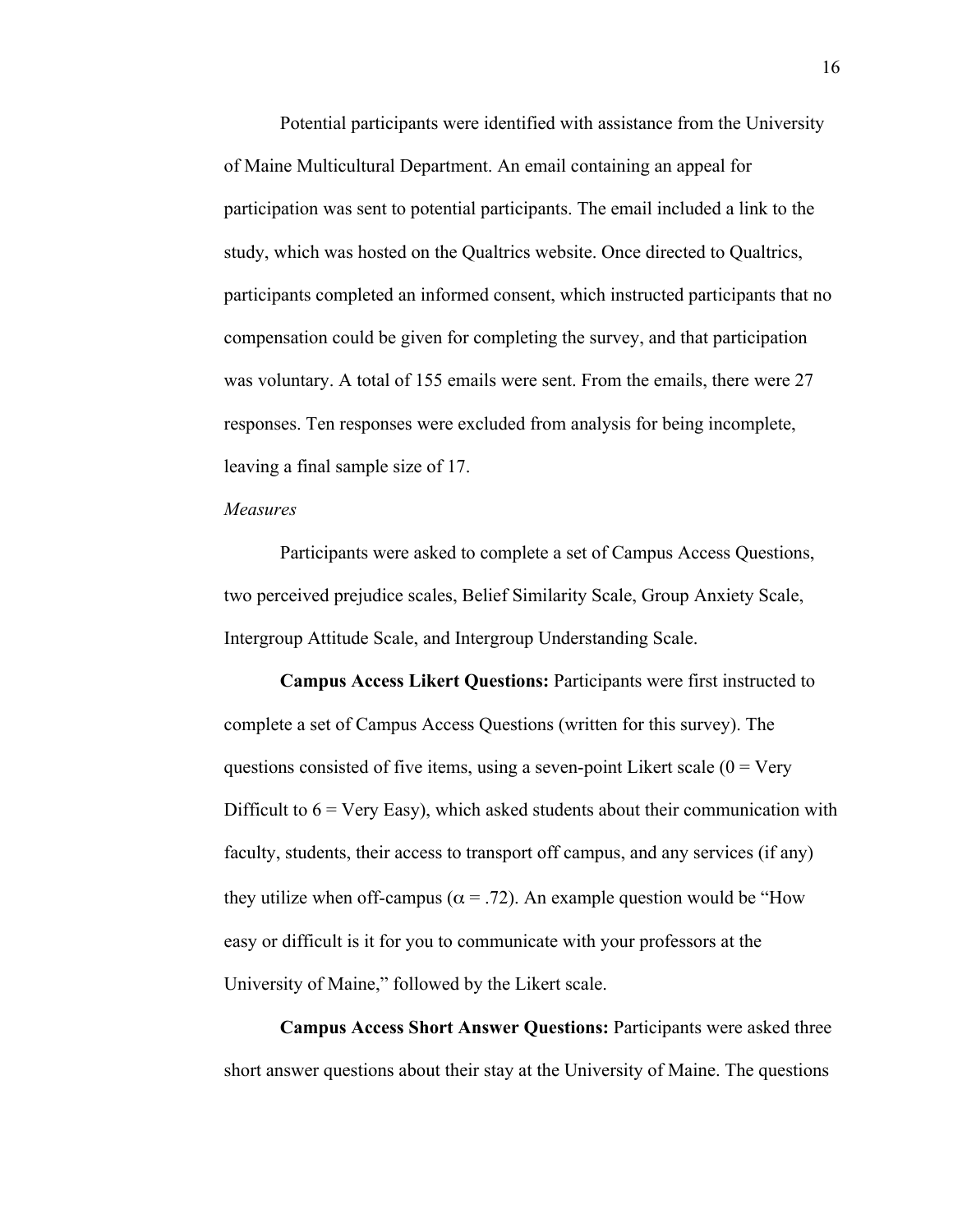asked if there was anything they missed out on because of lacking transportation or access, anything they felt was difficult for them to do, and what they enjoyed the most about studying at the University of Maine. These were meant to be brief examples of qualitative information collected from international students during their stay. An example question would be "Is there anything in particular that you would like to be able to do more often, but feel like you can't because you don't have access to it or cannot find transportation to it?"

**Perceived Prejudice Scales (PPS):** Participants then completed two measures concerning perceived prejudice (Operario & Fiske, 2001). The first scale asked participants to consider their experiences as a one of many international students on campus ( $\alpha$  = .59). The second scale asked participants to consider their experiences as an international student individually ( $\alpha$  = .71). An example question from the first scale would be: "Being an international student has very little to do with how I feel about myself" followed by the Likert scale. An example from the second scale would be "Stereotypes about international students have not affected me personally" followed by the Likert scale.

For the following measures, participants were asked to answer questions relating to a particular out-group. The out-group for each survey was individuals or people "from the United States."

**Belief Similarity Scale (BSS):** The Belief Similarity Scale (Stephan & Stephan, 1985) was designed to measure if participants rate their beliefs as inherently different than those from the specific out groups ( $\alpha$  = .86). The scale consists of six questions, each using a ten-point Likert scale  $(0 = \text{Strongly})$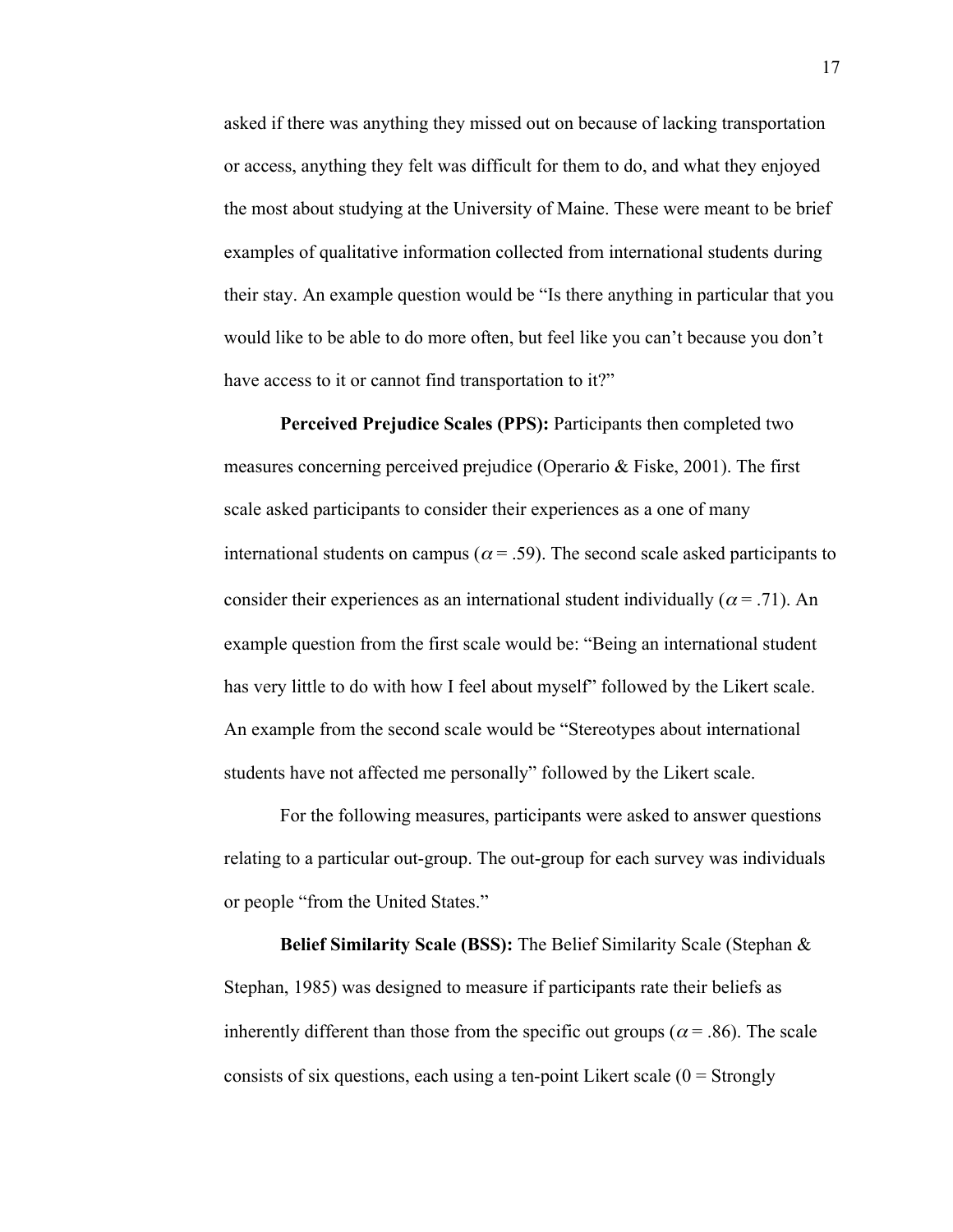Disagree to  $9 =$  Strongly Agree). The six items address the importance of education, family values, work ethic, moral values, hopes and aspirations, and basic values. An example question would be "Your attitudes regarding the importance of education is very similar to those of most people who are from the United States," followed by the Likert scale.

**Group Anxiety Scale (GAS):** The Group Anxiety Scale (Stephan, Ageyev, Coates-Shrider, Stephan, & Abalakina, 1994) is a six-item, ten-point Likert scale  $(0 = Not at all to 9 = Extremely)$  focused on interactions with a member from a specific out-group ( $\alpha$  = .83). The six items ask how comfortable, uncertain, confident, awkward, anxious, and at ease around other people. An example question would be "I would feel:" then followed by the Likert scale rating comfort around other people.

**Intergroup Attitude Scale (IAS):** The Intergroup Attitude Scale (Stephan, Ybarra, Martinez, Schwarzwald, & Tur-kaspa, 1998) was designed to evaluate participant's reported attitude towards specific out groups ( $\alpha$  = .90). The scale is a five-item, ten-point Likert scale. Participants are asked to evaluate their respect, liking, approval, warmth, and openness towards the out-group for their condition. An example question would be "My attitude toward people who are native to the United States is:" followed by a Likert scale rating level of respect.

**Intergroup Understanding Scale (IUS):** The Intergroup Understanding Scale (Esses, Haddock, & Zanna, 1993) was designed to measure participants understanding of selected out group's worldview ( $\alpha$  = .91). The measure is a fiveitem, ten-point Likert scale  $(0 = \text{Strongly Disagree to } 9 = \text{Strongly Argee}).$  An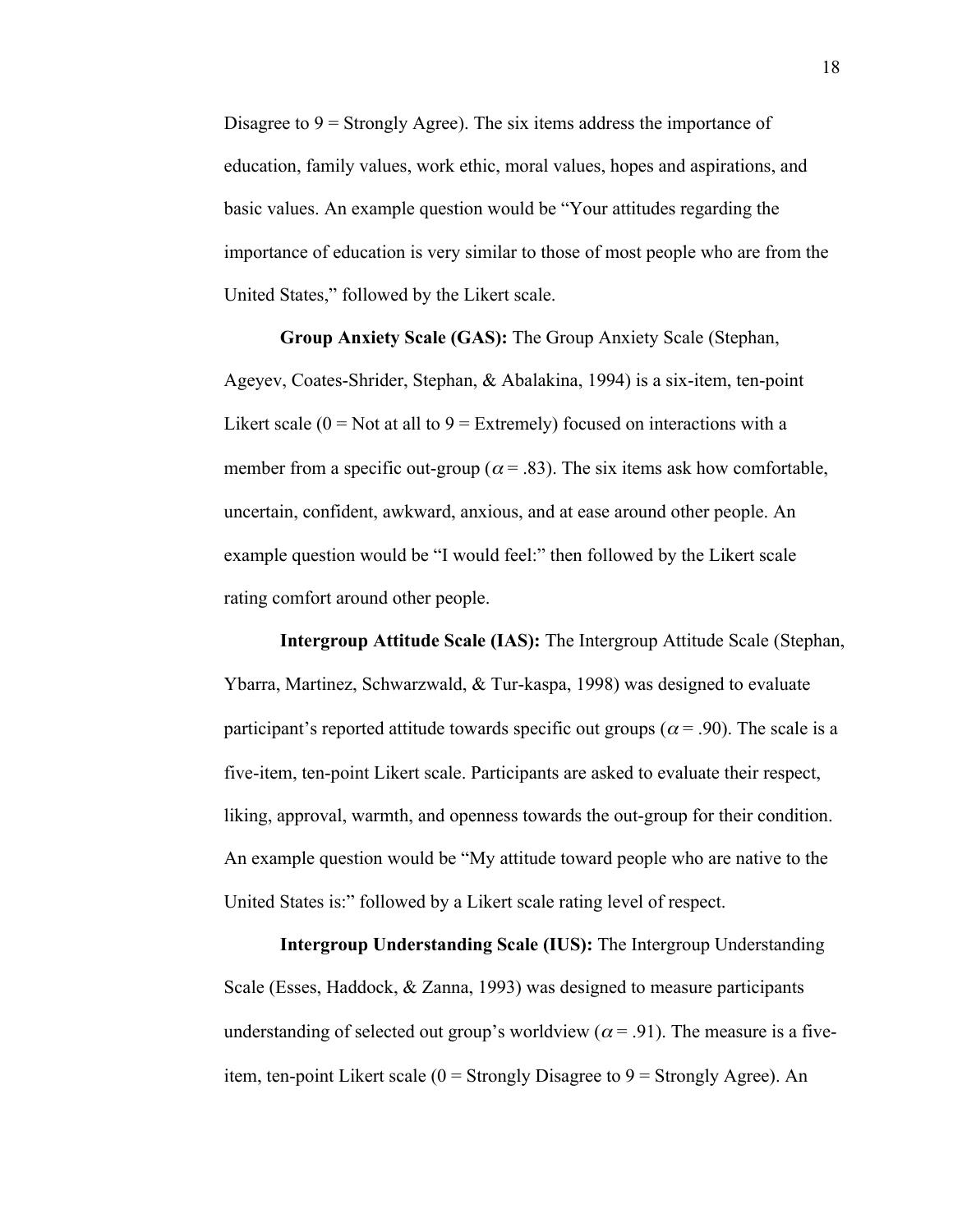example question would be: "I believe that I have a good understanding of how individuals from the United States view the world" followed by the Likert scale.

## **Study 2 Results**

Means and standard deviations were collected from the Campus Assess Likert Questions, both Perceived Prejudice Scales, Belief Similarity Scale, Group Anxiety Scale, Intergroup Attitude Scale, and Intergroup Understanding Scale.

**Campus Access Likert Questions:**  $(M = 5.04, SD = 1.73)$ **Perceived Prejudice Scale 1:** (*M* = 3.82, *SD* = 1.96) **Perceived Prejudice Scale 2:** (*M* = 2.60, *SD* = 1.67) **Belief Similarity Scale:**  $(M = 6.69, SD = 2.08)$ **Group Anxiety Scale:**  $(M = 5.67, SD = 2.56)$ **Intergroup Attitude Scale:**  $(M = 7.59, SD = 1.56)$ **Intergroup Understanding Scale:**  $(M = 6.01, SD = 2.40)$ 

Responses collected from the Campus Access Short Answer Questions were examined for reoccurring themes. Seventeen participants answered at least one short answer in the Campus Access Questions, with twelve participants answering all three questions. Eight participants were male, five were female, and one participant identified their gender as "other." The responses aggregated into four major themes; lack of transport off campus, involvement with host students, welcoming host students, and supportive international services.

**Lack of transportation off campus** – Multiple participants responded to the first question "Is there anything in particular that you would like to be able to do more often, but feel like you can't because you don't have access to it or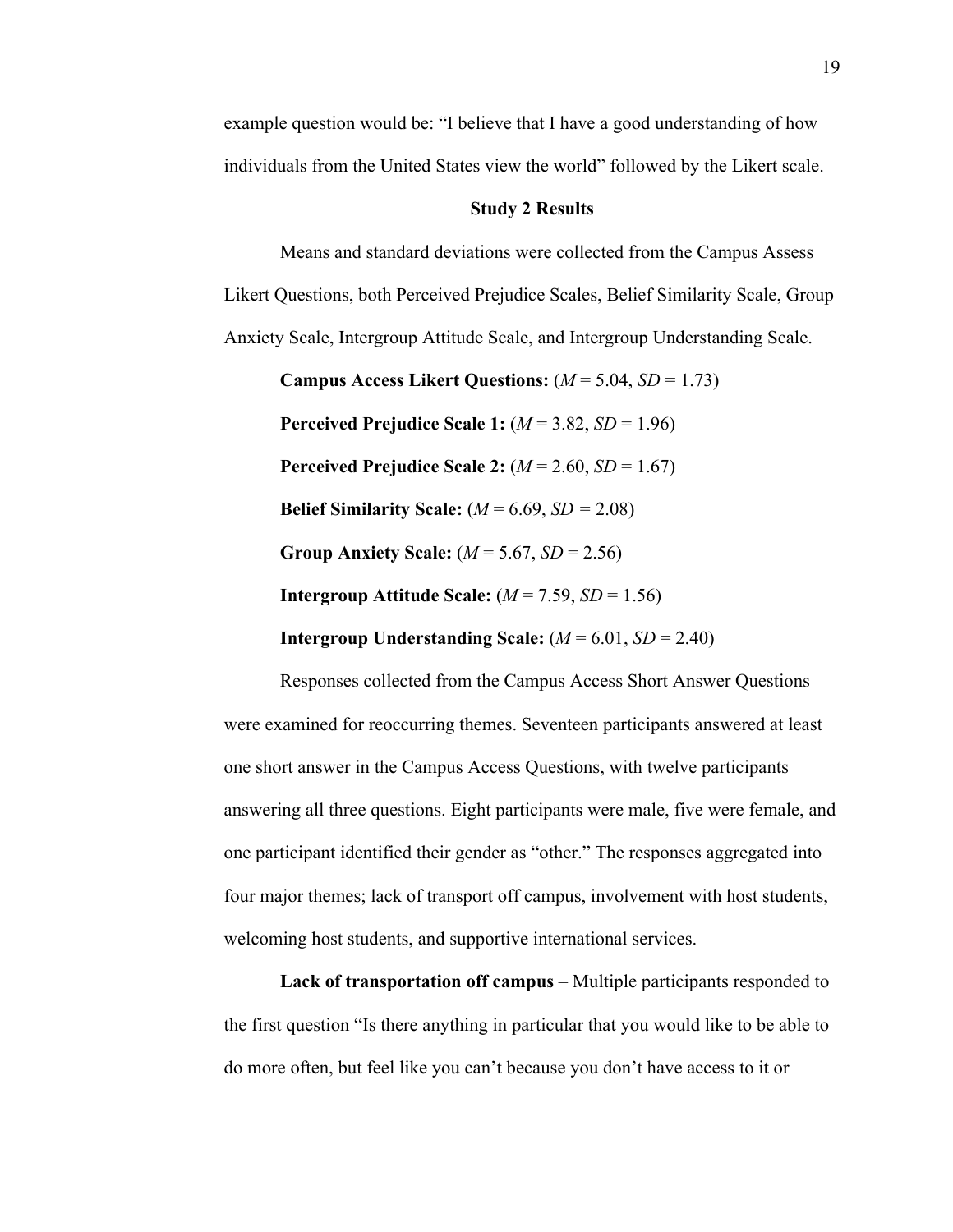cannot find transportation to it" with a concern for transport. Nine participants wrote responses referencing a desire to travel off campus and experience the surrounding area. Three participants directly referenced the nearby city of Bangor in their responses.

• "Visit Bangor or other towns bigger than Orono to do grocery shopping, visit theater plays and galleries, walk around downtown etc. It's sometimes really challenging to find time to take the bus to Hannaford in Old Town to get groceries."

• "Go off campus, to see the sea or going to another place."

• "Travel and explore off campus, public transport off campus is terrible."

• "I find the bus schedules to be unreasonable. They stop running too early. Hence as an international student, unless I want to take a cab, it makes commuting very stressful."

• "I am taking dairy cattle technology course, it is lab course that I need go to the farm to milk at least twice a week. I need to be there at 4 am and I don't have transportation to go and back, I am always asking for ride, but it is embarrassing. I think UMaine must provide this kind of transportation. It is not safe to go and back by walk depends on the time, it is too cold, dark and I can't see the trail. Also, if something happens, it is hard to ask for help."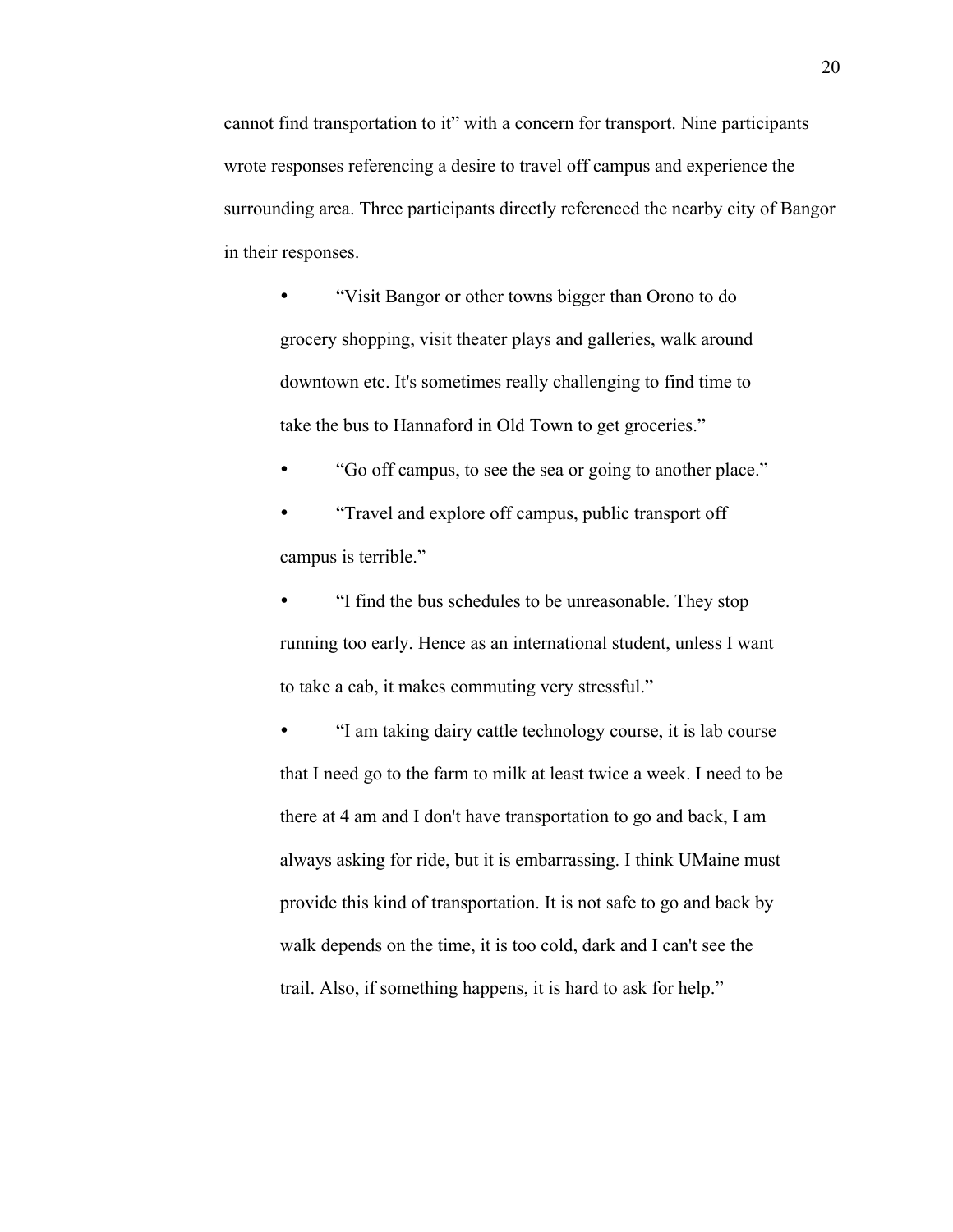• "Get into Bangor more easily, but that's as much to do with growing up in a country with good public transport than it is a criticism of the area."

**Involvement with host students** – Three participants answered the second question, "Is there anything else in particular that you find difficult because you are an international student," with a focus on host students. These participants wanted to be more active with host students.

- "Sometimes make friends from US."
- "Along with transport, being a bit more involved with the Americans."
- "Get involved in the local society."

**Welcoming host students** – Six participants answered the third question, "What do you most like about being an international student at UMaine" with a focus on host students. These responses all mentioned host students as being welcoming and friendly.

- "People are nice and help when notice that you are a international."
- "I can be friends with American and international students equally, there is no separation of the two."
- "Everyone is friendly."
- "The friendly population that is ready to accept you."

**Supportive International Services** – Three participants responded to the third question by referencing the university's international student services. These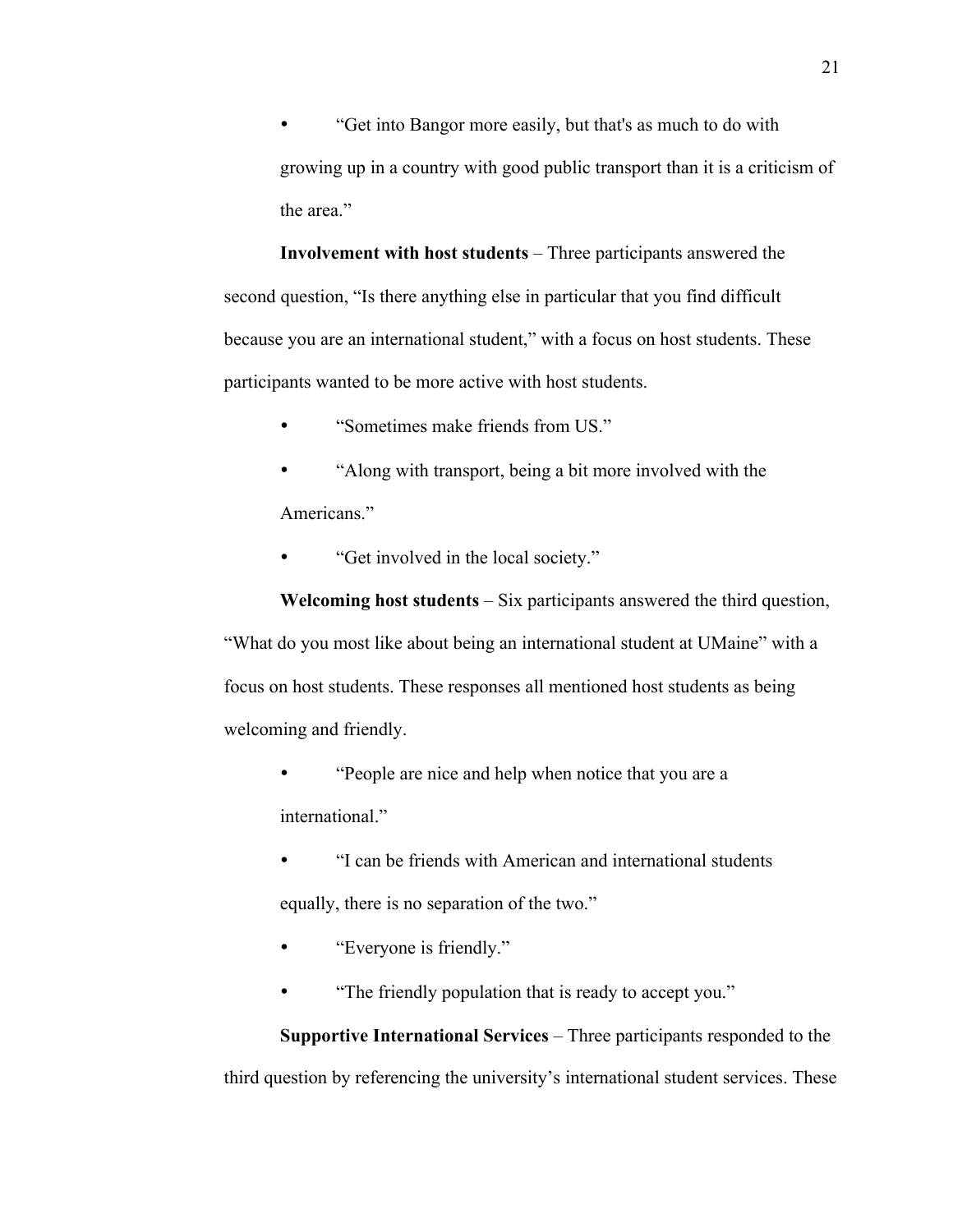students wrote that the University of Maine's services for international students were a positive factor in their stay.

- "I like the fact that the international student organization is very helpful and helps us through the experience."
- "The international service is really well organized and provide us a lot of resources."
- "Meeting people from around the world and participating in ISA [International Student Association] events."

## **Discussion**

In this paper, I investigated if in-state students attending the University of Maine would rate a fictional peer negatively based solely on if the peer was described as being born in-state, out-of-state, or internationally  $(H_1)$ . I also investigated if in-state students would rate out-of-state and international students more negatively on a series of questionnaires (Belief Similarity Scale, Group Anxiety Scale, etc.) compared to their own ratings of other in-state individuals  $(H<sub>2</sub>)$ . Lastly, I aimed to present a set of qualitative responses detailing any difficulties international students may have while studying at this university.

According to my results, in-state students answers to the First Impressions Vignette showed no significant difference across conditions. Results from the Socioeconomic Status of Sam's family, Overall Impressions, Negative Attribute Scale, Intellectual Attribute Scale, and Contact with Sam questions show no significant difference in responses across conditions. An effect was detected with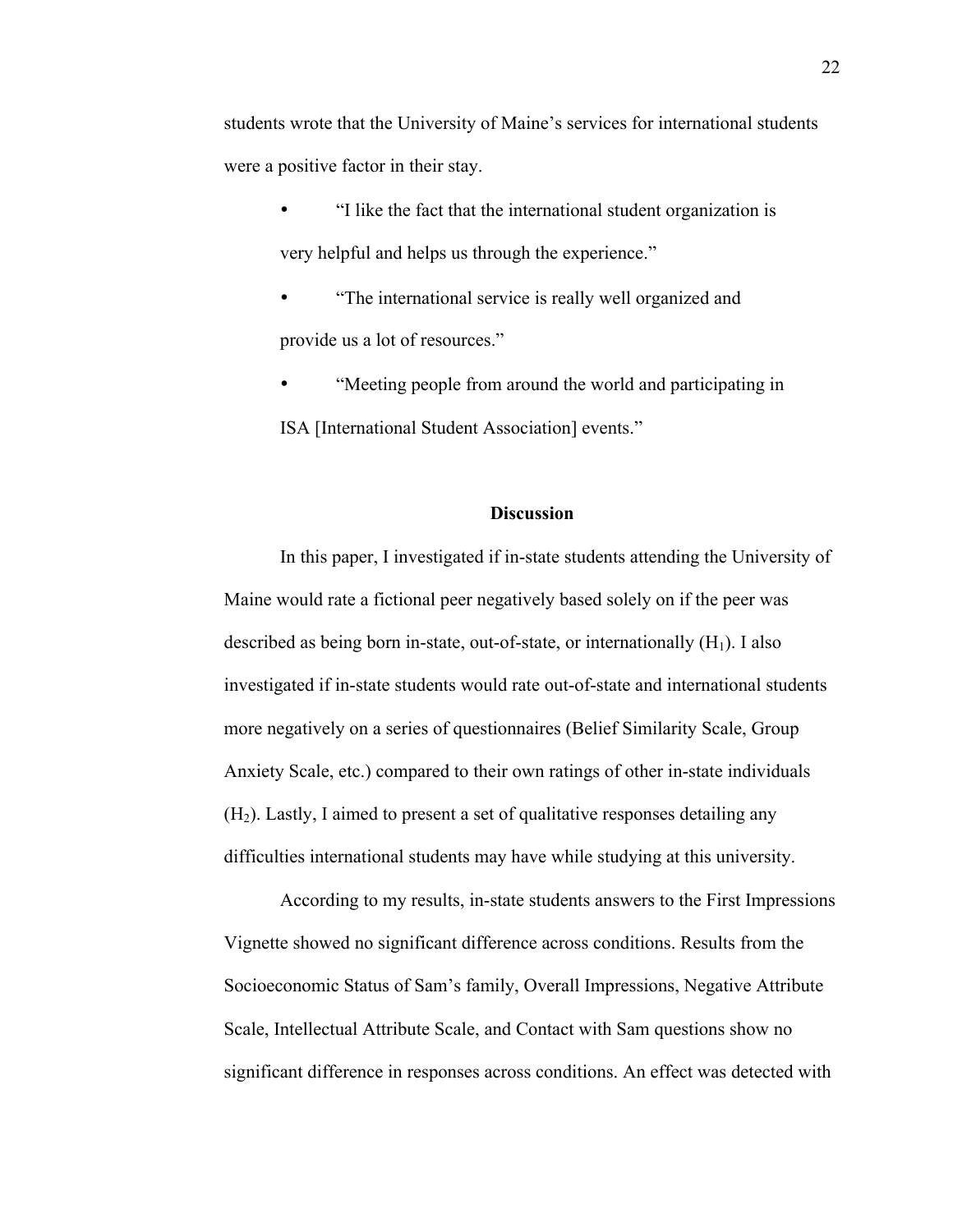the Positive Attitude Scale, but its significance was marginal. These results disprove my first hypothesis  $(H_1)$ .

The vignette's quality may come into question when interpreting these results. As it was written for this study, this vignette was not a verified method of describing a fictional peer. The description of Sam itself might not have been adequate to elicit a response from participants. Sam's goals and motivations could have been inadequate to influence any bias on the part of participants. Furthermore; there may not have been a response to elicit from participants. A bias against the fictional Sam might not have existed. It's possible that regardless of any out-group bias, participants did not feel that Sam would have been any less likely to achieve his or her goals.

The second section of the first study provided multiple significant effects. Each measure (Belief Similarity Scale, Group Anxiety Scale, Intergroup Attitude Scale, Intergroup Understanding Scale, and Trait Scale) displayed significant main effects. Further analyses of these effects suggest that in-state students rating individuals from other states and different countries as distinctly separate groups from themselves. According to participants, these two groups have different beliefs and worldviews than themselves. Also, participants feel significant anxiety around out-of-state and international individuals. According to the results of the Intergroup Attitude Scale, participants report less positive attitudes (such as warmth and openness) towards out-of-state and international students. It is important to note that the results show out-of-state and international individuals are not equally dissimilar. Participants reported people from another country as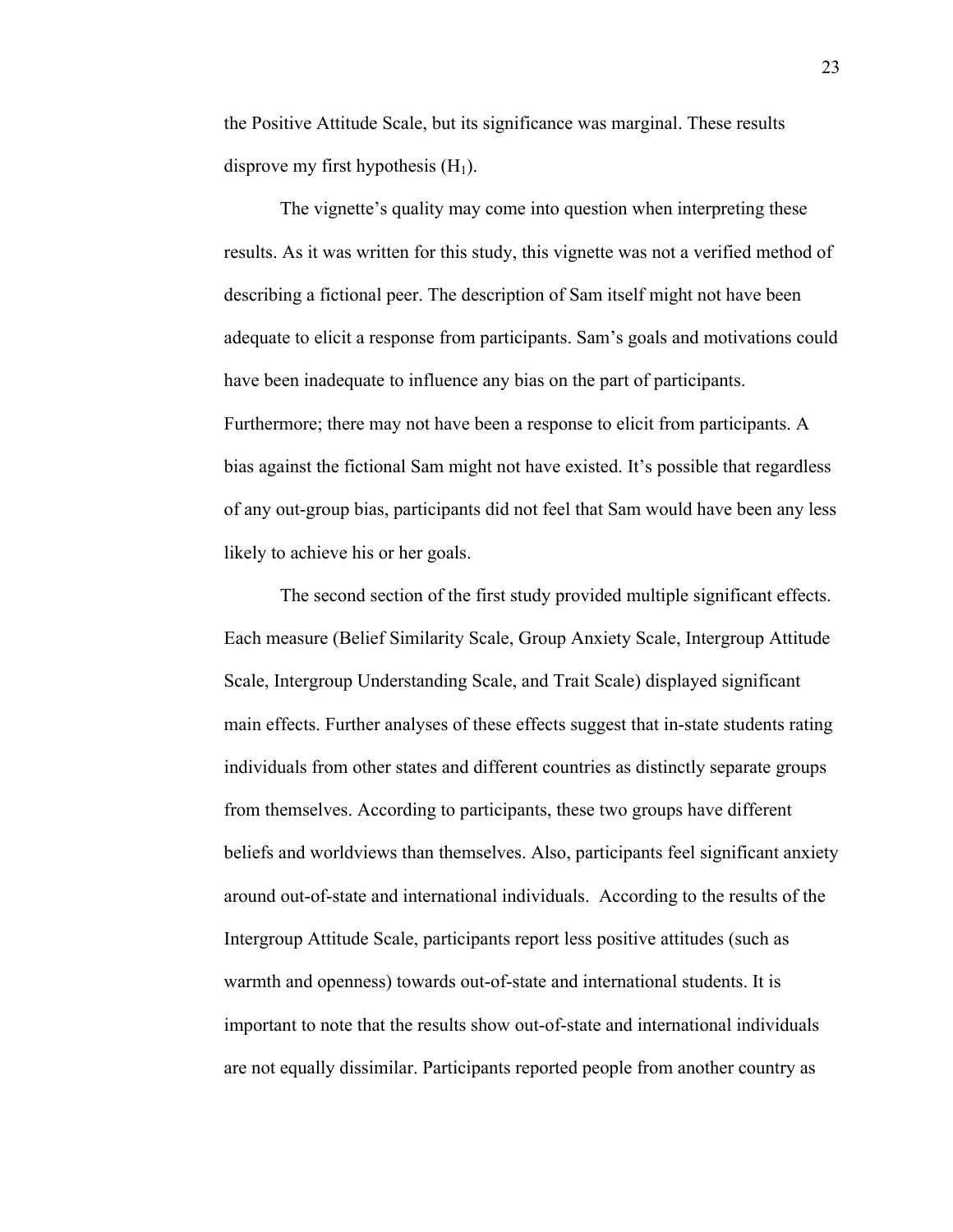being even more dissimilar to them than people from a different state on multiple measures. These findings support my second hypothesis  $(H_2)$ , that in-state students will report out-of-state and international individuals as members of distinct out-groups.

The second survey produced multiple responses to the Campus Access Short Questions. The responses' common themes point to a trend referenced in research (Brown & Holloway, 2008; Chavajay, 2013). Participants reported a desire to make friends and be more involved with the local community, whether it was making friends who were from the United States, or experiencing more of the local area. When responding to the first question, "Is there anything in particular that you would like to be able to do more often, but feel like you can't because you don't have access to it or cannot find transportation to it," participants cited a lack of transportation off campus as inhibiting multiple aspects of their lives. Participants were restricted in their ability to interact with the local host environment off campus by a lack of reliable transport. Interestingly, participants reported interactions with host students as positive, when it occurred. Multiple participants cited their American peers as being nice, helpful, and friendly. One participant even described the interaction as, "The friendly population that is ready to accept you."

These responses may relate to the results from the previous study, which show in-state students perceiving international students as part of a fundamentally different out-group than their in-state peers. This status as an out-group does not imply that host students act discriminatory towards international students (as this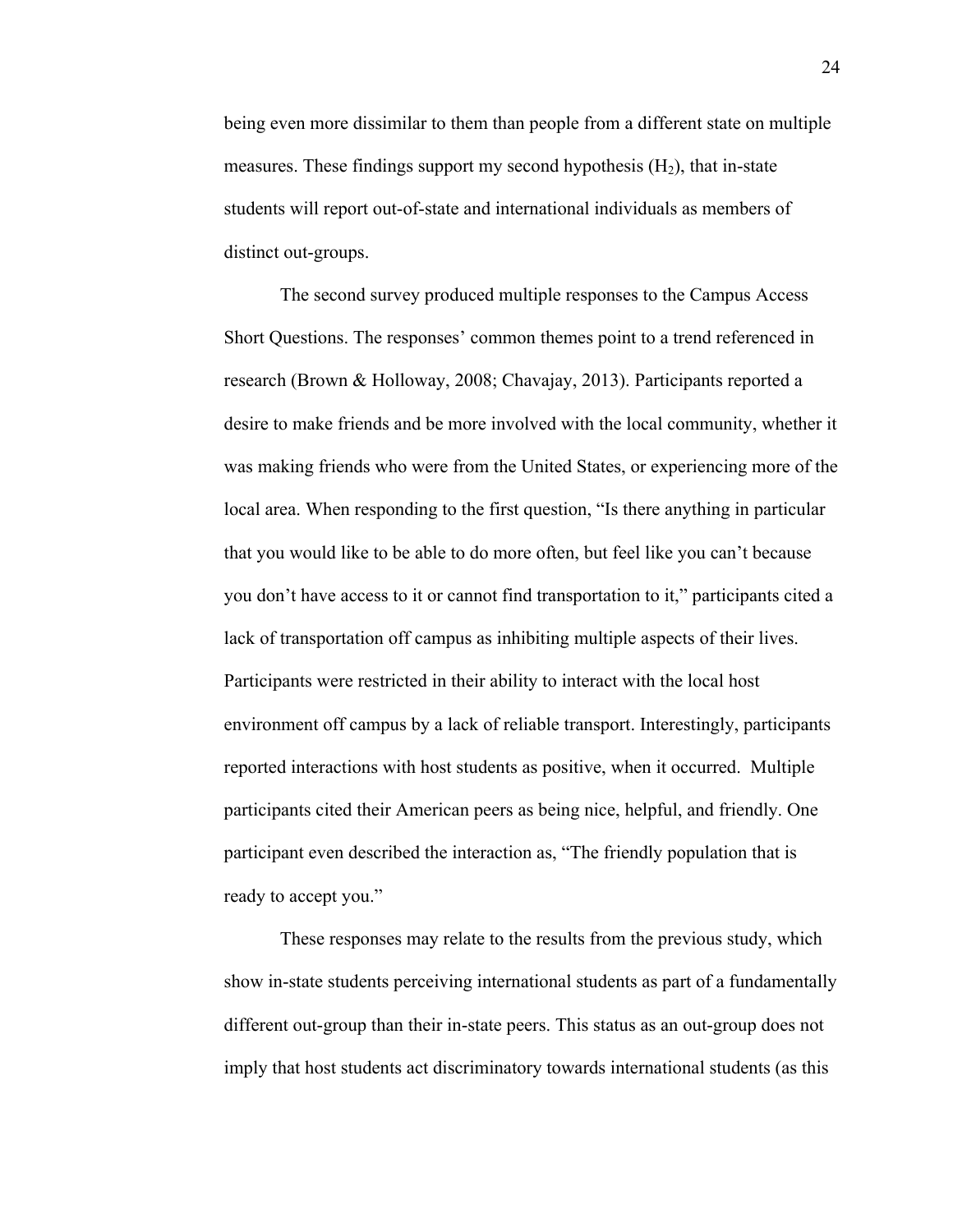was not studied in Study 1), but may be a reason for a lack of interaction between the two groups. In-state students may be hesitant to approach or befriend students they perceive as part of the international student out-group. This may also explain why international students find more support from individuals from their home country—it would be interesting to see if this was also true for out-of-state students (that they received more social support from people from home).

# *Limitations*

Both studies had a number of limitations, which must be addressed. The first study may have benefited from a different and/or more descriptive vignette about Sam. The name Sam did not appear to be gender-neutral, with the majority of respondents believing Sam to be male. Future research should consider using both a male and female vignette to avoid having to pick a gender-neutral name, or to do a pilot study first to find a gender-neutral name. Order effects could also have influenced participants' responses to the questionnaires in the second part of Study 1. Changing the order in which the questions were presented (counterbalancing) would have helped control for order effects. This was not done at the time because it would have overcomplicated an already complicated research design. Future studies using the same or similar design should consider using counterbalancing to account for any possible order effects.

Study 2 was limited by its small sample size. As Study 2 was only intended to be exploratory, the low sample size does not reduce the relevance of the participant's responses. Future studies researching the themes highlighted in these responses in extended detail may wish to increase their sample size by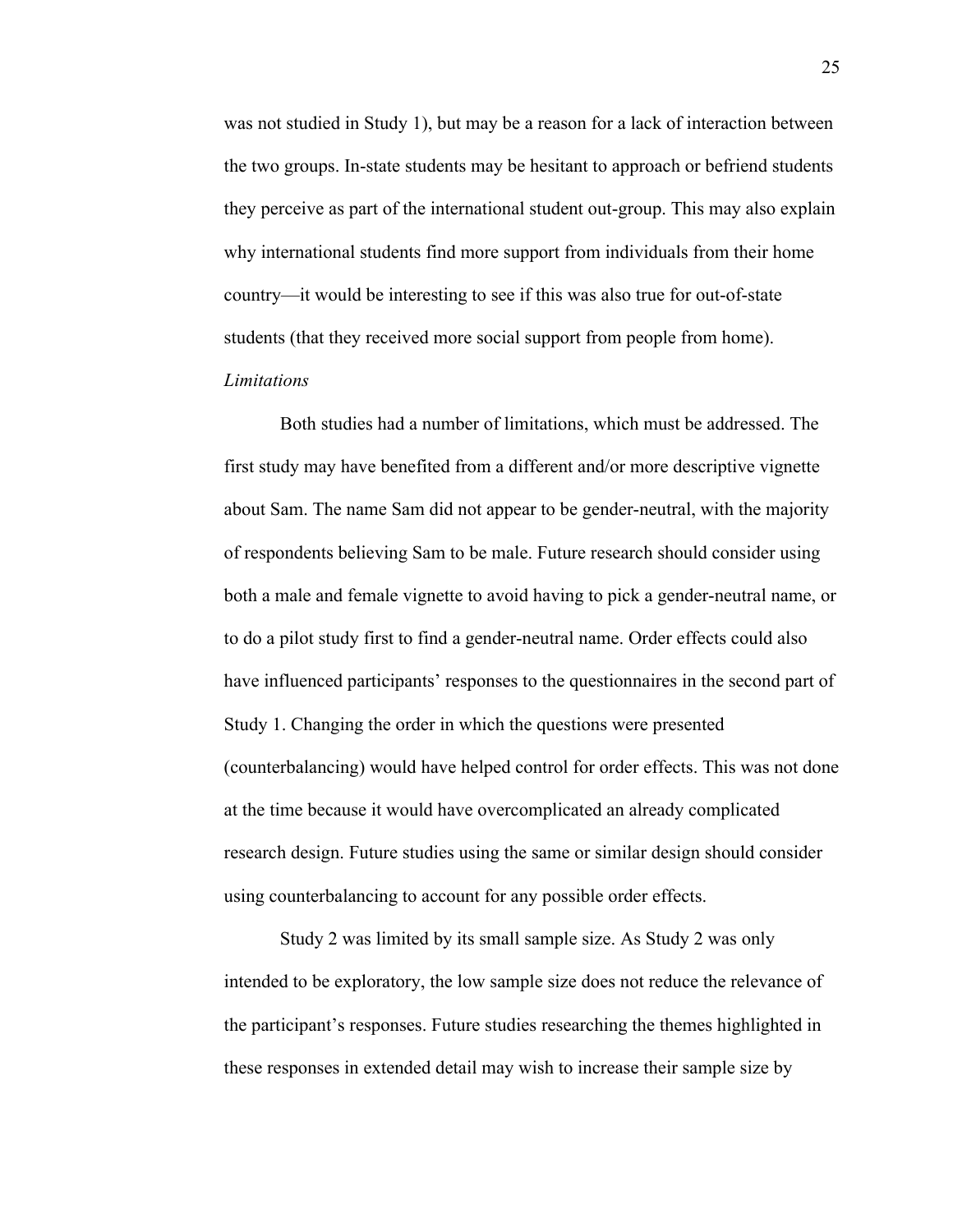running the study for a longer period of time. Another possible limitation stems from how Study 2's population was contacted. The Office of International Programs assisted by providing email address for international students. It is possible that international students who were experiencing difficulties acclimating to their stay at UMaine did not respond to the email appeal. Future research might consider using an interview method to avoid this possible effect.

## *Conclusion*

While it would be extremely difficult to address all possible prejudices students on college campuses may hold, investigating prejudices held by host students is a crucial step to keeping campuses friendly. Fostering interaction between groups of students can help lessen the extent to which students see each other as members of in-groups or out-groups. International students who perceive themselves as part of a separate out-group, as Brown & Holloway (2008) and Chavajay (2013) reported, may experience a lack of social support, which ultimately affects their experiences studying abroad. This observation might also be applied to out-of-state students, who represent a significant out-group on U.S. college campuses, and would be a fruitful direction for future research.

Fostering cooperation and interaction among students of all backgrounds would assist in reducing prejudices and possible discrimination. The increased interaction would give international students the opportunities to interact and befriend host students, which is something students may want. These students may then be more likely to return to their homes and speak positively of their experiences, which only assists university recruitment. Again, this applies to the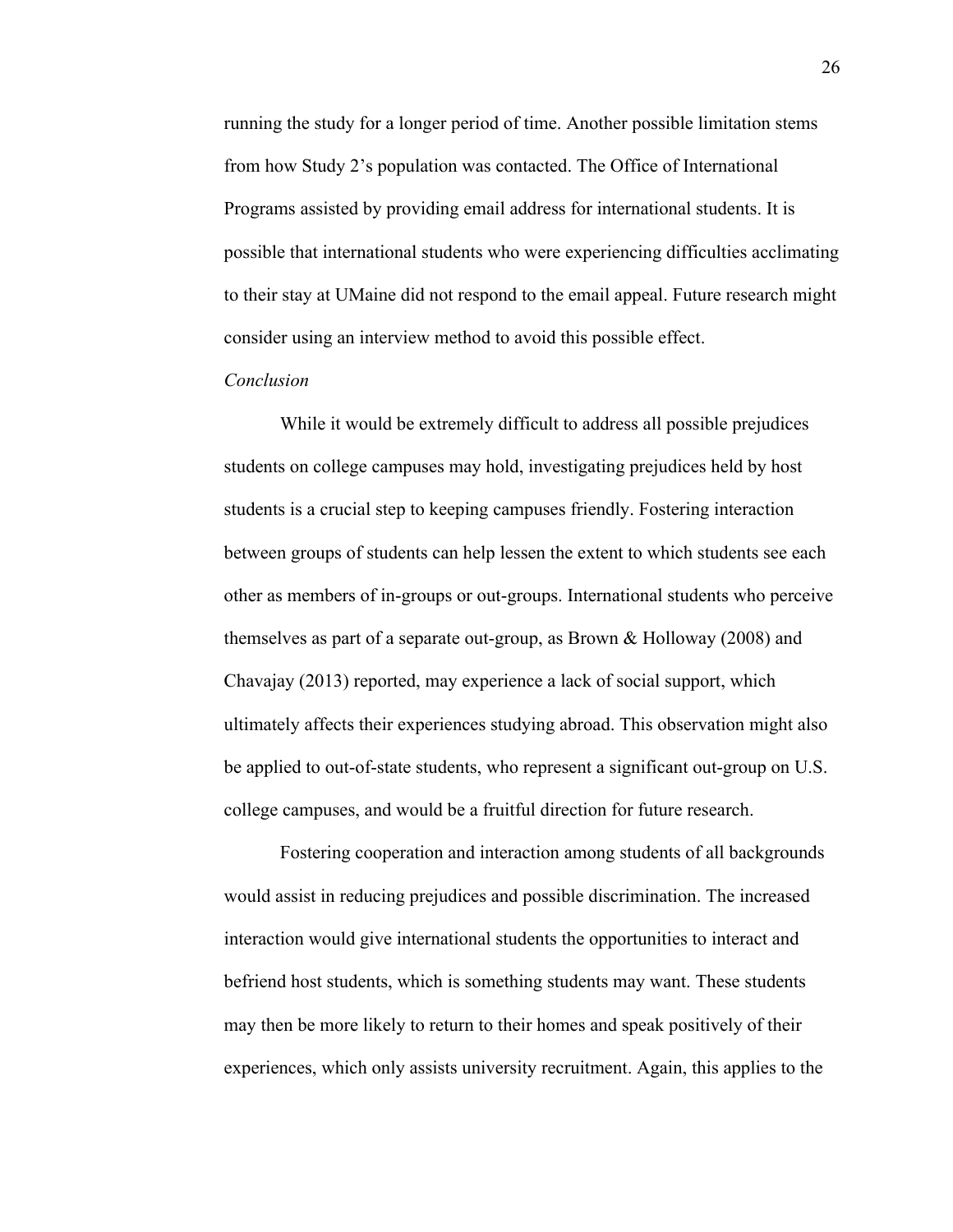out-of-state students as well, who could potentially go back to their home states pleased with their education and spread the word of their positive experiences to their peers. Overall, this research implies that the experiences of out-of-state and international students may be influenced by the perceptions of their in-state peers. Therefore, it is important to consider these topics for further research down the road.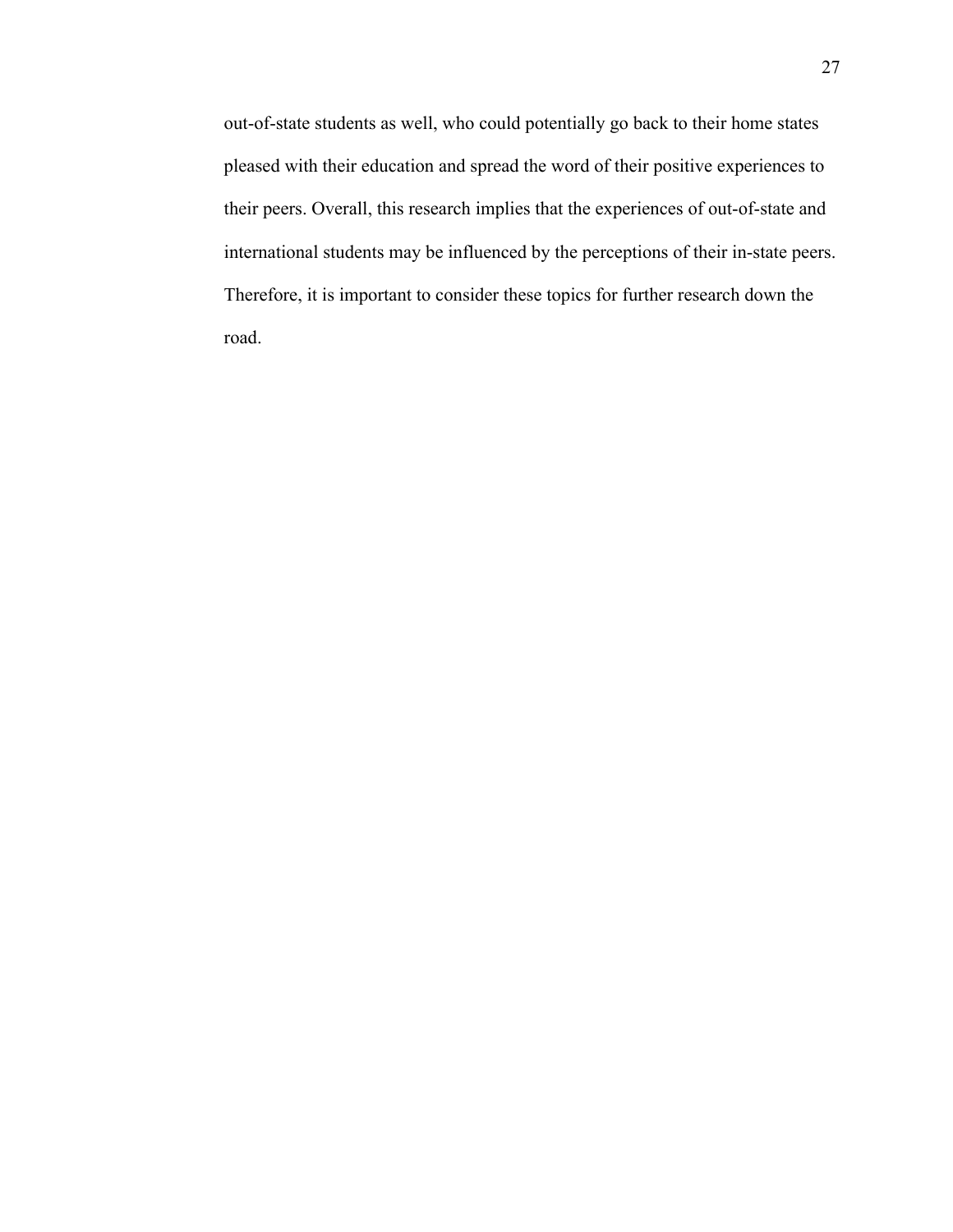## **References**

- Altemeyer, B. (1998). The other "authoritarian personality." In M. P. Zanna (Ed.), *Advances in experimental social psychology* (Vol. 30, pp. 47–92). San Diego, CA: Academic Press.
- Brown, L., & Holloway, I. (2008). The initial stage of the international sojourn: Excitement or culture shock?. *British Journal of Guidance & Counselling*, *36*(1), 33-49. doi:10.1080/03069880701715689
- Charles-Toussaint, G. C., & Crowson, H. (2010). Prejudice against international students: The role of threat perceptions and authoritarian dispositions in U.S. students. *Journal of Psychology: Interdisciplinary And Applied*, *144*(5), 413-428. doi:10.1080/00223980.2010.496643
- Chavajay, P. (2013). Perceived social support among international students at a U.S. University. *Psychological Reports*, *112*(2), 667-677.
- CollegeBoard Advocacy & Policy Center. (2014). *Trends in Higher Education: Average Published Undergraduate Charges by Sector, 2013-2014*. Retrieved April 14, 2014, from http://trends.collegeboard.org/college-pricing/figures-tables/averagepublished-undergraduate-charges-sector-2013-14
- Department of Education. *Percentage of out-of-state students at public universities*. (2012, September 09). Retrieved from http://www.statisticbrain.com/percentageof-out-of-state-students-at-public-universities/
- Dion, K. L. (2002). The social psychology of perceived prejudice and discrimination. *Canadian Psychology/Psychologie Canadienne*, *43*(1), 1-10. doi:10.1037/h0086899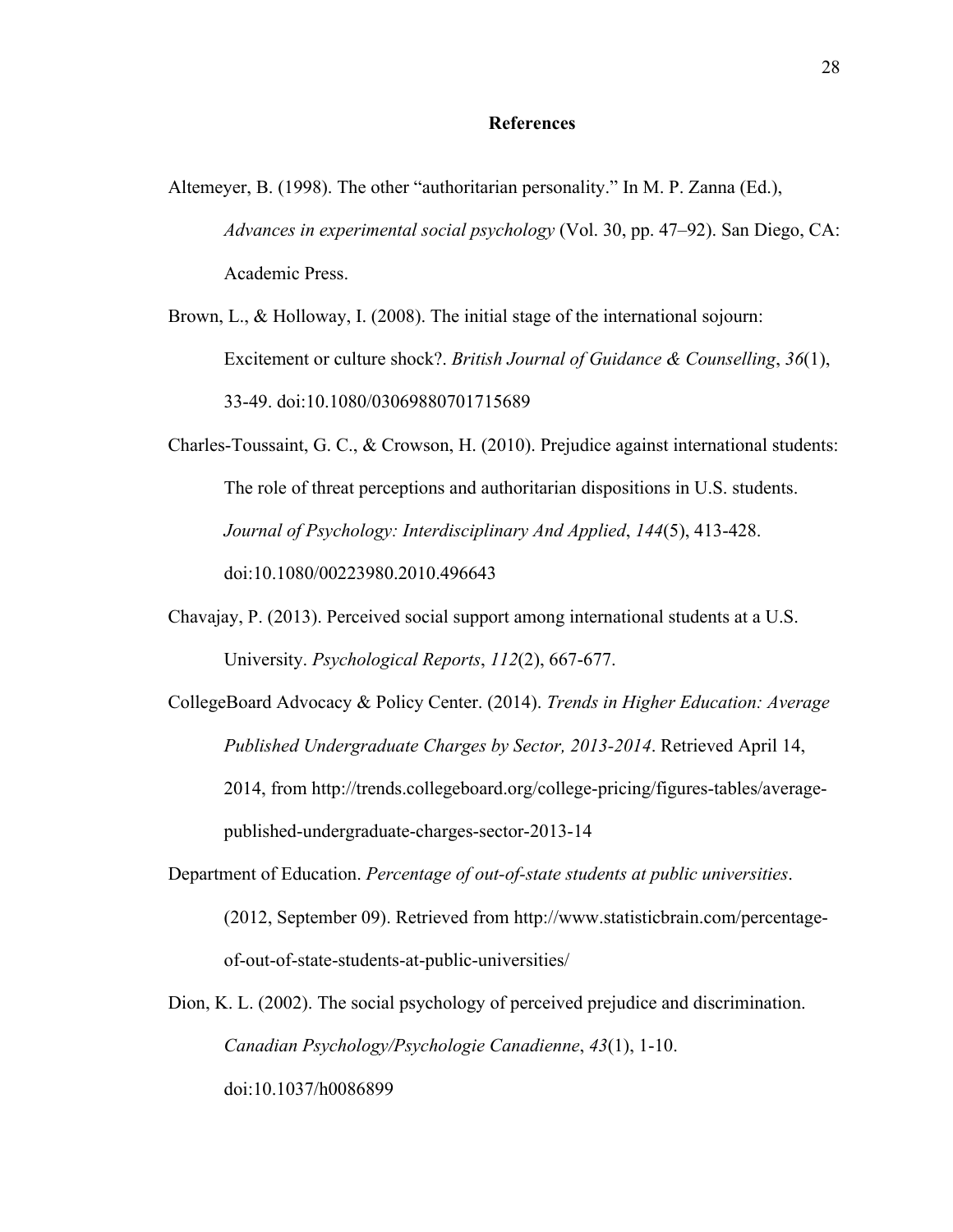- Dovidio, J. F., Gaertner, S. L., Saguy, T., & Halabi, S. (2008). From when to why: Understanding how contact reduces bias. In U. Wagner, L. R. Tropp, G. Finchilescu, C. Tredoux (Eds.) , *Improving intergroup relations: Building on the legacy of Thomas F. Pettigrew* (pp. 75-90). Malden: Blackwell Publishing. doi:10.1002/9781444303117.ch6
- Esses, V. M., Haddock, G., & Zanna, M. P. (1993). Values, stereotypes, and emotions as determinants of intergroup attitudes. In D. M. Mackie and D. L. Hamilton (Eds.), *Affect, cognition and stereotyping: Interactive processes in group perception* (pp. 137-166). Orlando, FL: Academic Press.
- Frey, L. L., & Roysircar, G. (2006). South Asian and East Asian International Students' Perceived Prejudice, Acculturation, and Frequency of Help Resource Utilization. *Journal of Multicultural Counseling And Development*, *34*(4), 208-222. doi:10.1002/j.2161-1912.2006.tb00040.x
- Hadeed, D. R. (2007). A comparison of international and american students with respect to emotional distress and adjustment to college within a counseling center population. *Dissertation Abstracts International*, *67*,
- Institute of International Education. (2013). *Open Doors Report on International Education Exchange*. Retrieved April 3, 2014, from http://www.iie.org/opendoors

Lee, J. J. (2007). Neo-racism toward international students. *About Campus*, *11*, 28–30.

Lee, J. J., & Rice, C. (2007). Welcome to America? International student perceptions of discrimination. *Higher Education*, *53*, 381–409.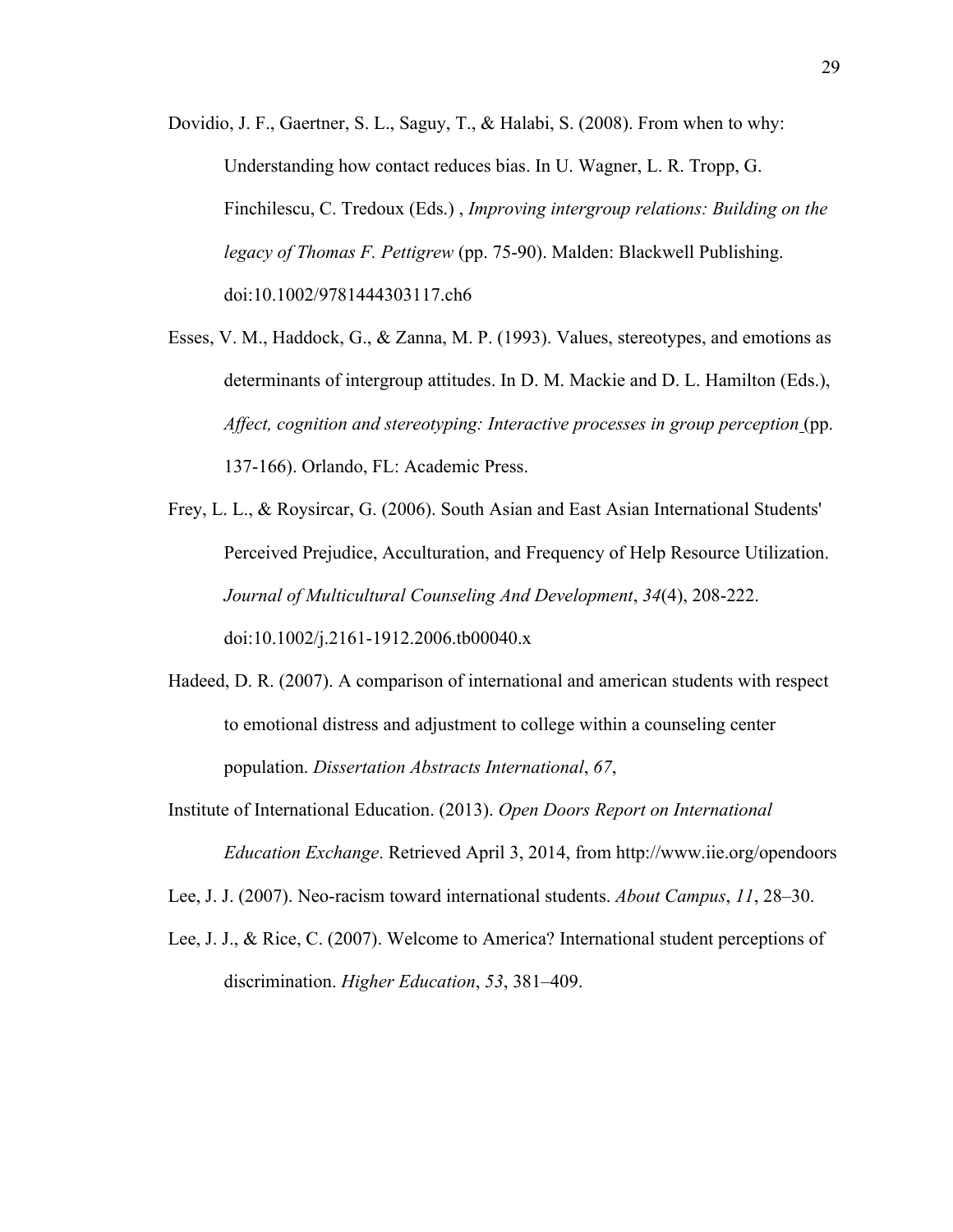- Malloy, T. E. (2013). Trait ratings of the in-group and out-group with minimal acquaintance: Differentiation and out-group favorability. *Psychologie Française*, *58*(4), 337-350. doi:10.1016/j.psfr.2013.09.001
- Mori, S. (2000) Addressing the mental health concerns of international students. Journal of Counseling and Development, 78, 137–144.
- Operario, D., & Fiske, S. T. (2001). Ethnic Identity Moderates Perceptions of Prejudice: Judgments of Personal Versus Group Discrimination and Subtle Versus Blatant Bias. *Personality and Social Psychology Bulletin*. 2001 27: 550 DOI: 10.1177/0146167201275004.
- Oropeza, B. C., Fitzgibbon, M., & Barón, A. (1991). Managing mental health crises of foreign college students. *Journal of Counseling & Development*, *69*(3), 280-284. doi:10.1002/j.1556-6676.1991.tb01506.x
- Pettigrew, T. F. (1998). Prejudice and discrimination on the college campus. In J. Eberhardt, S. T. Fiske (Eds.) , *Confronting racism: The problem and the response* (pp. 263-279). Thousand Oaks, CA US: Sage Publications, Inc.
- Pettigrew, T. F., & Tropp, L. R. (2008). How does intergroup contact reduce prejudice? Meta-analytic tests of three mediators. *European Journal Of Social Psychology*, *38*(6), 922-934. doi:10.1002/ejsp.504

Poyrazli, S., & Lopez, M. (2007). An exploratory study of perceived discrimination and homesickness: A comparison of international students and American students. *Journal of Psychology: Interdisciplinary And Applied*, *141*(3), 263-280. doi:10.3200/JRLP.141.3.263-280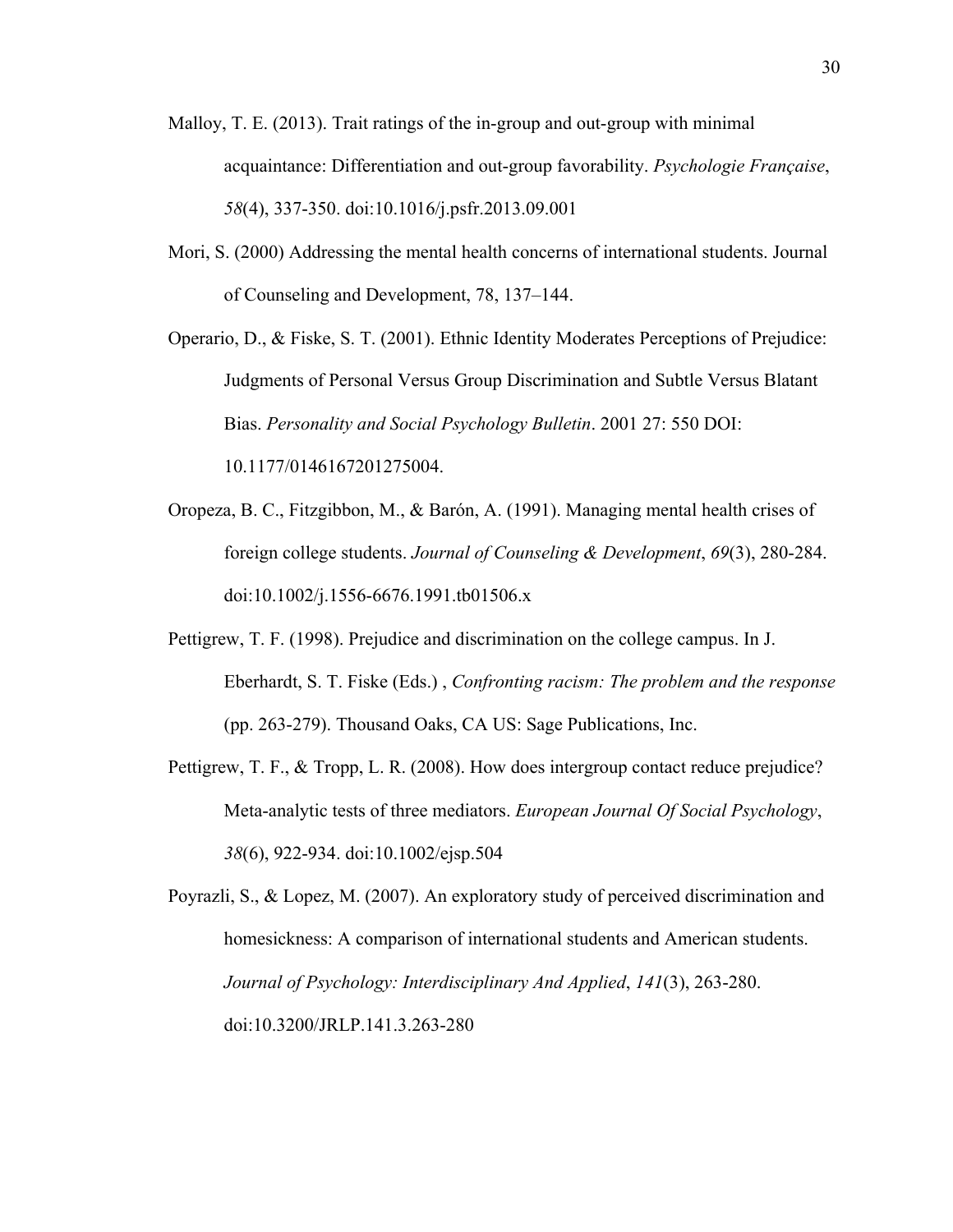- Schmitt, M. T., Spears, R., & Branscombe, N. R. (2003). Constructing a minority group identity out of shared rejection: The case of international students. *European Journal of Social Psychology*, *33*(1), 1-12. doi:10.1002/ejsp.131
- Sidanius, J., & Pratto, F. (1999). *Social dominance: An intergroup theory of social hierarchy and oppression*. Cambridge: Cambridge University Press.
- Stephan, W. G., Ageyev, V. S., Coates-Shrider, L., Stephan, C. W., & Abalakina, M. (1994). On the relationship between stereotypes and prejudice: An international study. *Personality and Social Psychology Bulletin,* 20: 277-284.
- Stephan, W. G., & Stephan, C. (1985). Intergroup anxiety. *Journal of Social Issues,* 41, 157-176.
- Stephan, W. G., Ybarra, O., Martinez, C., Schwarzwald, J., & Tur-kaspa, M. (1998). Prejudice toward immigrants to Spain and Israel: An integrated threat theory analysis. *Journal of Cross Cultural Psychology,* 29, 559-576.
- Watson, D., & Clark, L.A. (1994) Manual for the Positive and Negative Affect Schedule (expanded form). Unpublished Manuscript, University of Iowa. Retrieved from http://www.psychology.uiowa.edu/faculty/clark/panas-x.pdf
- University of Maine Office of Institutional Research. (2013). *University of Maine 2013 Snapshot*. Retrieved April 7, 2014, from http://umaine.edu/oir
- University of Maine Office of Institutional Research. (2012). *University of Maine 2012 Snapshot*. Retrieved April 14, 2014, from http://umaine.edu/oir
- University of Maine Strategic Planning Leadership Team. (2013). *The blue sky project: Reaffirming public higher education at Maine's flagship university*. (1 ed., pp. 26-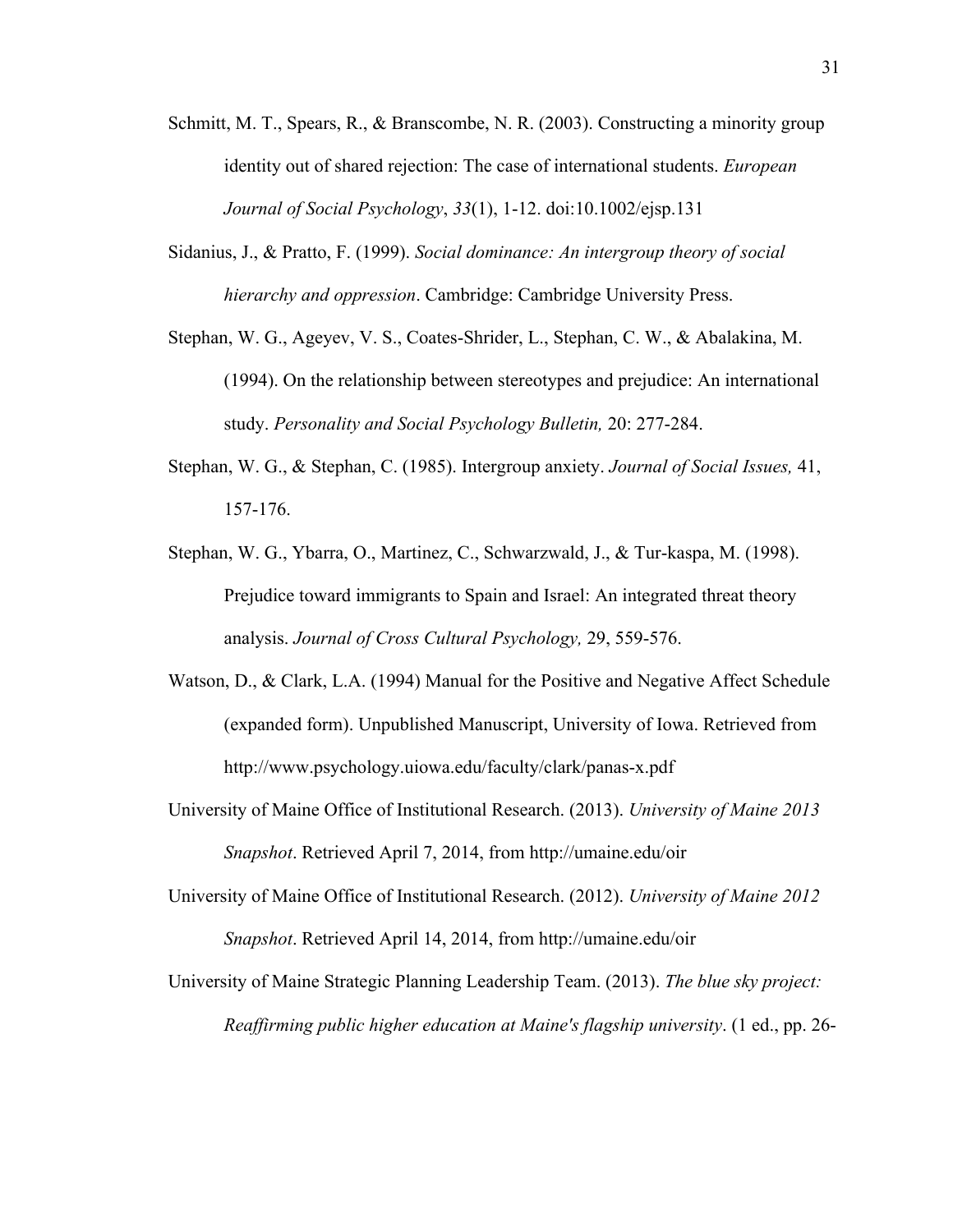34). Orono: University of Maine Printing Services. Retrieved from http://umaine.edu

Yeh, C. J., & Inose, M. (2003). International students' reported English fluency, social support satisfaction, and social connectedness as predictors of acculturative stress. *Counselling Psychology Quarterly*, *16*(1), 15-28.

doi:10.1080/0951507031000114058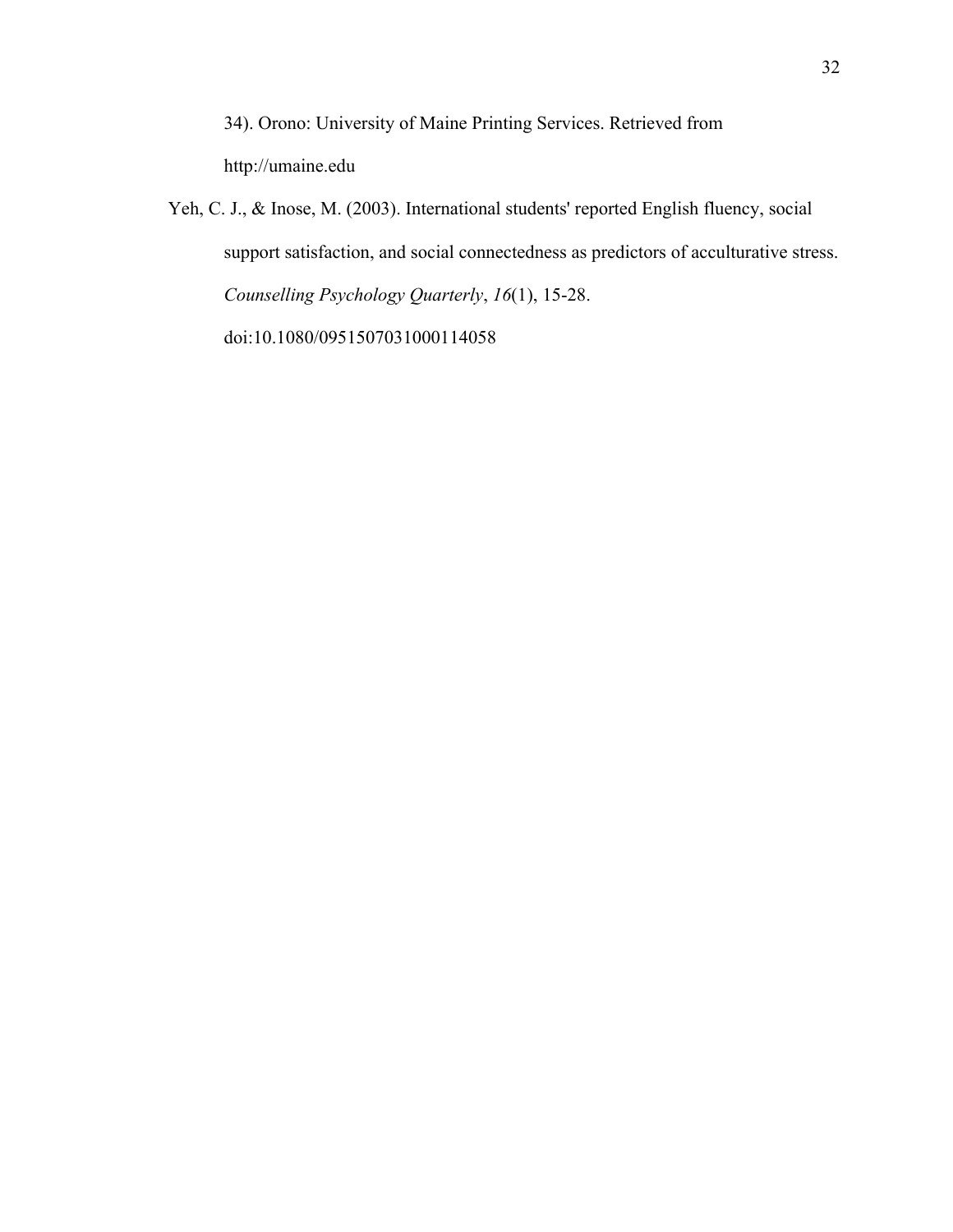#### APPENDIX A

#### First Impressions Vignette and Questions

**Directions: Please read the following description of "Sam", a new student recently arriving at the University of Maine. This description of Sam is meant to act as a first impression and will describe the student in various roles and activities that a new student at UMaine may participate in. Following this description, you will be asked to answer a few questions evaluating Sam based on your opinions from reading this.**

Sam is a new student who has recently enrolled at the University of Maine. Sam is originally from [Maine/Out-of-State/Another Country], and this is Sam's first semester at UMaine. Sam does not know anyone on campus yet, but is looking forward to making friends both around the dormitory and the campus as a whole. Sam loves soccer and wants to join an intramural team to make friends and be physically active. Enticed by the large Greek Life community on campus, Sam is also thinking of joining a Greek group.

Sam has never been on the UMaine campus before moving on-campus, and will need to find the correct classrooms on time. Sam has two 8:00 AM classes and will need to wake up extra-early for them. This also means paying attention during the long and sometimes boring lectures. Also, one of Sam's classes will have a test soon and will need to study for it.

Other aspects of campus life are important to Sam as well. The university is always running events like movies and socials, and Sam wants to attend as many as possible. Going off-campus will be a priority for Sam as well, for events like hiking and camping. When hockey season starts, Sam would like to go to some games, but is also worried about fitting in with the fans. Sam will need to learn the right chants and dances to fit in.

Sam would like to participate in leadership opportunities on campus. Sam's RA suggests applying to be a Resident Assistant for the next year. Student Government has also caught Sam's eye, along with applying to work for The Maine Campus.

Lastly, Sam's most important goals for the first year at UMaine are to make long-standing friends and be in good academic standing.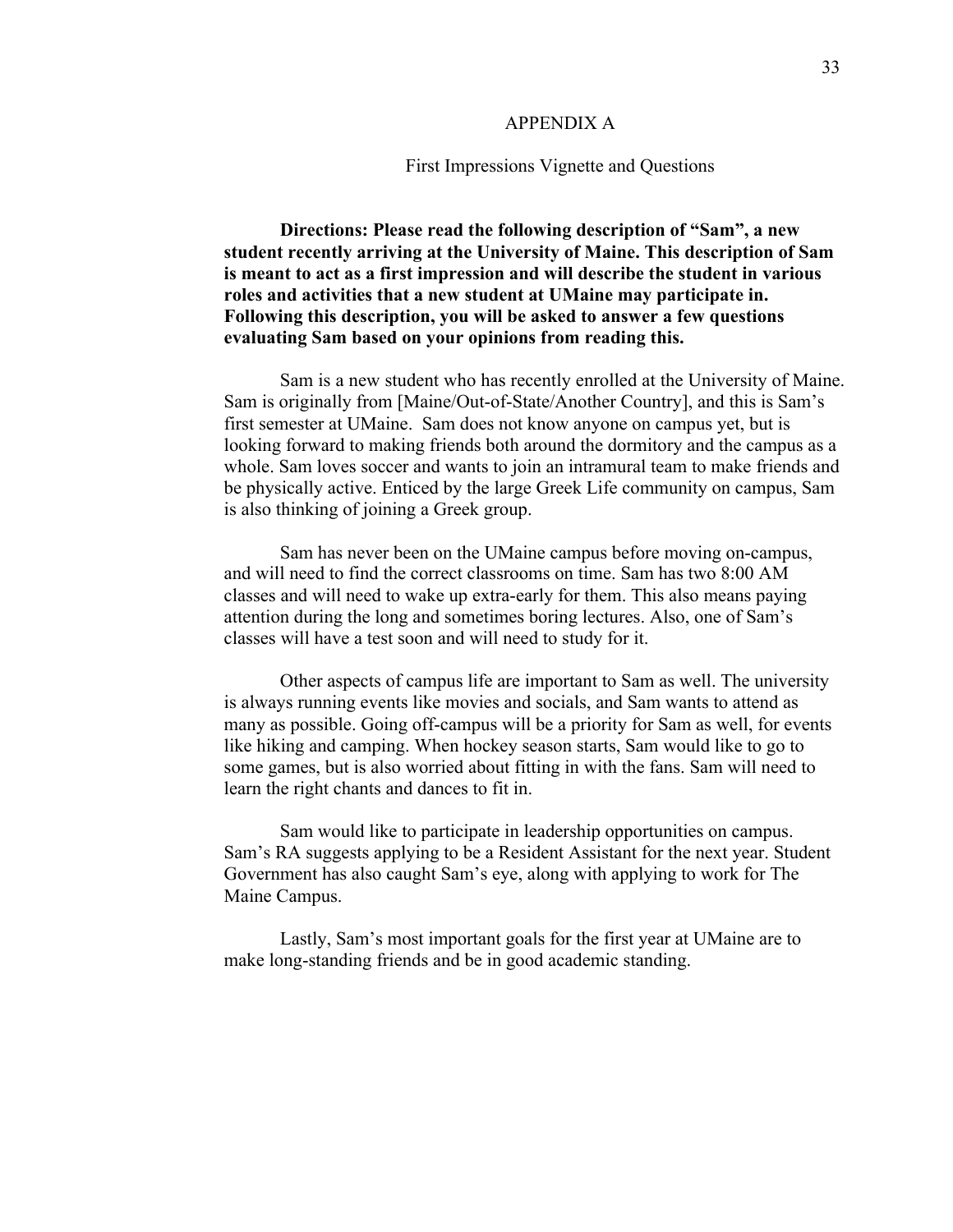**Thank you for reading the previous description of "Sam", the new student at UMaine. Consider your thoughts of Sam, given the description of their background, interests, and goals. Please use these and form a first impression of Sam. Use this impression to rate your Sam on the dimensions below:**

1: Overall impression of Sam is (circle a number below):

Very Negative 0-------1-------2-------3-------4-------5-------6 Very Positive

2. Now please rate Sam on each of the following characteristics using the scale below:

| ------1-------2-------3-------4-------5------- |             |
|------------------------------------------------|-------------|
|                                                | Very Much   |
| Kind                                           | Intelligent |
| Bad                                            | Helpful     |
| Compassionate                                  | Open Minded |
| Good                                           | Selfish     |
| Arrogant                                       | Moral       |
| Competent                                      | Friendly    |
| Confident                                      | Happy       |
| Calm                                           | Angry       |
| Satisfied                                      | Worried     |
| Comfortable                                    | Outgoing    |
| Understanding                                  | Helpless    |
|                                                |             |

3. How do you feel *Sam* will perform when trying to complete the goal of making friends around the dorm?

Poor 0-------1-------2-------3-------4-------5-------6 Excellent

4. How do you feel *Sam* will perform when trying to complete the goal of making friends outside of the dorm? Poor 0-------1-------2-------3-------4-------5--------6 Excellent

5. How do you feel *Sam* will perform when trying to complete the goal of joining an intramural team? Poor 0-------1-------2-------3-------4-------5-------6 Excellent

6. How do you feel *Sam* will perform when trying to complete the goal of joining a Greek Life organization?

Poor 0-------1-------2-------3-------4-------5--------6 Excellent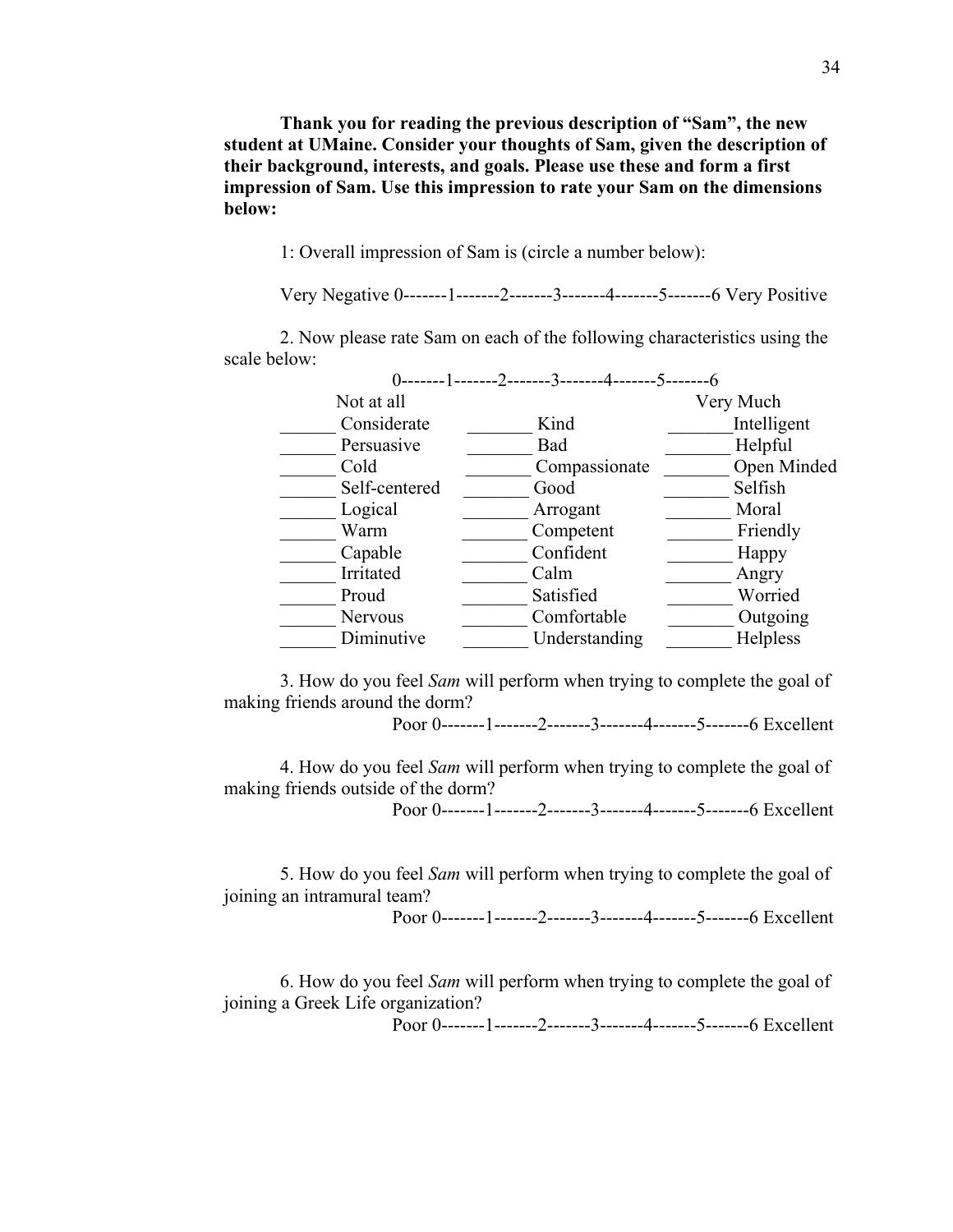7. How do you feel *Sam* will perform when trying to complete the goal of finding the correct classrooms on time?

Poor 0-------1-------2-------3-------4-------5--------6 Excellent

8. How do you feel *Sam* will perform when trying to complete the goal of waking up on time?

Poor 0-------1-------2-------3-------4-------5-------6 Excellent

9. How do you feel *Sam* will perform when trying to pay attention in class?

Poor 0-------1-------2-------3-------4-------5-------6 Excellent

10. How do you feel *Sam* will perform when trying to study for classes? Poor 0-------1-------2-------3-------4-------5-------6 Excellent

11. How do you feel *Sam* will perform when trying to attend events on and off campus?

Poor 0-------1-------2-------3-------4-------5-------6 Excellent

12. How do you feel *Sam* will perform when trying to fit in at UMaine Hockey games (e.g.: learning the songs and dances that fans do)? Poor 0-------1-------2-------3-------4-------5-------6 Excellent

13. How do you feel *Sam* will perform when trying to find a leadership position on campus?

Poor 0-------1-------2-------3-------4-------5-------6 Excellent

14. How do you feel *Sam* will perform when applying for a Resident Assistant (RA) position? Poor 0-------1-------2-------3-------4-------5-------6 Excellent

15. Overall, how do you feel *Sam* will perform when trying to complete all of the goals?

Poor 0-------1-------2-------3-------4-------5-------6 Excellent

16. Overall, how would do you feel *you* would perform when attempting the same goals?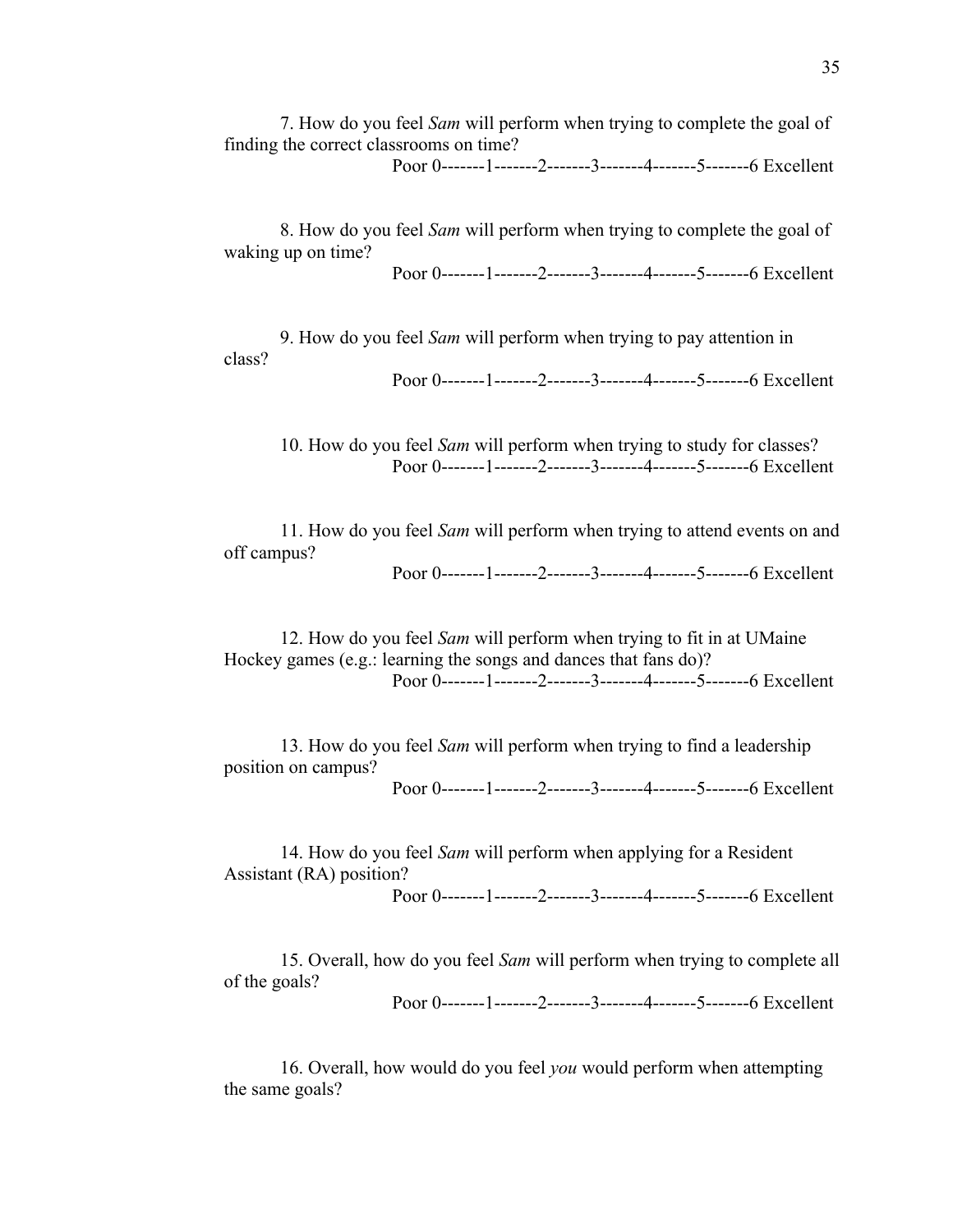Poor 0-------1-------2-------3-------4-------5--------6 Excellent

Please use the rating scale below to rate each of the following items:  $0$ --------1--------2-------3-------4-------5---------6 Strongly Disagree Strongly Agree

Based on your impression of Sam, you would like to:

- 1. Be at the same university as Sam
- 2. Be in the same class as Sam
- \_\_\_\_ 3. Be in the same residence hall as Sam
	- \_\_\_\_ 4. Have Sam as a friend
- \_\_\_\_ 5. Have Sam as a roommate
- \_\_\_\_ 6. Have a conversation with Sam
- \_\_\_\_ 7. Get to know Sam better
- \_\_\_\_ 8. Hang out and get something to eat with Sam
- \_\_\_\_ 9. Hang out and go do an activity with Sam
- **10.** Introduce Sam to my friends
- 11. Stop and chat with Sam if we ran into each other on campus
- \_\_\_\_ 12. Not hear about Sam again
- 13. Have the same childhood as Sam
- 14. Be in the same class as Sam
- \_\_\_\_ 15. Have the same experiences when I was young as Sam must have

had

Please select (check the box) which income bracket you think Sam's family was in when Sam was growing up:

- \$5000 or less a year
- \$10000
- \$15000
- \$20000
- \$25000
- \$30000
- \$40000
- \$50000
- $$65000$
- \$80000
- 
- \$100000
- \$125000
- \$150000 or more a year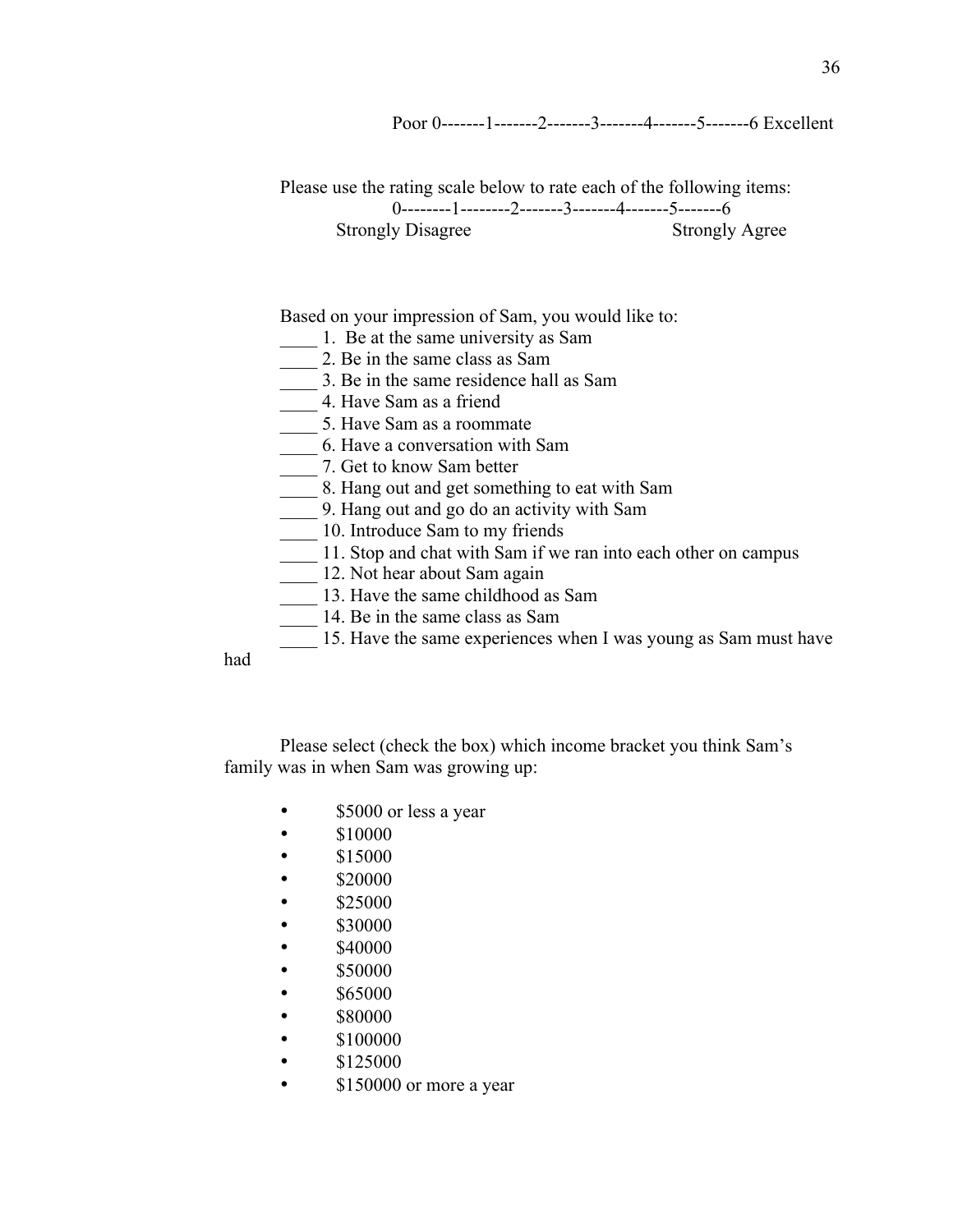What gender do you believe Sam is? Select either choice:<br>A.) Male B.) Female B.) Female

Where is Sam from?

A.) Maine

- B.) Another state (within the United States)
- C.) Another country besides the United States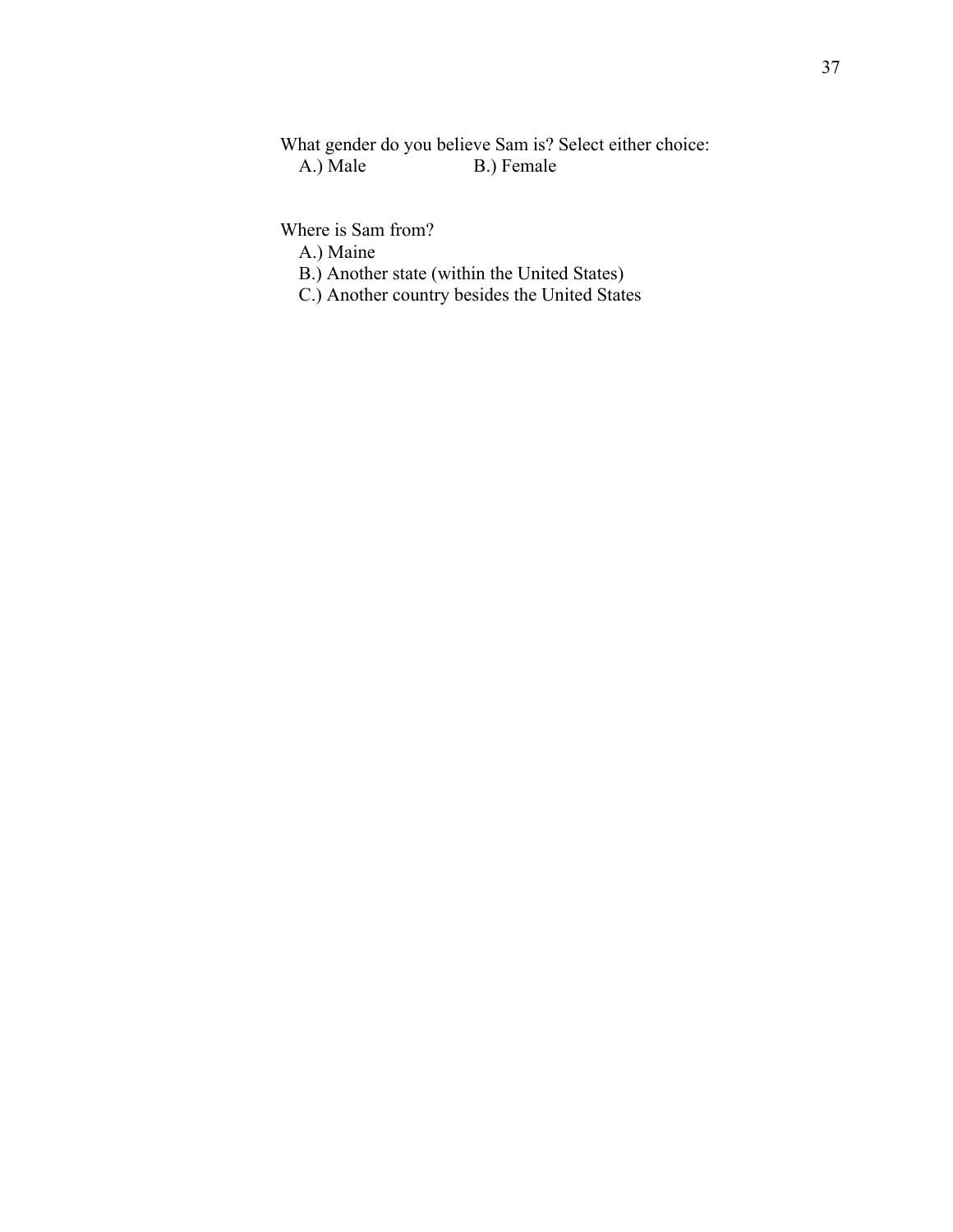## APPENDIX B

## Group Similarity Questions

## **Part 2: Belief Similarity Scale**

Instructions: Use the scale printed below each item to indicate your agreement with each of the following statements.

1. (My attitudes) regarding the importance of education are very similar to those of most people (from the same state/from another state within the US/from another country).

|                          |  | 0------1-------2------3-------4------5------6------7------8------9 |                       |  |
|--------------------------|--|--------------------------------------------------------------------|-----------------------|--|
| <b>Strongly Disagree</b> |  |                                                                    | <b>Strongly Agree</b> |  |

2. The family values of most people (from the same state/from another state within the US/from another country) are very similar to (my own).

| 0------1------2------3------4------5------6------7------8------9 |                       |  |
|------------------------------------------------------------------|-----------------------|--|
| <b>Strongly Disagree</b>                                         | <b>Strongly Agree</b> |  |

3. The values of (from the same state/from another state within the US/from another country) regarding work are very similar to (my own). 0------1------2------3------4------5------6------7------8------9 Strongly Disagree Strongly Agree

4. (My moral values) are very similar to those of most (from the same state/from another state within the US/from another country).

0------1------2------3------4------5------6------7------8------9 Strongly Disagree Strongly Agree

5. (My hopes and aspirations) and those of most (from the same state/from another state within the US/from another country) are quite similar. 0------1------2------3------4------5------6------7------8------9 Strongly Disagree Strongly Agree

6. People (from the same state/from another state within the US/from another country) and (I) share many of the same basic values.

0------1------2------3------4------5------6------7------8------9 Strongly Disagree Strongly Agree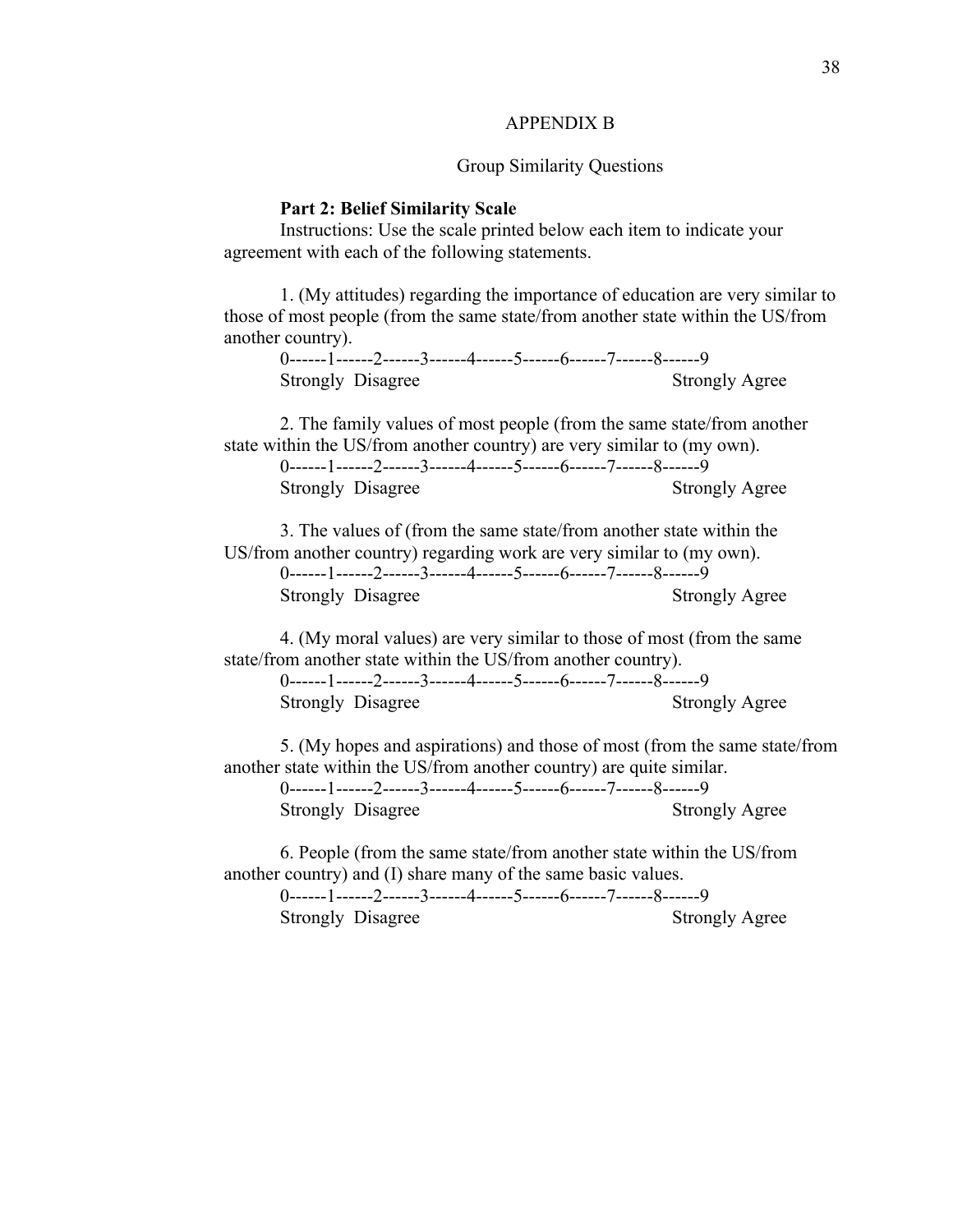## **II. Group Anxiety Scale**

For each of the items listed below, indicate how you would feel (when interacting with someone who grew up in the same state as you did / from a different state than you, but still within the United States / when interacting with someone who is from another country).

I would feel:

| 1.)<br>Not at all<br>Comfortable | 0------1------2------3------4------5------6------7------8------9                     |  |  |  | Extremely<br>Comfortable |
|----------------------------------|--------------------------------------------------------------------------------------|--|--|--|--------------------------|
| 2.)<br>Not at all                | 0------1------2------3------4------5------6------7------8------9<br>Uncertain        |  |  |  | Extremely<br>Uncertain   |
| Not at all                       | 3.) $0$ ------1------2------3------4------5------6------7------8------9<br>Confident |  |  |  | Extremely<br>Confident   |
| Not at all<br>Awkward            | 4.) $0$ ------1------2------3------4------5------6------7------8------9              |  |  |  | Extremely<br>Awkward     |
| 5.<br>Not at all<br>Anxious      | 0------1------2------3------4------5------6------7------8------9                     |  |  |  | Extremely<br>Anxious     |
| 6.)<br>Not at all<br>At Ease     | 0------1------2------3------4------5------6------7------8------9                     |  |  |  | Extremely<br>At Ease     |

## **III Intergroup Attitude Scale**

For each of the items listed below, indicate what your attitudes are toward individuals (from the same state as you/from another state but still within the United States/born in another country).

My attitude toward people (from the same state/from a different state/from another country) is:

| 1 ()-----1-----2-----3-----4-----5-----6-----7-----8-----9 |         |
|------------------------------------------------------------|---------|
| No Respect                                                 | Extreme |
| At All                                                     | Respect |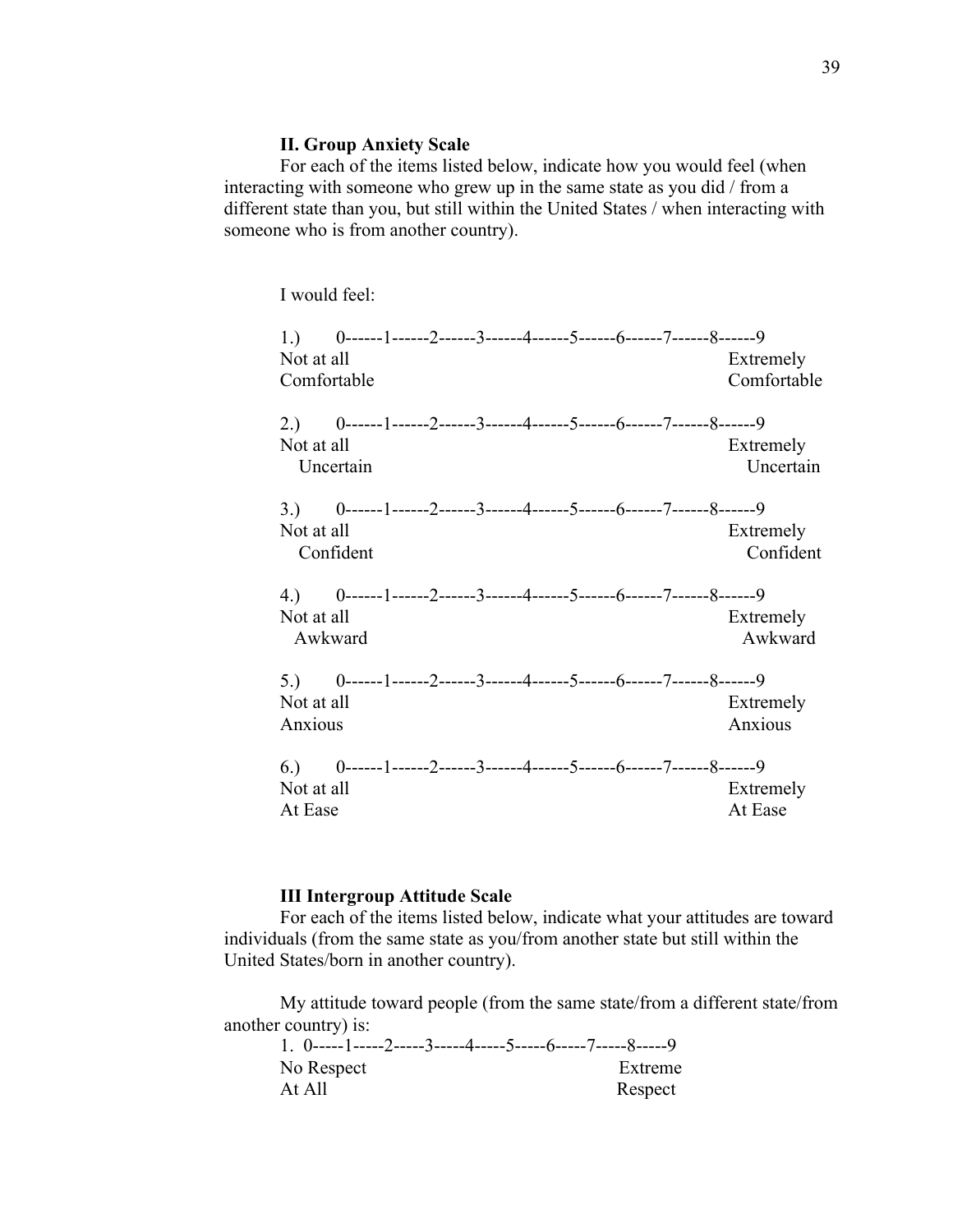| 2. 0-----1-----2-----3-----4-----5-----6-----7-----8-----9<br>No Liking<br>At All      | Extreme<br>Liking   |
|----------------------------------------------------------------------------------------|---------------------|
| $3.0$ -----1-----2-----3-----4-----5-----6-----7-----8-----9<br>No Approval<br>At All  | Extreme<br>Approval |
| 4. 0-----1-----2-----3-----4-----5-----6-----7-----8-----9<br>No Warmth<br>At All      | Extreme<br>Warmth   |
| 5. $0$ -----1-----2-----3-----4-----5-----6-----7-----8-----9<br>No Openness<br>At All | Extreme<br>Openness |

#### **IV Intergroup Understanding Scale**

How well do you feel you understand people (from the same state/from a different state but still within the US/born in another country)?

1. I believe that I have a good understanding of how individuals (from the same state/from a different state/from a different country) view the world.

|          | $0$ -----1-----2-----3-----4-----5-----6-----7-----8-----9 |
|----------|------------------------------------------------------------|
| Strongly | Strongly                                                   |
| Disagree | Agree                                                      |

2. I think I am able to see the world through the eyes of individuals (from the same state/from a different state/from a different country).

|          | 0-----1-----2-----3-----4-----5-----6-----7-----8-----9 |
|----------|---------------------------------------------------------|
| Strongly | Strongly                                                |
| Disagree | Agree                                                   |

3. I believe I understand what it is like to be an individual (from the same state/from a different state/from a different country) in the United States.

| Strongly |  |  |  | Strongly |  |
|----------|--|--|--|----------|--|
| Disagree |  |  |  | Agree    |  |

4. I can easily put myself in the place of individuals (from the same state as me/from a different state as me/from a different country than me) when I want to understand their viewpoint.

0-----1-----2-----3-----4-----5-----6-----7-----8-----9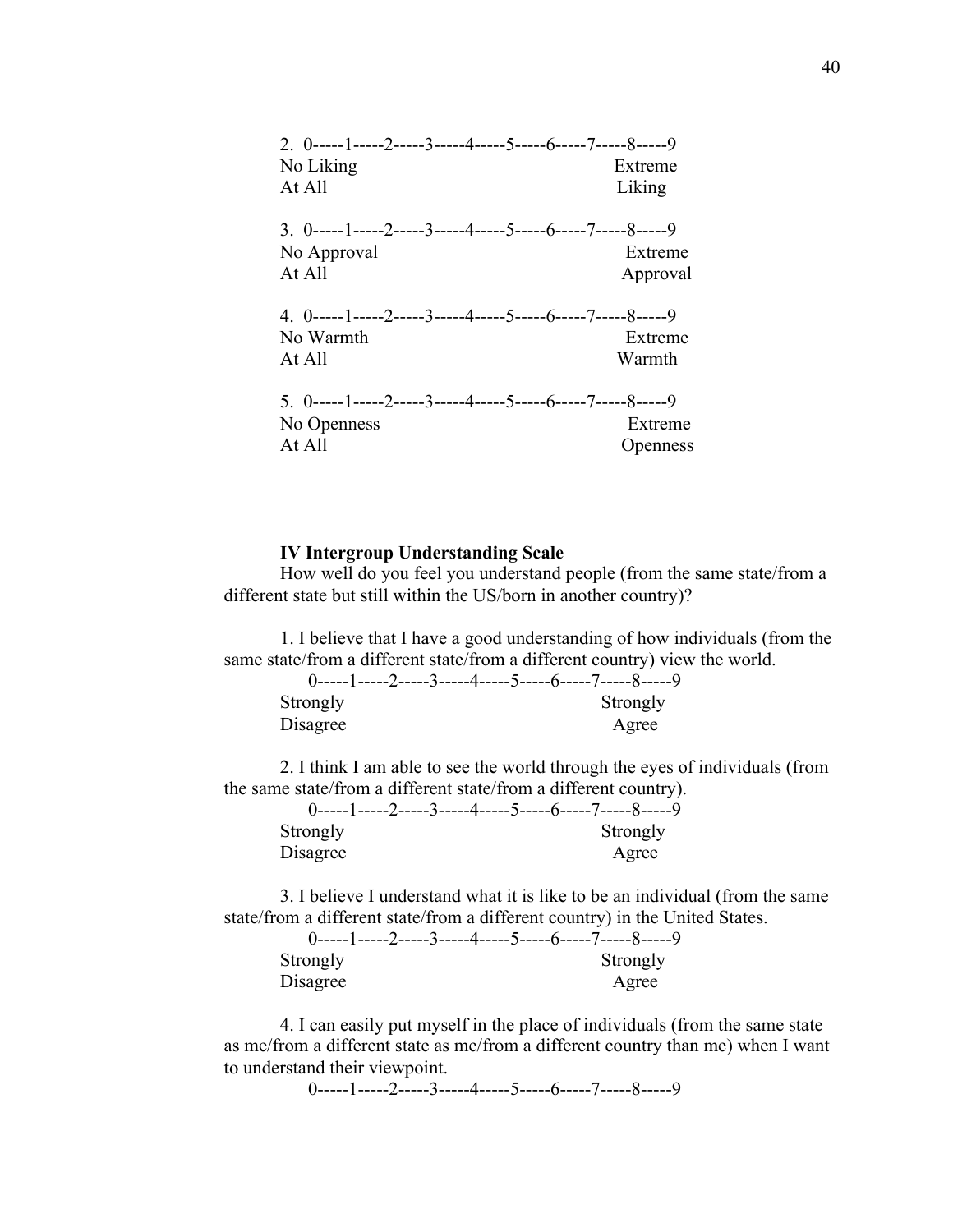| Strongly | Strongly |
|----------|----------|
| Disagree | Agree    |

5. I don't understand the way people (from the same state/from a different state/from a different country) view the world.

|          | $0$ -----1-----2-----3-----4-----5-----6-----7-----8-----9 |
|----------|------------------------------------------------------------|
| Strongly | Strongly                                                   |
| Disagree | Agree                                                      |

# **V Trait Scale**

What percentages of people (from the same state as you/from a different state as you/from a different country) possess each of the following traits? Use the following scale to indicate your answers.

 0 1 2 3 4 5 6 7 8 9 0-10% 11-20% 21-30% 31-40% 41-50% 51-60% 61-70% 71-80% 81-90% 91-100%

- 1. Hard-working
- $\overline{\phantom{a}}$  2. Intelligent
- 3. Friendly
- \_\_\_\_\_4. Honest
- $\overline{5}$ . Open
- \_\_\_\_\_6. Sincere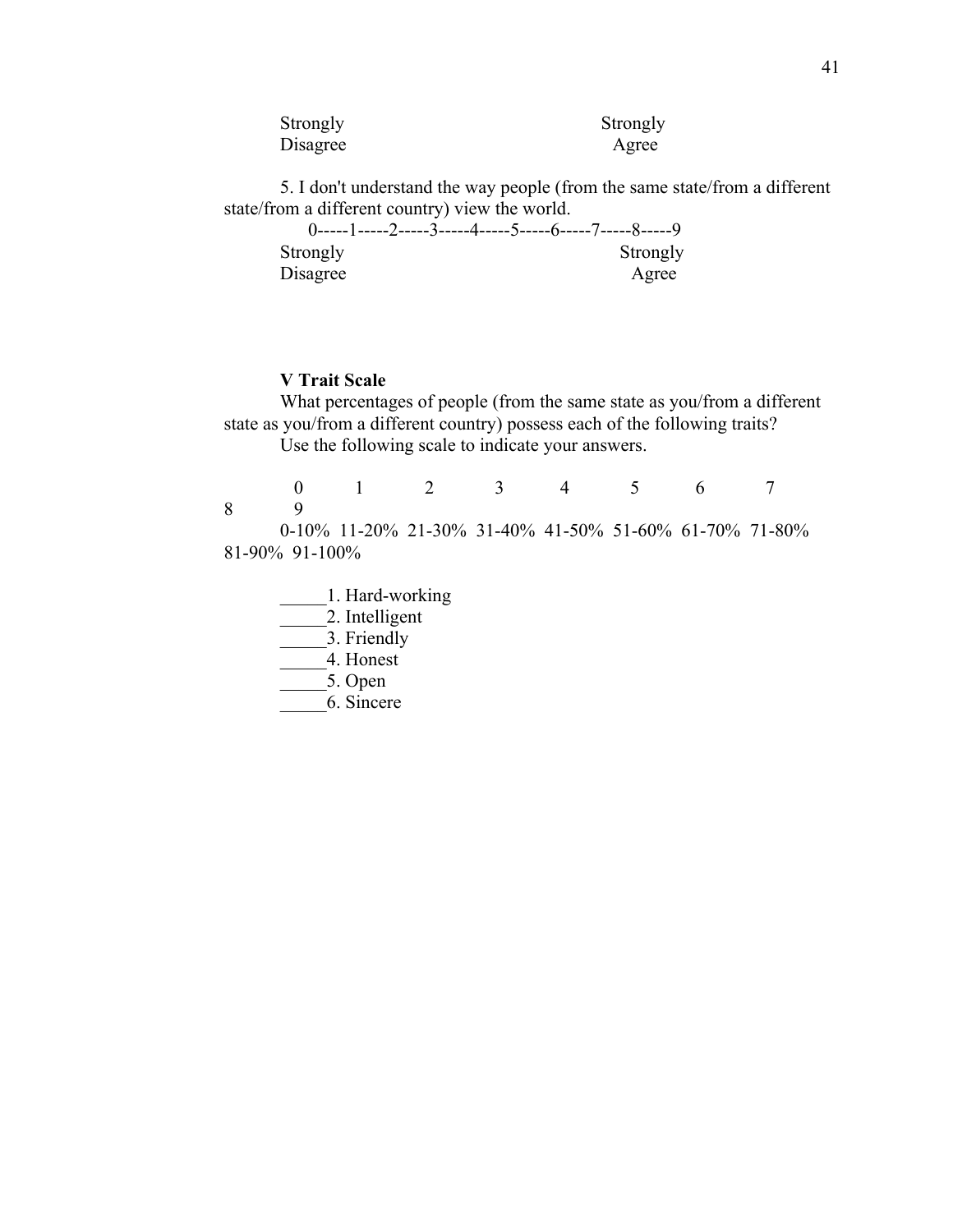## APPENDIX C

## Campus Access and Short Answer Questions

Thank you for participating in this study. The first set of questions are a few questions about any resources you use on the University of Maine campus, as well as any resources you use off campus.

 0----------1----------2----------3---------4----------5---------6 Very difficult for me Very easy for me

Directions: Please rate each statement using the scale provided

How easy or difficult is it for you to communicate with your professors at the University of Maine?

How easy or difficult is it for you to communicate with other international students at UMaine.

How easy or difficult is it for you to communicate with students who are not international students at UMaine.

How easy or difficult is it for you to get the things you need (e.g. groceries, supplies).

How easy or difficult is it for you to travel off campus?

## **Short Answer**

Directions: Please type your responses to these questions in the space below. They may be as long or short as you feel comfortable with.

Is there anything in particular that you would like to be able to do more often, but feel like you can't because you don't have access to it or cannot find transportation to it?

[Textbox for Answer]

Is there anything else in particular that you find difficult because you are an international student?

[Textbox for Answer]

What do you most like about being an international student at UMaine? [Textbox for Answer]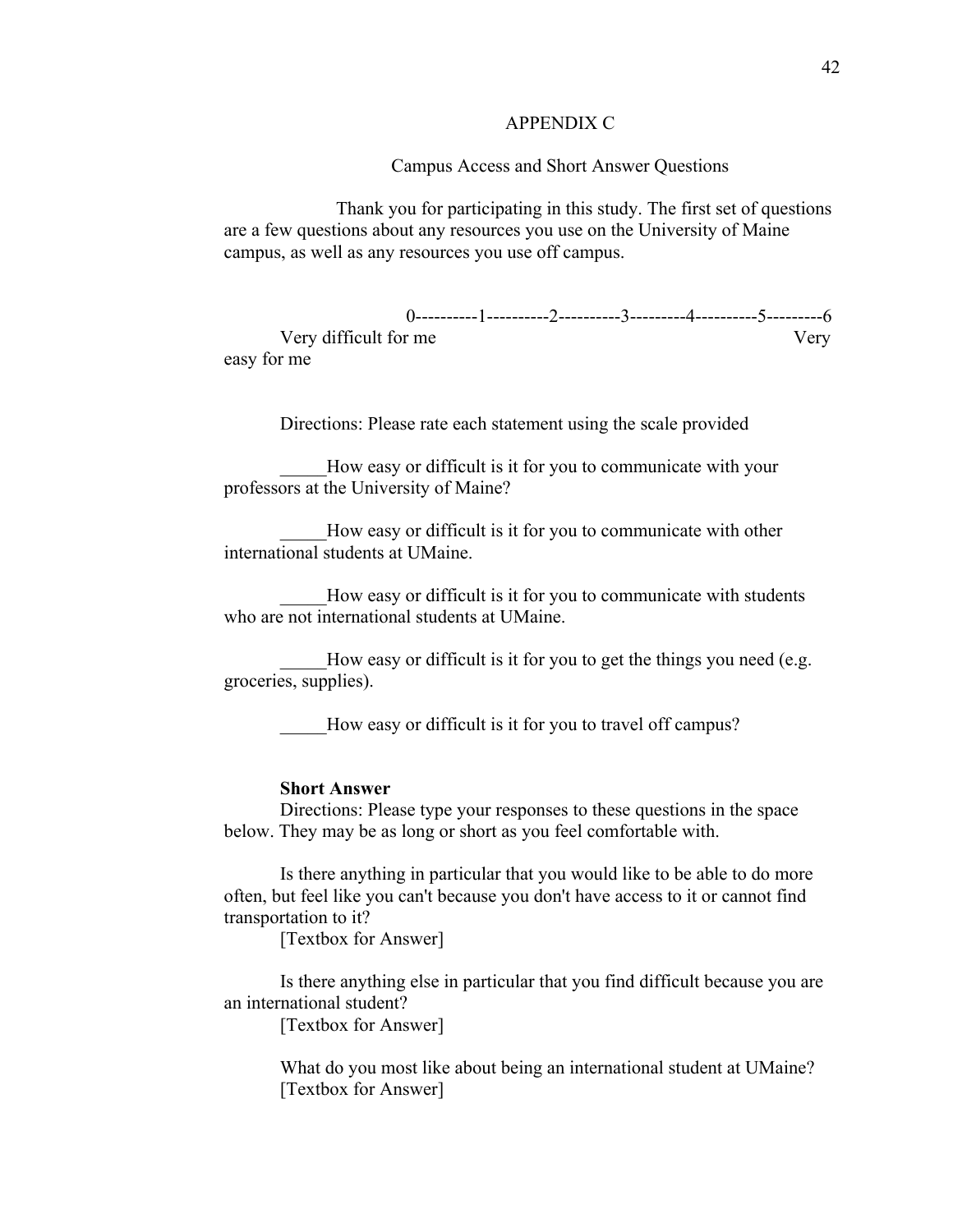#### APPENDIX D

## Perceived Prejudice Scales

Directions: Rate the extent to which you agree or disagree with each of the following items using the scale provided.

0----------1----------2----------3---------4----------5---------6 Strongly Disagree Strongly Agree

\_\_\_\_\_1. Being an international student has very little to do with how I feel about myself.

2. Being an international student is an important reflection of who I am.

\_\_\_\_\_3. Being an international student is unimportant to my sense of what kind of person I am.

\_\_\_\_\_4. In general, being an international student is important to my selfimage.

5. I often regret that I am studying abroad at UMaine.

\_\_\_\_\_6. In general, I am glad to be studying abroad at UMaine.

7. Overall, I feel that studying abroad is worthwhile.

\_\_\_\_\_8. I feel good about studying abroad at UMaine.

\_\_\_\_\_9. The successes of others who are international students are my successes.

\_\_\_\_\_10. When someone criticizes others who are international students it feels like a personal insult.

\_\_\_\_\_11. Overall, being an international student is considered to be good by others.

12. Most people consider international students on average to be less friendly than students from the United States.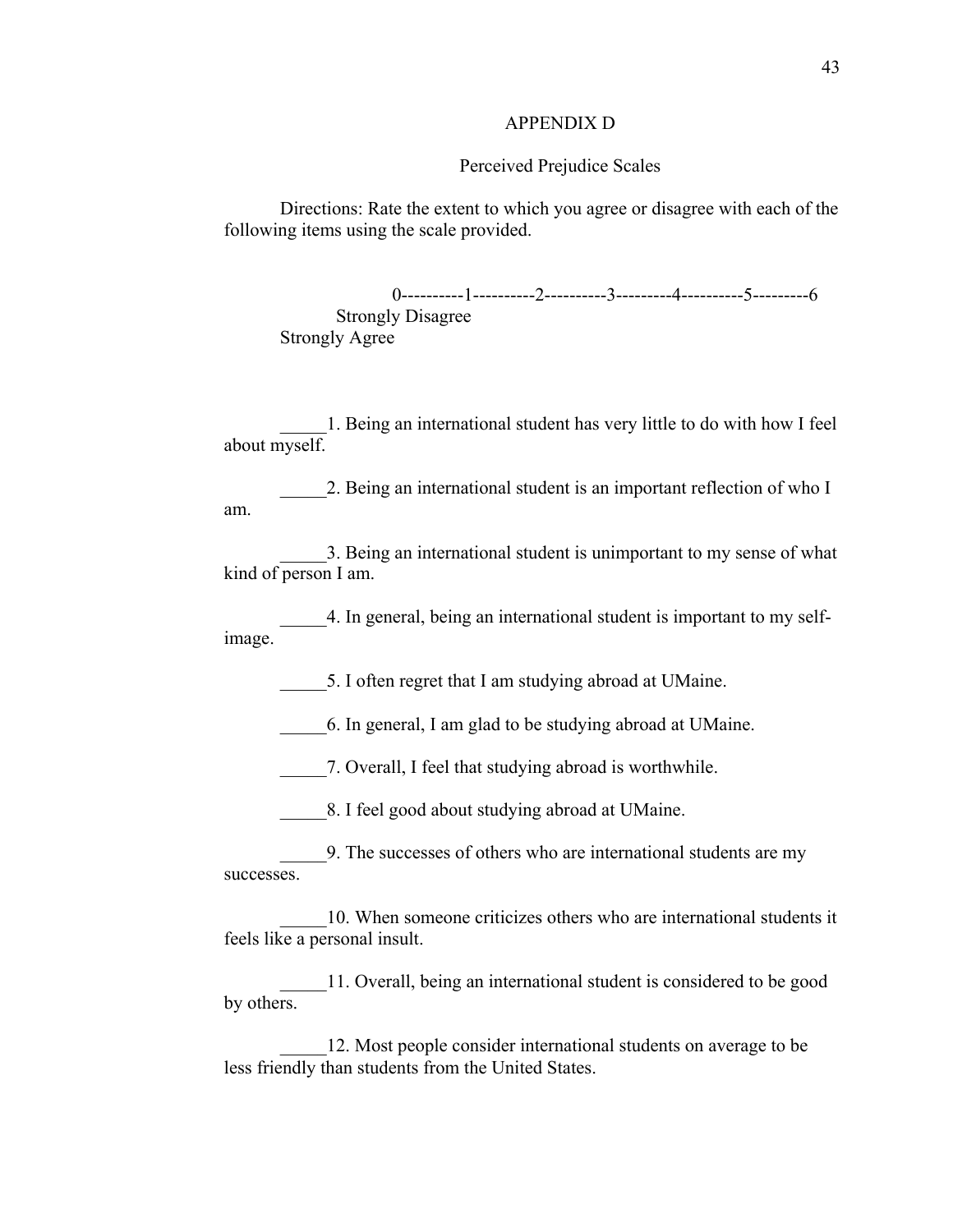13. In general others respect international students as a group.

14. In general others think international students, as a group are unworthy.

15. International students on this campus are negatively affected by discrimination.

\_\_\_\_\_16. International students at this university will likely be targets of discrimination in the next year.

17. Discrimination will prevent me from reaching some of my goals.

18. I will likely be a target of discrimination in the next year.

Directions: Rate the extent to which you agree or disagree with each of the following items using the scale provided.

0----------1----------2----------3---------4----------5---------6 Strongly Disagree Strongly Agree

\_\_\_\_\_1. Stereotypes about international students have not affected me personally.

2. I never worry that my behaviors will be viewed as stereotypical of international students.

\_\_\_\_\_3. When interacting with others, I feel they interpret all my behaviors in terms of my international background.

\_\_\_\_\_4. Being an international student does not influence how people act with me.

5. I almost never think about being an international student when I interact with people.

\_\_\_\_\_6. I feel like I am personally a victim on this campus because I am an international student.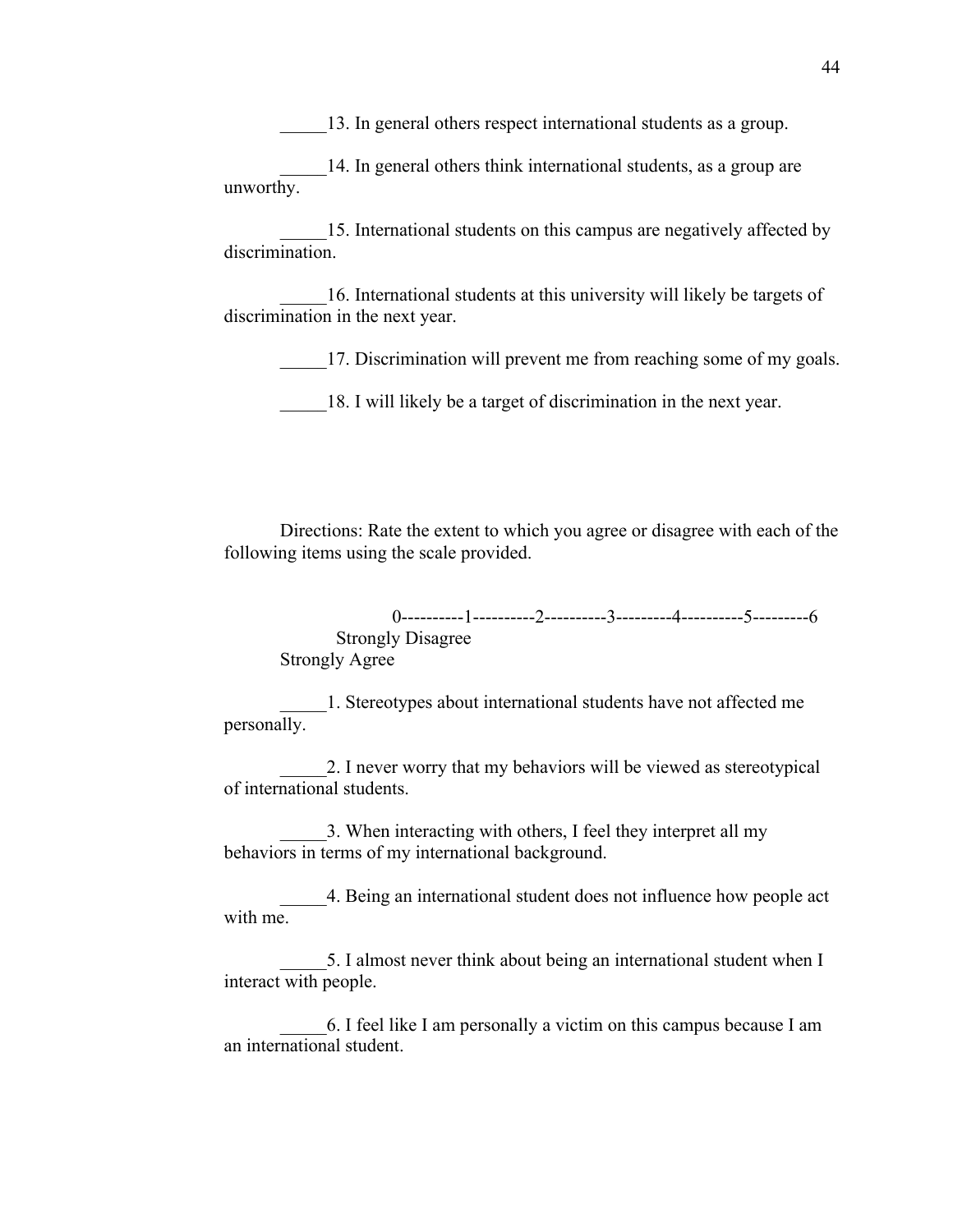\_\_\_\_\_7. I consider myself a person who is deprived of opportunities that are available to others because I am international student.

8. I feel that I am discriminated against because I am an international student.

\_\_\_\_\_9. In social situations, I feel that I don't fit in because I am an international student.

10. I feel that people have avoided me in social situations because I am international student.

\_\_\_\_\_11. I experience discrimination because I am an international student.

\_\_\_\_\_12. I personally have been a victim of discrimination because I am an international student.

13. I have overhead offensive comments aimed at me because I am an international student.

14. I have been treated unfairly by service people (e.g. waiters, bank tellers, security guards) because I am international student.

15. I have been treated unfairly by my employers because I am an international student.

Open-Ended Question

Have you ever been discriminated against because you were an international student while at UMaine?

-Yes

-No

If yes, please describe? [Textbox for answer]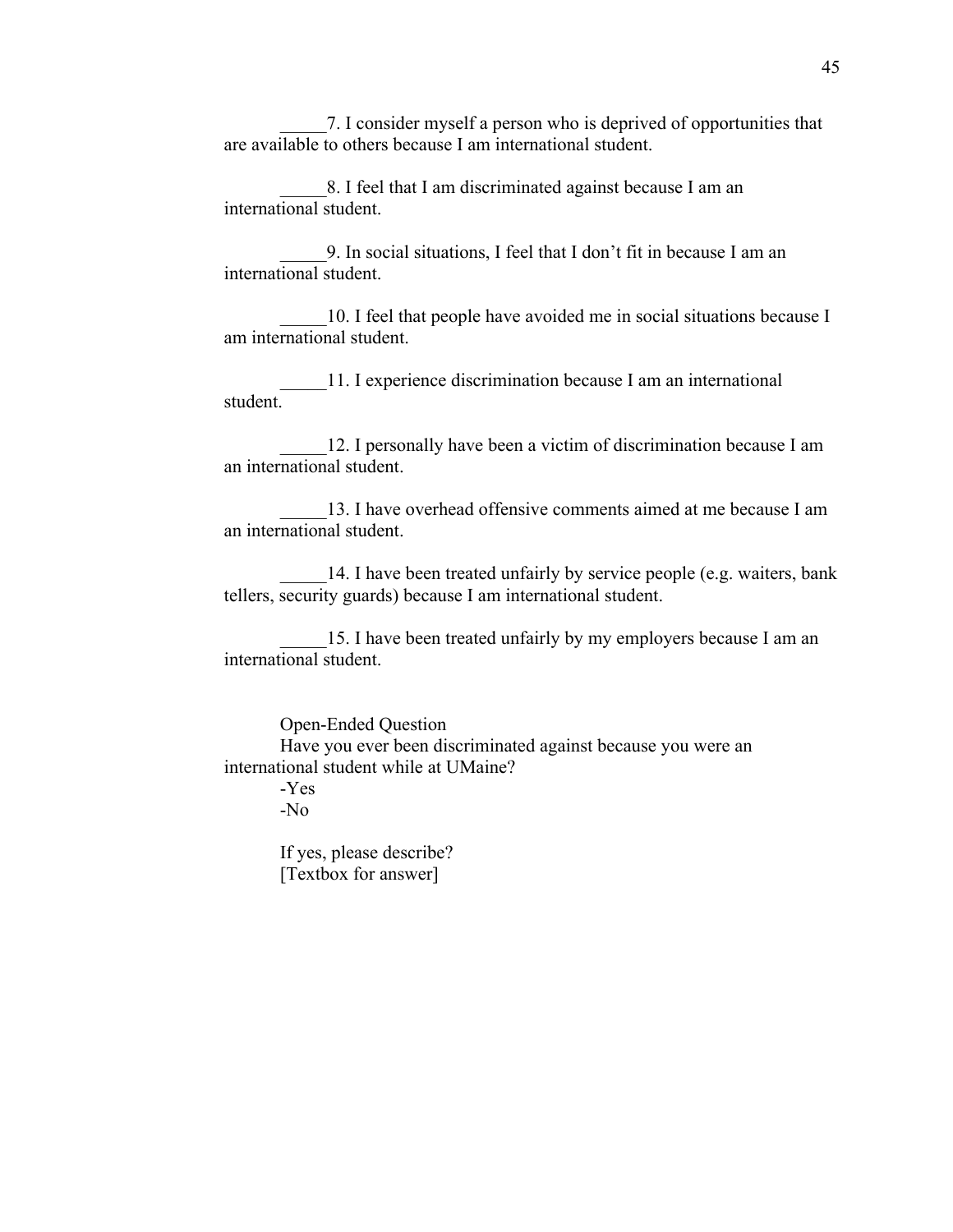#### APPENDIX E

## Group Similarity Questions (Study 2)

#### **I. Belief Similarity Scale**

Instructions: Use the scale printed below each item to indicate your agreement with each of the following statements.

1. Your attitudes regarding the importance of education is very similar to those of most people who are from the United States.

0------1------2------3------4------5------6------7------8------9 Strongly Disagree Strongly Agree

2. The family values of most people from the United States are similar to your own.

0------1------2------3------4------5------6------7------8------9 Strongly Disagree Strongly Agree

3. The values of people from the United States regarding work are very similar to your own.

0------1------2------3------4------5------6------7------8------9 Strongly Disagree Strongly Agree

4. Your moral values are very similar to those of most people from the United States.

0------1------2------3------4------5------6------7------8------9 Strongly Disagree Strongly Agree

5. Your hopes and aspirations and those of most people from the United States are quite similar.

0------1------2------3------4------5------6------7------8------9 Strongly Disagree Strongly Agree

6. People from the United States share many of the same basic values as you do.

0------1------2------3------4------5------6------7------8------9 Strongly Disagree Strongly Agree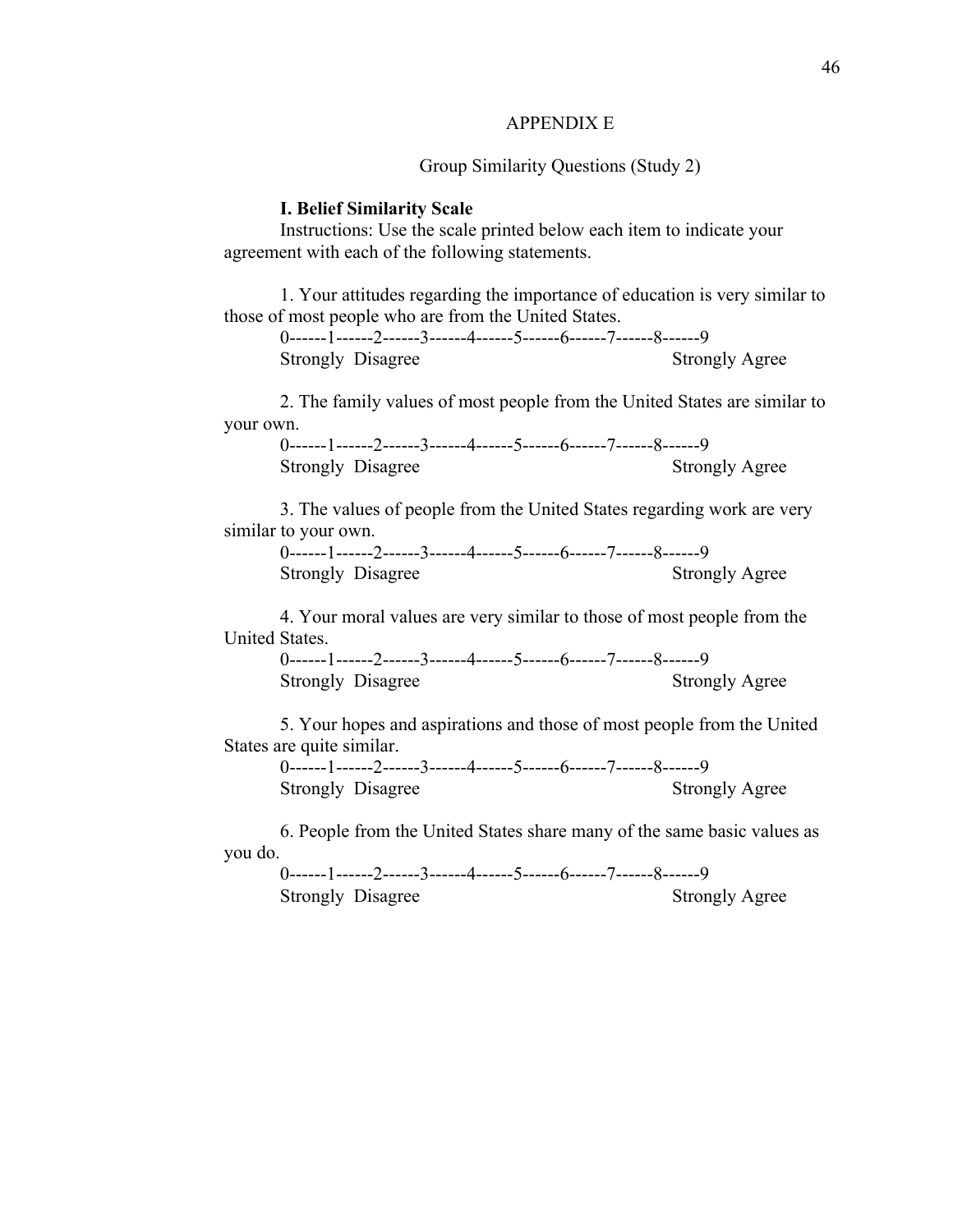# **II. Group Anxiety Scale**

For each of the items listed below, indicate how you would feel when interacting with an individual who was born and raised in the United States.

I would feel:

| Not at all<br>Comfortable |           |  |  |  | 1.) $0$ ------1------2------3------4------5------6------7------8------9 | Extremely<br>Comfortable |
|---------------------------|-----------|--|--|--|-------------------------------------------------------------------------|--------------------------|
| Not at all                | Uncertain |  |  |  | 2.) 0------1------2------3------4------5------6------7------8------9    | Extremely<br>Uncertain   |
| Not at all                | Confident |  |  |  | 3.) 0------1------2------3------4------5------6------7------8------9    | Extremely<br>Confident   |
| Not at all<br>Awkward     |           |  |  |  | 4.) 0------1------2------3------4------5------6------7------8------9    | Extremely<br>Awkward     |
| Not at all<br>Anxious     |           |  |  |  | 5.) 0------1------2------3------4------5------6------7------8------9    | Extremely<br>Anxious     |
| Not at all<br>At Ease     |           |  |  |  | $6.)$ 0------1------2------3------4------5------6------7------8------9  | Extremely<br>At Ease     |

# **III Intergroup Attitude Scale**

For each of the items listed below, indicate what your attitudes are toward individuals who are born and raised in the United States.

| My attitude toward people who are native to the United States is: |         |
|-------------------------------------------------------------------|---------|
| 1. 0-----1-----2-----3-----4-----5-----6-----7-----8-----9        |         |
| No Respect                                                        | Extreme |
| At All                                                            | Respect |
| 2. 0-----1-----2-----3-----4-----5-----6-----7-----8-----9        |         |
| No Liking                                                         | Extreme |
| At All                                                            | Liking  |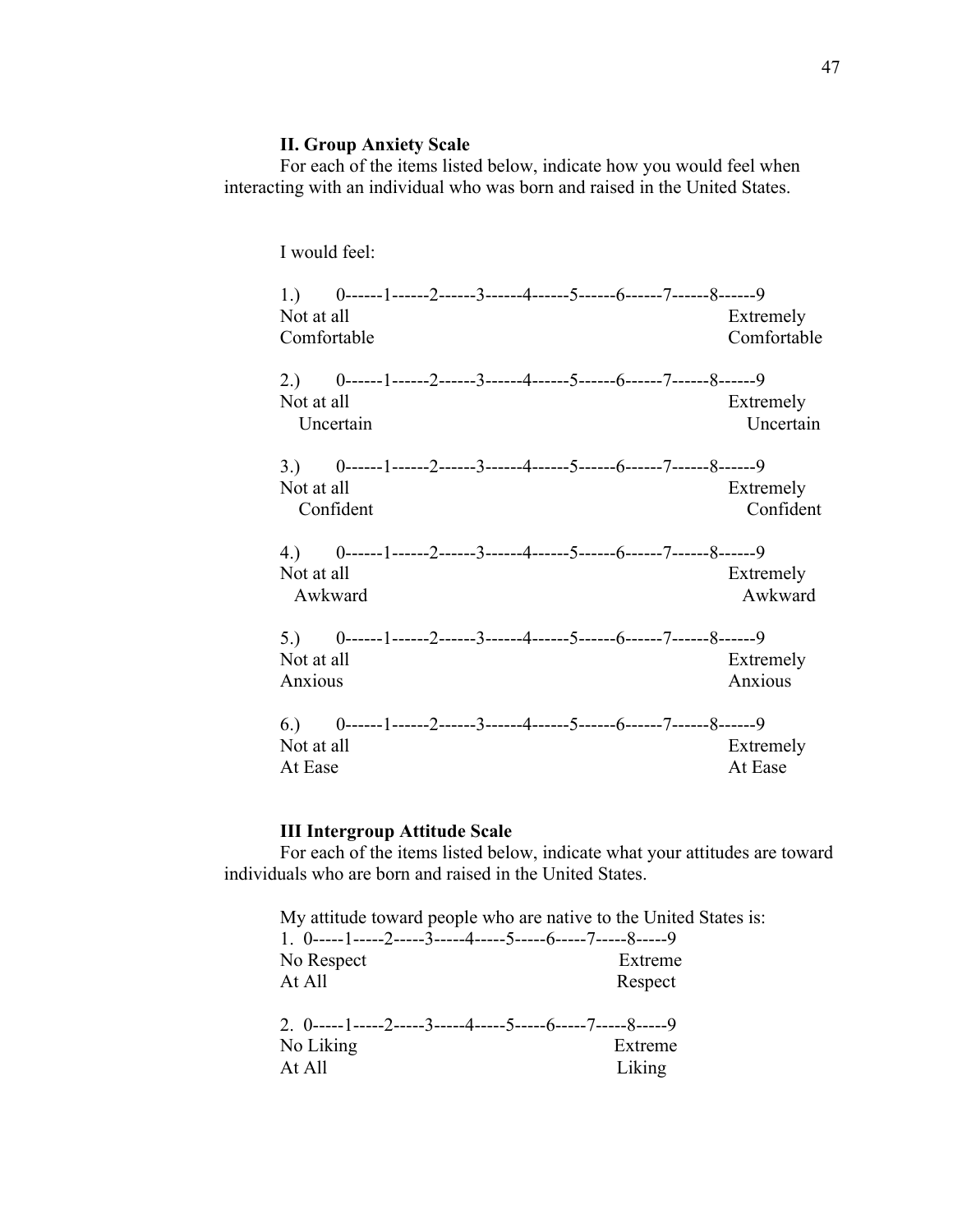| $3.0$ -----1-----2-----3-----4-----5-----6-----7-----8-----9  |          |
|---------------------------------------------------------------|----------|
| No Approval                                                   | Extreme  |
| At All                                                        | Approval |
| 4. 0-----1-----2-----3-----4-----5-----6-----7-----8-----9    |          |
| No Warmth                                                     | Extreme  |
| At All                                                        | Warmth   |
| $5. 0$ -----1-----2-----3-----4-----5-----6-----7-----8-----9 |          |
| No Openness                                                   | Extreme  |
| At All                                                        | Openness |
|                                                               |          |

# **IV Intergroup Understanding Scale**

How well do you feel you understand people born and raised in the United States?

1. I believe that I have a good understanding of how individuals from the United States view the world.

| Strongly | Strongly |
|----------|----------|
| Disagree | Agree    |

2. I think I am able to see the world through the eyes of individuals from the United States.

| $0$ -----1-----2-----3-----4-----5-----6-----7-----8-----9 |          |  |
|------------------------------------------------------------|----------|--|
| Strongly                                                   | Strongly |  |
| Disagree                                                   | Agree    |  |

3. I believe I understand what it is like to be an individual from the United States.

| Strongly |  | Strongly |
|----------|--|----------|
| Disagree |  | Agree    |

4. I can easily put myself in the place of individuals from the United States when I want to understand their viewpoint.

|          | 0-----1-----2-----3-----4-----5-----6-----7-----8-----9 |
|----------|---------------------------------------------------------|
| Strongly | Strongly                                                |
| Disagree | Agree                                                   |

5. I don't understand the way people from the United States view the world.

|          | 0-----1-----2-----3-----4-----5-----6-----7-----8-----9 |
|----------|---------------------------------------------------------|
| Strongly | Strongly                                                |
| Disagree | Agree                                                   |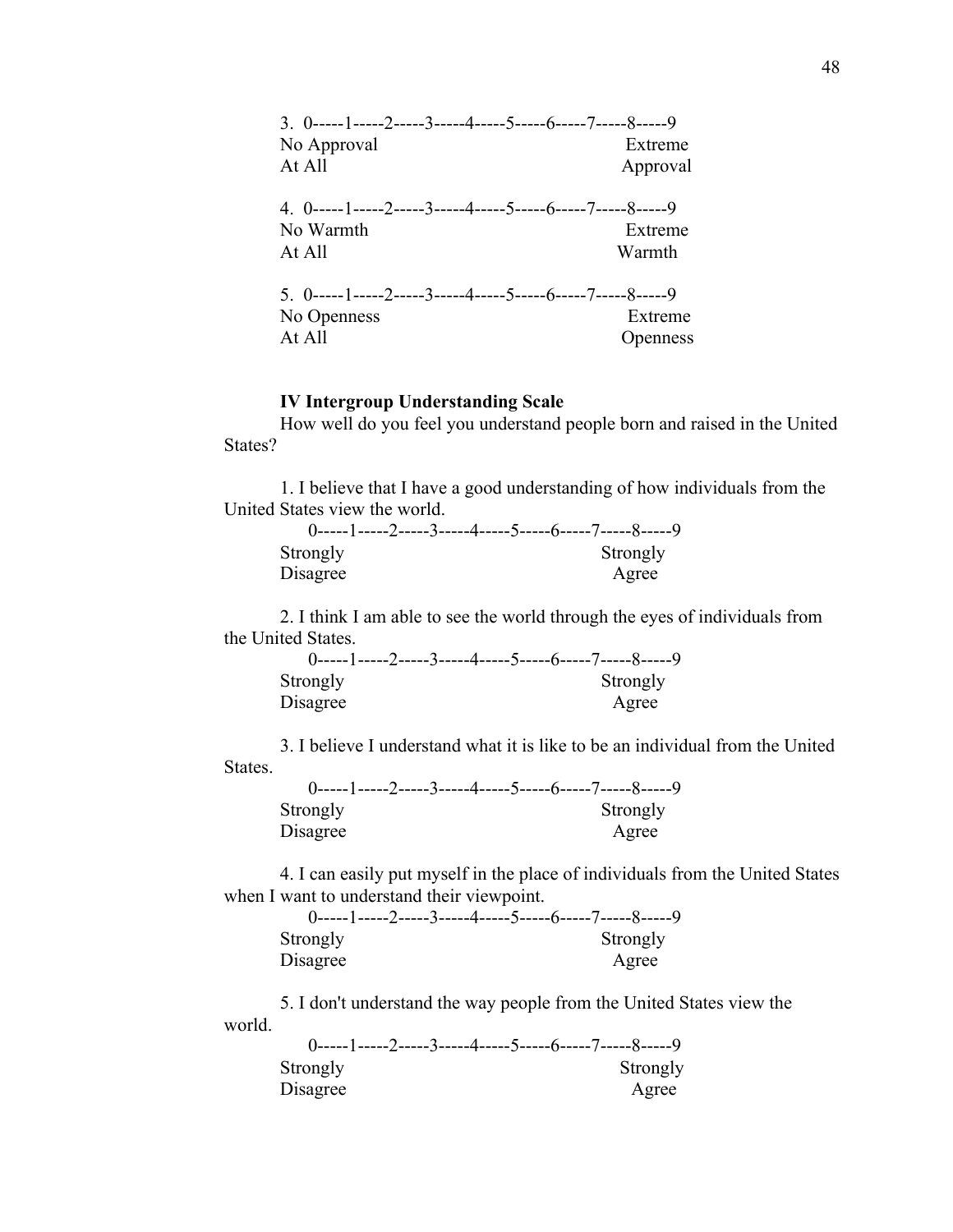## APPENDIX F

## Study 1 Informed Consent

# **Informed Consent "Student Opinion Study" Ryan Pickering, B.A. & Matthew Pinkham University of Maine**

Faculty sponsor Shannon McCoy, Ryan Pickering, B.A., and Matthew Pinkham of the University of Maine's Psychology Department are conducting a study examining student's opinions. We are examining how students' first impression of their peers using a brief vignette. Because you are 18 years or older, and enrolled in a Psychology course, you are invited to participate in this study. The study consists of one online survey, which should last approximately 30 minutes. You will receive one (1) research credit for Psychology for your participation.

#### *What you will be asked to do:*

1: The first half of the study will consist of a short story describing a possible student that one may encounter on campus. You will be asked to assess aspects of this possible peer based off the information given.

2: The second half of the study will consist of questionnaires assessing how you feel about your peer described earlier. You will also be asked to assess intergroup similarities or differences.

3: After you finish the study, you will be asked to complete a short demographic page. This will consist of age, academic major, and where you are from. This will not be associated with your name.

## *Risks*

Participating in this study poses minimal risk. There is a risk that survey questions may make you uncomfortable. You may skip any questions you are not comfortable answering and may stop the study at any time.

## *Benefits*

Participation in this study will benefit the study by providing necessary research data on student's perceptions of others. You will benefit from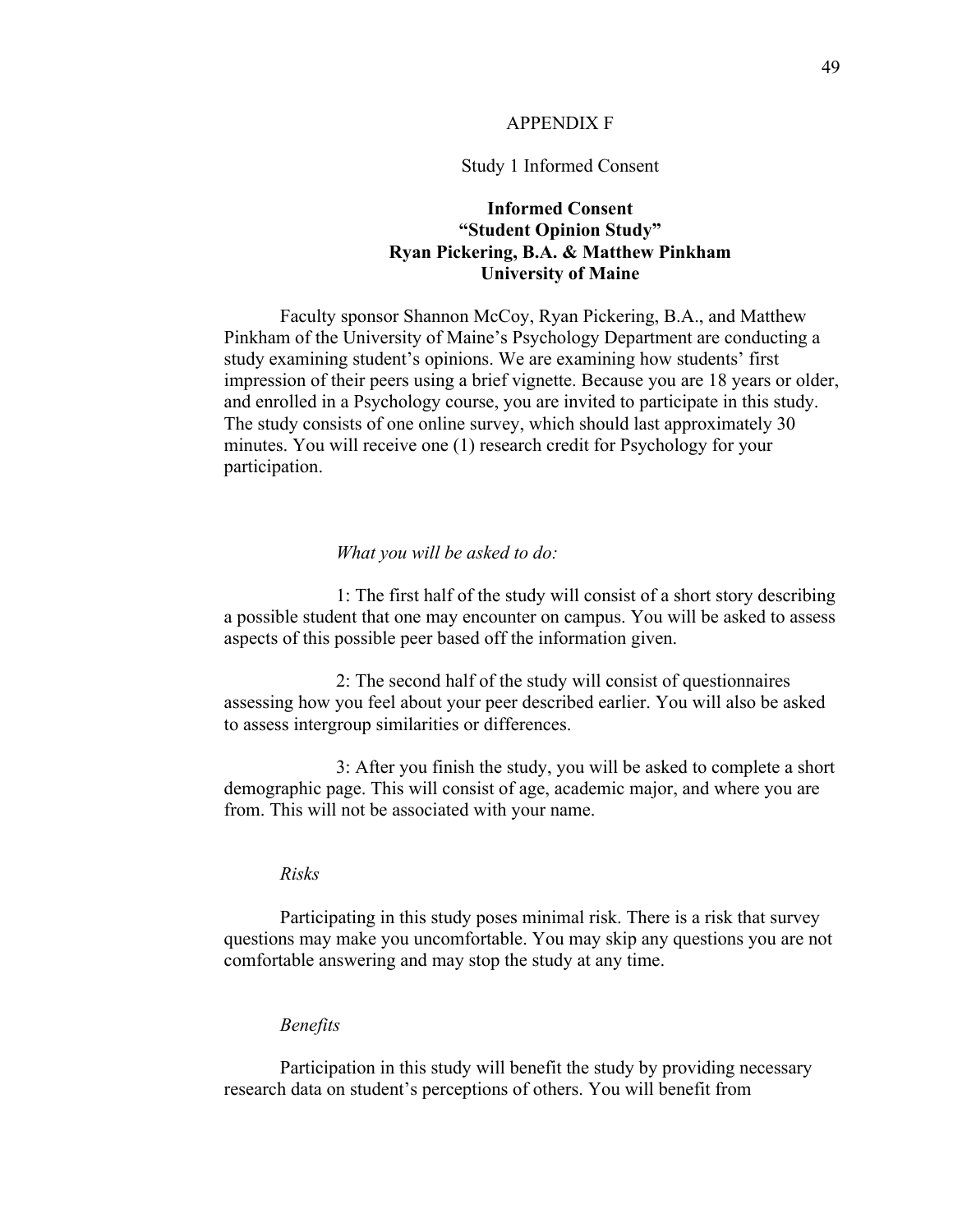participating in this study from the opportunity to learn about the research process and the experience of participating in a study.

## *Compensation*

For participating in the study, you will be compensated one research credit.

## *Confidentiality*

Data are anonymous and will be kept in a password-protected computer for 7 years in accordance with the American Psychological Association's guidelines. Data will then be deleted.

## *Voluntary*

Your participation is voluntary, and if you choose to continue you may stop participation at any time (with no loss of credits). As stated above, you may skip any questions you do not wish to answer.

#### *Contact Information*

If you have any questions about this study, you can email Matthew Pinkham (matthew.pinkham@umit.maine.edu), Ryan Pickering (ryan.pickering@umit.maine.edu), or Faculty sponsor Shannon McCoy  $(\text{shannon.mccov@umit.maine.edu}).$  If you have any questions about your rights as a research participant, please contact Gayle Jones, Assistant to the University of Maine's Protection of Human Subjects Review Board, at (207) 581-1498, or email at (gayle.jones@umit.maine.edu).

## *Consent*

By clicking the "I Agree to Participate" button, you consent to the above information and will be forwarded to the study. You may print a copy of this page if you wish to keep it for future reference.

University of Maine Institutional Review Board Approved for Use Through 11/19/2014

| [I agree to participate button] | I do not agree to |
|---------------------------------|-------------------|
| participate button              |                   |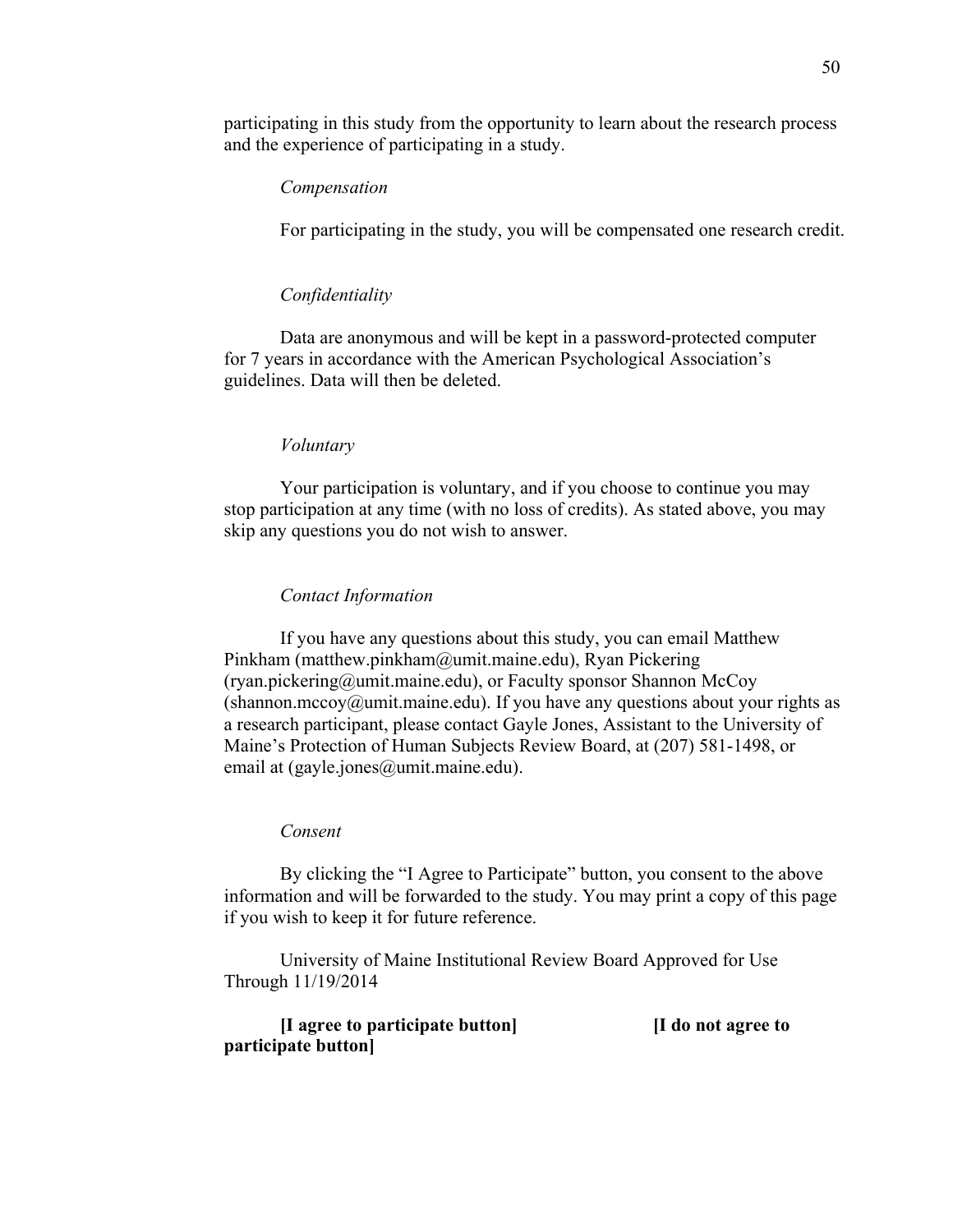## APPENDIX G

## Study 2 Informed Consent

# **Informed Consent "International Student Experience Survey" Ryan Pickering, B.A. & Matthew Pinkham University of Maine**

Faculty sponsor Shannon McCoy, Ryan Pickering, B.A., and Matthew Pinkham of the University of Maine's Psychology Department are conducting a study examining international student's perceptions while studying on the University of Maine campus. We are examining how international students perceive their interactions with others on campus, their perception of other international students, as well as access to services on and off campus. The study consists of one online survey, which should last approximately 30 minutes.

#### *What you will be asked to do:*

1: The first section of the study will consist of a few questions asking you about your access to various resources on and off campus. Three of these will be short answer, and your answers can be however long or short you feel comfortable with. An example question is "How easy or difficult is it for you to travel off campus?"

2: The second part of the study will consist of a few questions about how you perceive yourself as an international student, and how you feel others perceive you as an international student. An example question is "Being an international student is an important reflection of who I am".

3: The third part of the study will consist of questionnaires assessing how you perceive the other student groups on campus. This includes how similar you feel your beliefs are to other students, how anxious you are around other groups of students, and how much you understand or relate to other groups of students. An example question is "The values of people from the United States regarding work are very similar to your own" (then you would rate your answer).

4: After you finish the study, you will be asked to complete a short demographic page. This will consist of age, academic major, and ethnicity. This will not be associated with your name.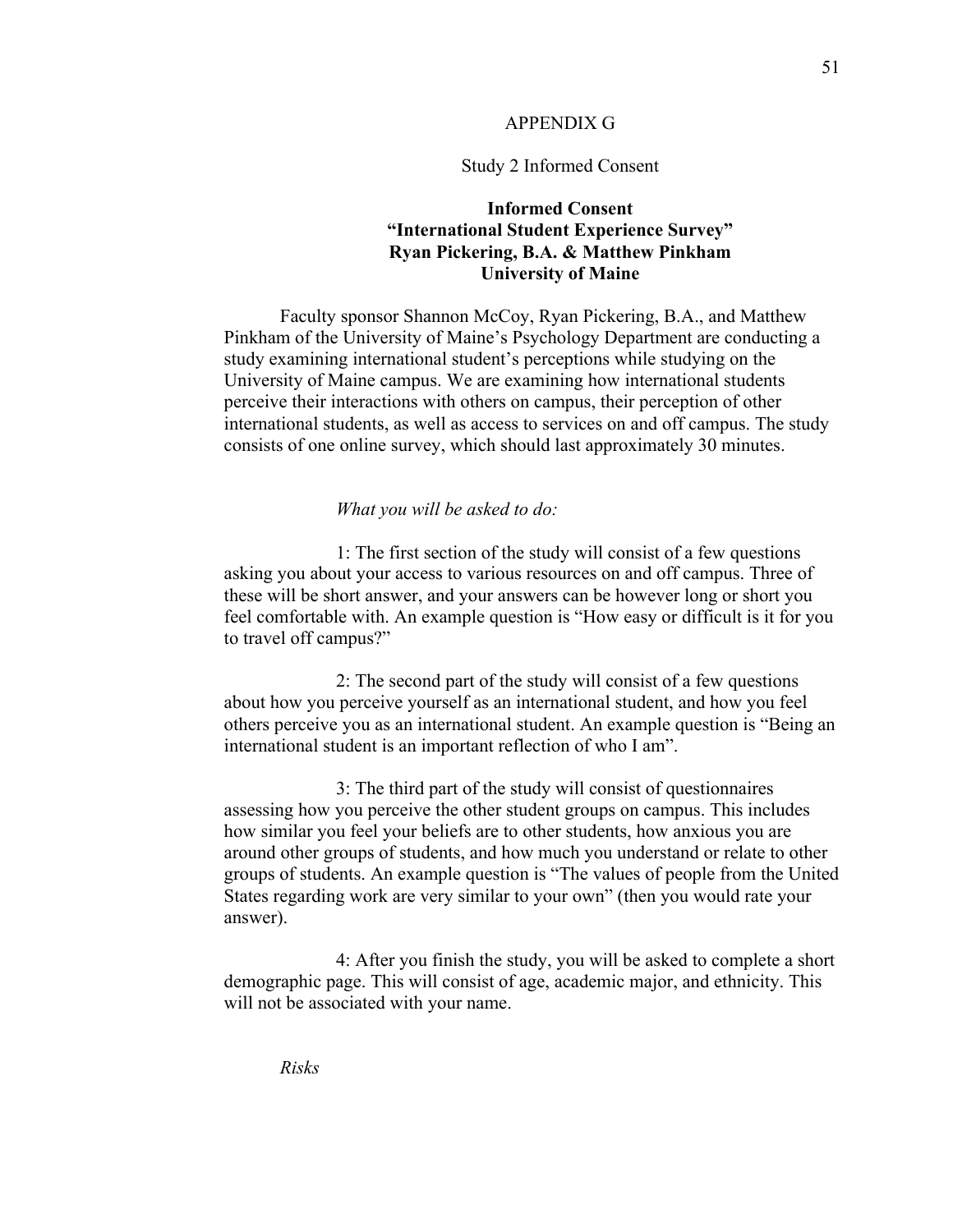Participating in this study poses minimal risk. There is a risk that survey questions may make you uncomfortable. You may skip any questions you are not comfortable answering and may stop the study at any time. If you have any concerns after taking this survey, the Counseling Center is available for your assistance (207-581-1392).

#### *Benefits*

While there are no direct benefits to you from participating, we hope this research will provide data on international student's perceptions.

## *Compensation*

There is no direct compensation for participating in this study.

#### *Confidentiality*

Demographic questions will be asked at the end of the survey. This information is meant to describe the sample in general, and not any individual. However, some of the information may be identifying. Because of this, you do not have to answer any demographic question you do not feel comfortable with. Data will be kept in a password-protected computer for 7 years in accordance with the American Psychological Association's guidelines. Data will then be deleted.

#### *Voluntary*

Your participation is voluntary, and if you choose to continue you may stop participation at any time. As stated above, you may skip any questions you do not wish to answer.

#### *Contact Information*

If you have any questions about this study, you can email Matthew Pinkham (matthew.pinkham@umit.maine.edu), Ryan Pickering (ryan.pickering@umit.maine.edu), or Faculty sponsor Shannon McCoy  $(\text{shannon.mccoy@umit.maine.edu}).$  If you have any questions about your rights as a research participant, please contact Gayle Jones, Assistant to the University of Maine's Protection of Human Subjects Review Board, at (207) 581-1498, or email at (gayle.jones@umit.maine.edu).

## *Consent*

By clicking the "I Agree to Participate" button, you consent to the above information and will be forwarded to the study. You may print a copy of this page if you wish to keep it for future reference.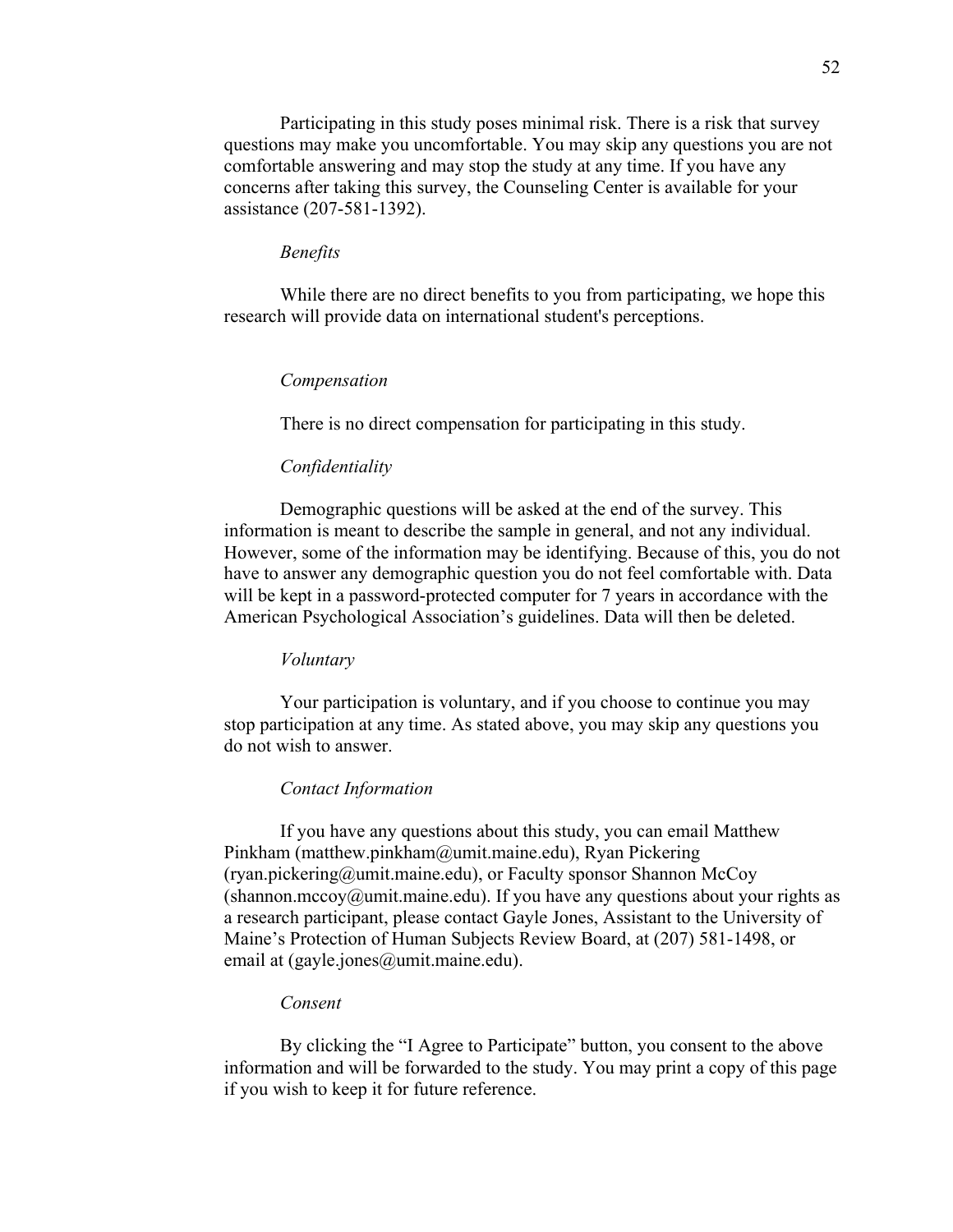University of Maine Institutional Review Board Approved for Use Through 2/16/2015

**[I agree to participate button] [I do not agree to participate** 

**button]**